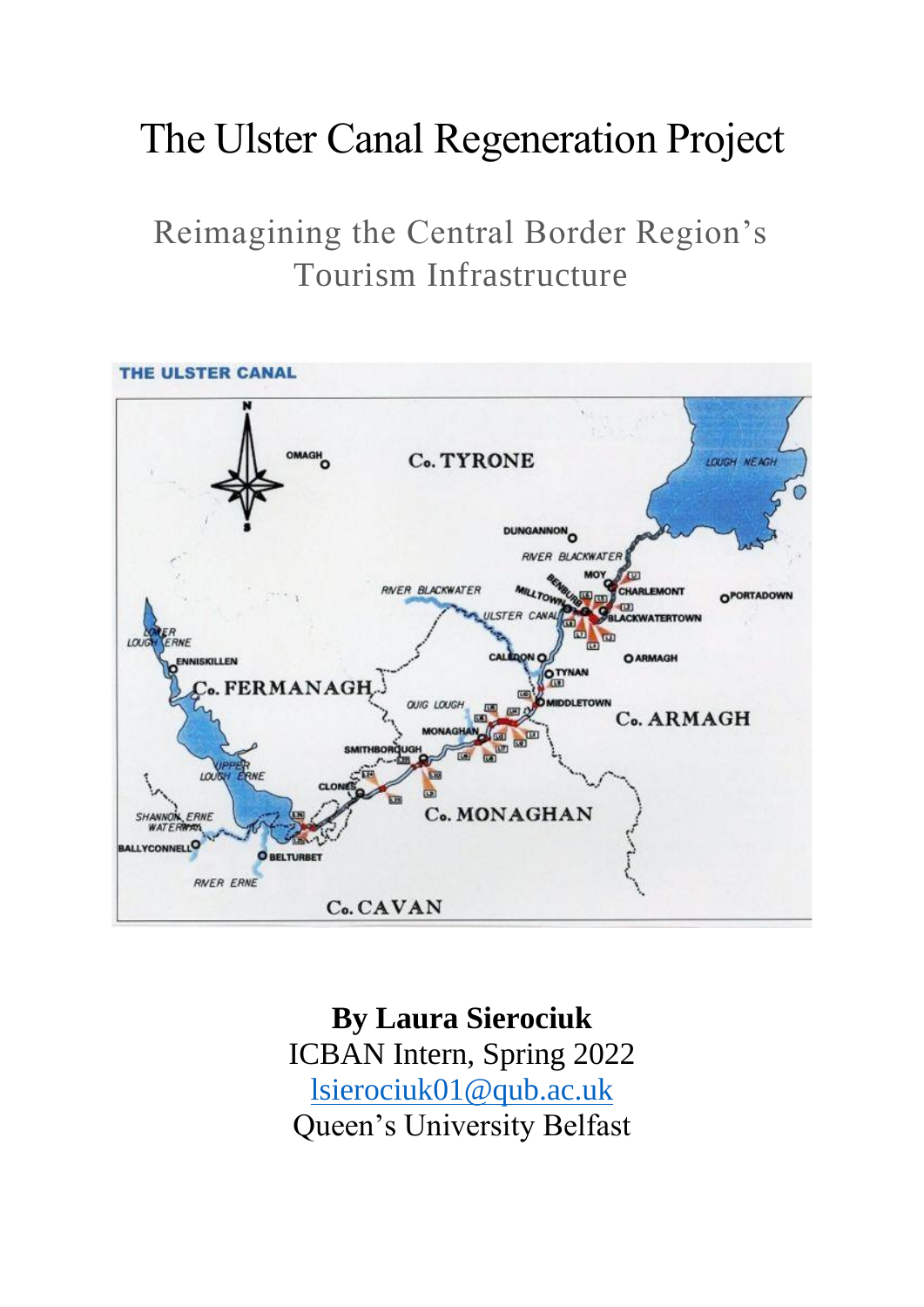# <span id="page-1-0"></span>Acknowledgements

I would like to thank the Irish Central Border Area Network (ICBAN) for accepting me on to this internship placement. I am especially grateful to Mr. Shane Campbell, CEO of ICBAN, for all his support and guidance during this research project and to Professor Debbie Lisle for serving as my academic supervisor. It has been an extremely insightful and invaluable experience.

I would also like to thank all my interview participants for their time, great enthusiasm, and help in bringing various aspects of this research project together.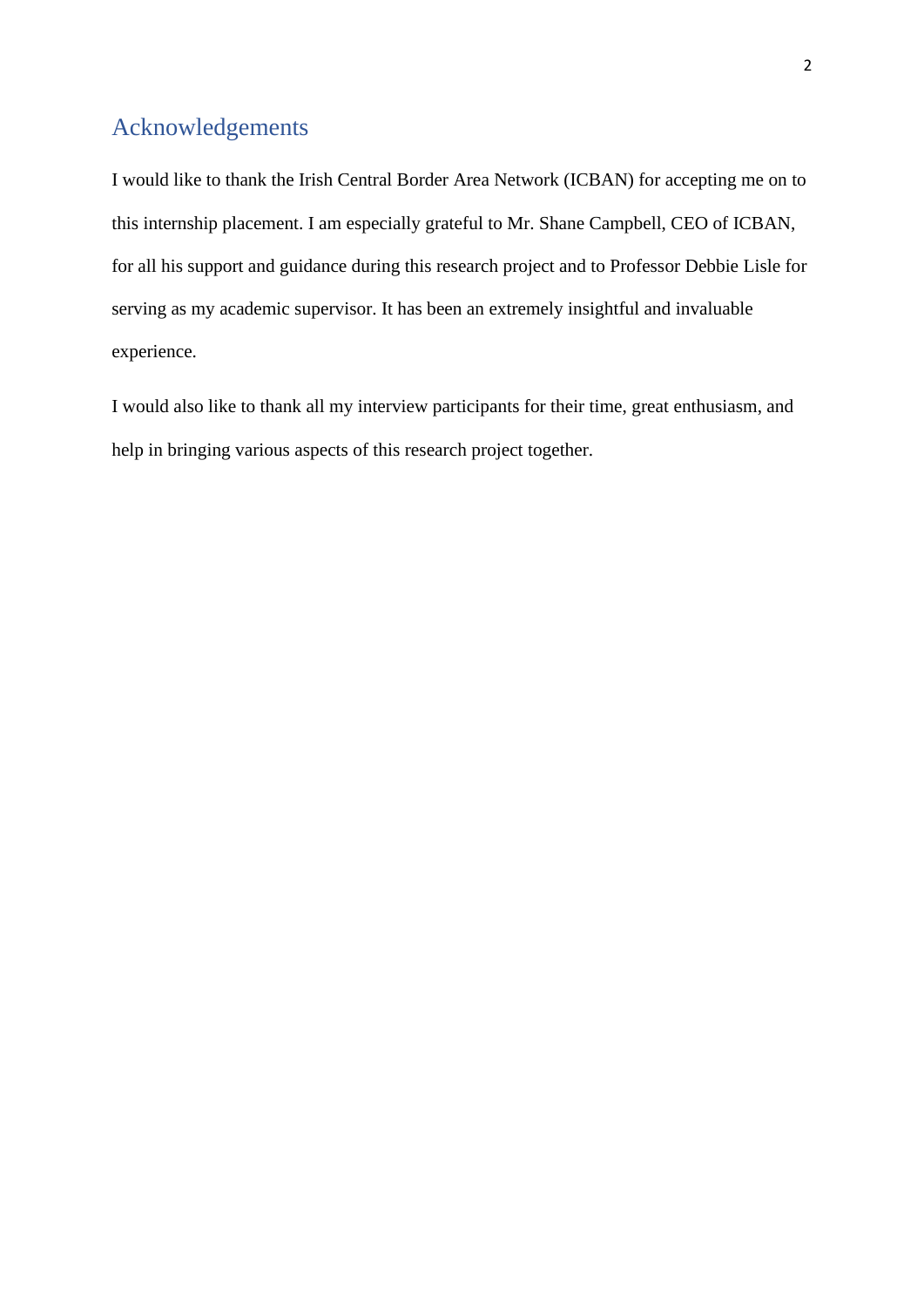# **Table of Contents**

| Waterways Ireland's Existing Remit over the Ulster Canal and the Potential for its Future |  |
|-------------------------------------------------------------------------------------------|--|
|                                                                                           |  |
|                                                                                           |  |
|                                                                                           |  |
|                                                                                           |  |
|                                                                                           |  |
|                                                                                           |  |
|                                                                                           |  |
|                                                                                           |  |
|                                                                                           |  |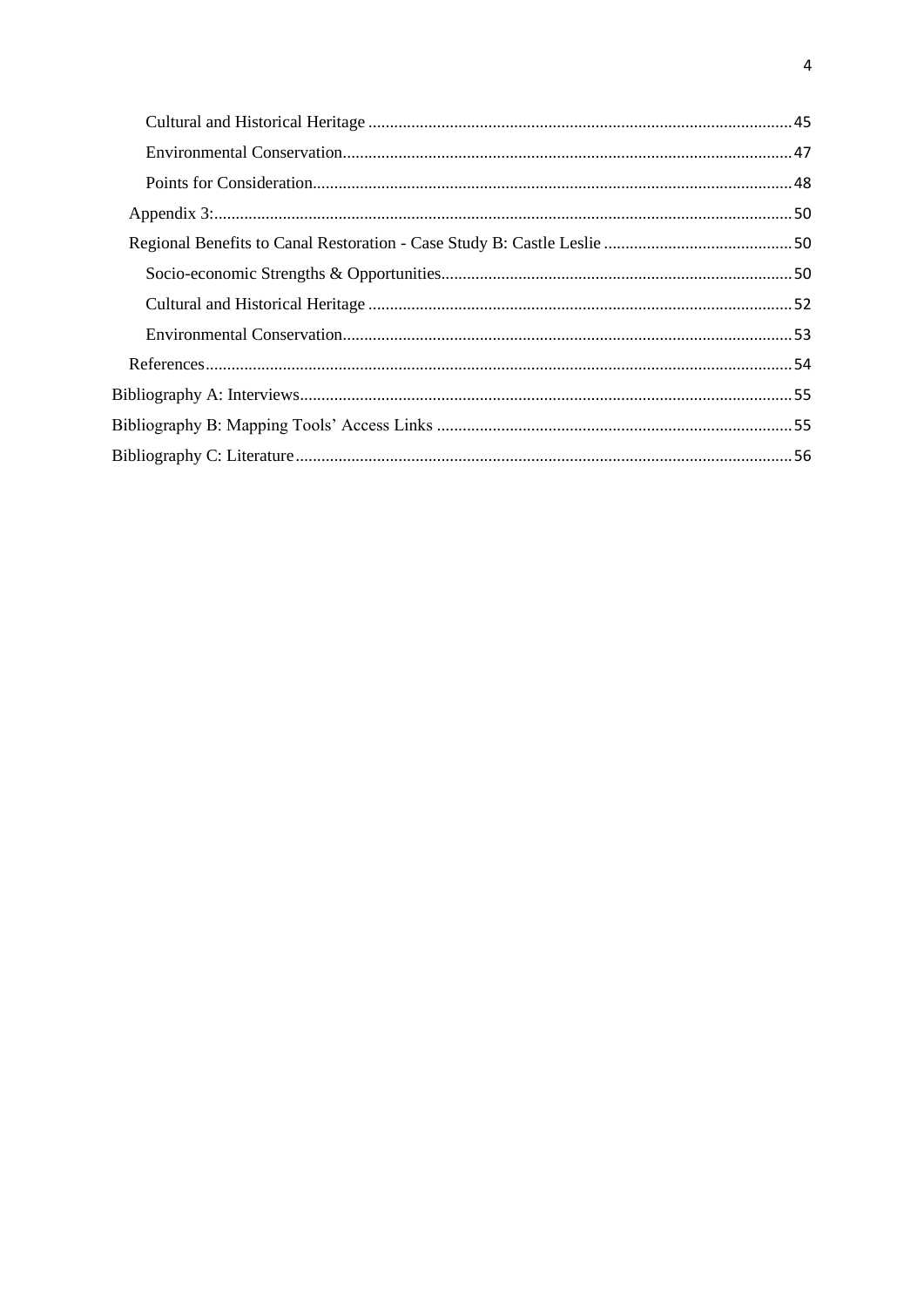### <span id="page-4-0"></span>Introduction

Despite the Irish government's pledge to allocate  $\epsilon$ 12 million in funding towards the completion of Phase II of the Ulster Canal restoration project last April (*Department of the Taoiseach*, 2021), there has been no definitive move on either the Irish government or Northern Ireland Executive's side to take the restoration works up to Lough Neagh, which would have followed the original canal's historic route. The current restoration works south of the border are overseen by Waterways Ireland under the stewardship of North-South Ministerial Council.

As recognized by Minister Heather Humphries, TD, the cross-border, community-building aspect of the Ulster Canal restoration project could make it a "permanent symbol of peace and reconciliation" on the island (*Department of the Taoiseach*, 2021), but it arguably requires a broader vision to realize its full potential. As will be argued throughout the paper, it is a project that could greatly revitalise the Central Border Region. The interest in restoration works and opportunities for the northwards extension of the Ulster Canal has been highlighted by Councils along the route and the project ambition is featured within the Irish Central Border Area Network's (ICBAN) regional strategies: [The Regional Strategic](https://icban.com/site/wp-content/uploads/2018/03/Regional-Strategic-Framework-Nov-13.pdf)  [Framework \(](https://icban.com/site/wp-content/uploads/2018/03/Regional-Strategic-Framework-Nov-13.pdf)*ICBAN*, 2013), and the [Framework of Regional Priorities \(](https://icban.com/frp/)*ICBAN*, 2021: 73-74), with particular emphasis on greening the region, through its strong links with:

| <b>ECONOMIC DEVELOPMENT</b> | including the expanding of the regional tourist        |  |
|-----------------------------|--------------------------------------------------------|--|
|                             | offering through strategic linkages and repackaging of |  |
|                             | tourist infrastructure from both north-to-south and    |  |
|                             | east-to-west on the island of Ireland, focusing        |  |
|                             | particularly on the development of domestic eco-       |  |
|                             | tourism.                                               |  |
| <b>INFRASTRUCTURE AND</b>   | including the promotion of active travel such as       |  |
| <b>CONNECTIVITY</b>         | walking and cycling through the rollout of greenway    |  |
|                             | and blueway infrastructure.                            |  |
| <b>HUMAN CAPITAL</b>        | capitalising on the ecotourism opportunity that can    |  |
|                             | help regenerate communities along the proposed         |  |

| <b>TABLE 1. THE PRIORITIES OF ICBAN</b> |  |  |  |  |  |
|-----------------------------------------|--|--|--|--|--|
|-----------------------------------------|--|--|--|--|--|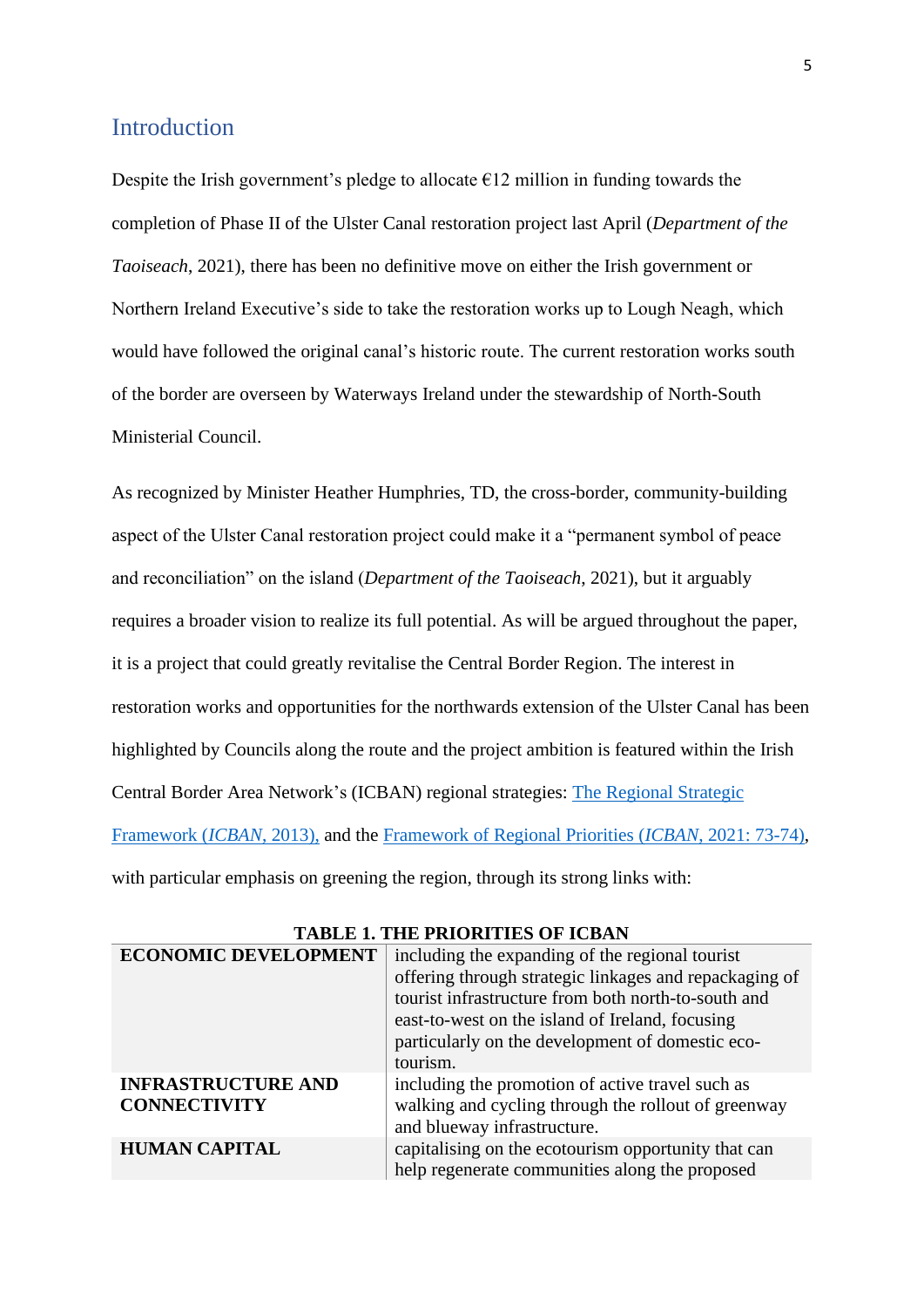Canal route; to develop educational and skills training opportunities, particularly surrounding environmental conservation and historical and/or cultural heritage; attracting various industries and providing greater incentive for young and educated people to remain in the CBR, combatting the regional depopulation trend. **LIVEABLE COMMUNITIES** | helping enhance citizens' quality of life by improving the variety of recreational activities for the towns and villages along the proposed Canal route. **NATURAL CAPITAL** recognizing that the project will promote opportunities in the green economy, support the development of regional and cross-border landscape conservation initiatives, and increase the region's biodiversity in collaboration with communities, landowners, agencies, and local government.

### <span id="page-5-0"></span>Research Aims and Objectives

My research project focused on addressing the four key elements designed to help ICBAN and its member Councils to review and promote the original entire vision for the Ulster Canal from Lough Erne to Lough Neagh, listed below:

- 1. Examining the existing remit of a key stakeholder with responsibility for developing the Canal, Waterways Ireland, which is the North-South Implementation Body for Inland Waterways set up by both governments on the island. This analysis examines how the existing remit might be expanded upon, and the significance of this.
- 2. Development of a business case for the economic regeneration of the border region, focusing upon:
	- a. Benefits to the primary impacted Council areas of Mid Ulster, ABC, and Monaghan, and the secondary impacted areas of Cavan, and Fermanagh, and Omagh;
	- b. Opportunities to promote greater positive cross-border mobilities in light of Brexit;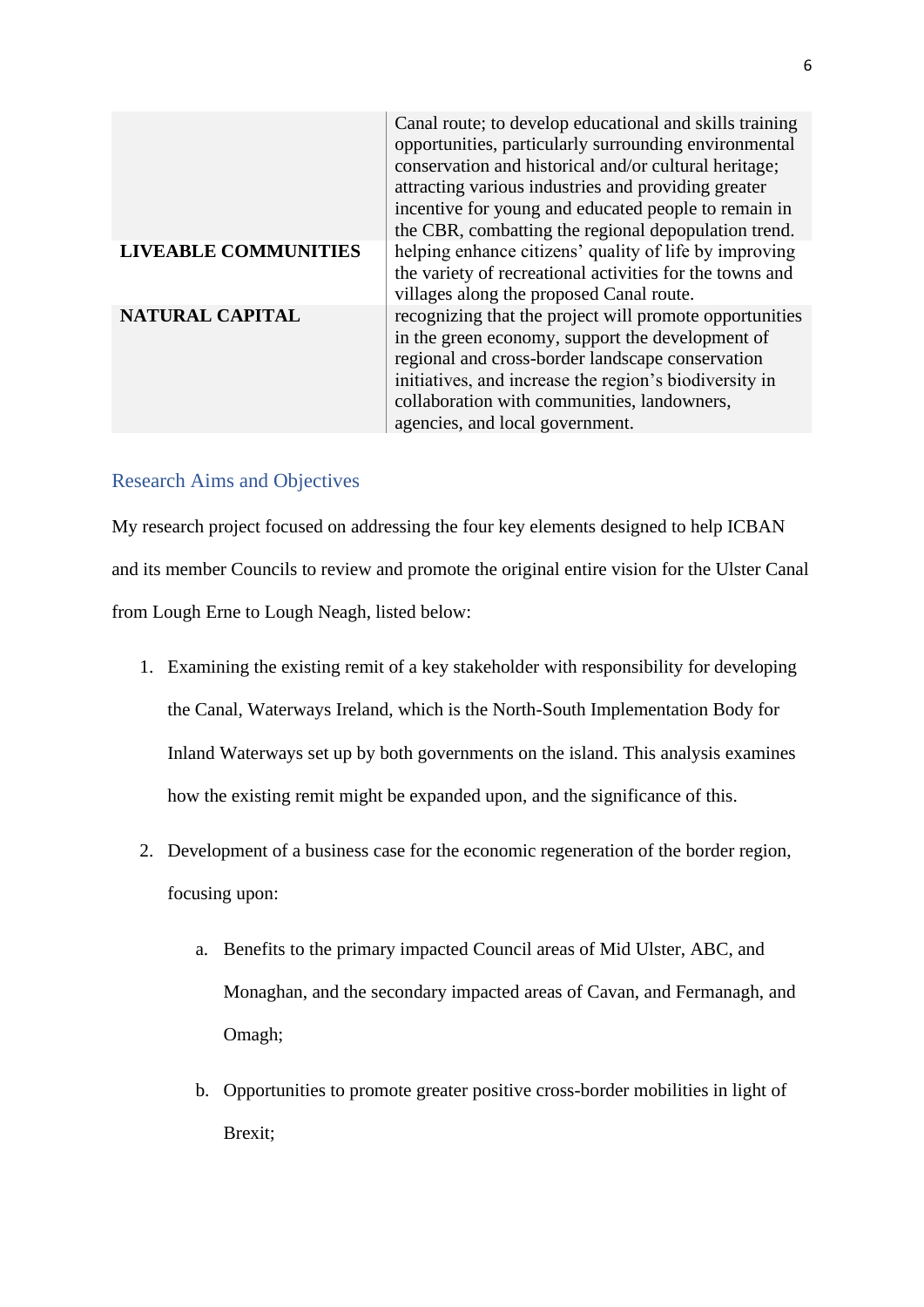- c. The increasing public interest in environmental conservation;
- d. The economic boost to the growing ecotourism sector (as recognized by

Project Ireland 2040's *National Development Plan*).

- 3. Articulating the political dimension and context, which might help advance the vision.
- 4. Considering the potential funding and financing opportunities for the northward expansion of the Canal.

I have devoted a chapter to each point, with a final section focused on SWOT Analysis and

Key Recommendations.

|              |               | <b>TABLE 2. CURRENT DEVELOPMENTS</b>                                                                                                                                                                                                                                                                                                                                                                                                                                                                                                                                                                                                               |
|--------------|---------------|----------------------------------------------------------------------------------------------------------------------------------------------------------------------------------------------------------------------------------------------------------------------------------------------------------------------------------------------------------------------------------------------------------------------------------------------------------------------------------------------------------------------------------------------------------------------------------------------------------------------------------------------------|
| <b>PHASE</b> | <b>STATUS</b> | <b>DESCRIPTION</b>                                                                                                                                                                                                                                                                                                                                                                                                                                                                                                                                                                                                                                 |
| I            | Complete      | Phase I of the Ulster Canal restoration project has created 2.5km of<br>new navigation along the River Finn between the Upper Lough Erne<br>and Castle Saunderson, costing around $\epsilon$ 3 million.                                                                                                                                                                                                                                                                                                                                                                                                                                            |
| $\mathbf{I}$ | Ongoing       | Phase II of the project will add another 1km of new navigation to the<br>route between Clones and Clonfad, with a projected cost of $E12.2$<br>million. Planning permission has been extended until May 2023,<br>with site works expected to commence in August 2022, and<br>additional infrastructure being completed by December 2023.                                                                                                                                                                                                                                                                                                           |
| Ш            | Planned       | Phase III of the project is expected to be broken down into four<br>stages to make it more financially manageable, with all planning<br>permissions already in place in Fermanagh and Monaghan. This<br>final phase will link Phase I and Phase II together via 10km of new<br>navigable waterway between Clonfad and Castle Saunderson,<br>projected to cost approximately $\epsilon$ 108 million. It will ultimately link<br>Clones to the River Shannon via Lough Erne and the Shannon-Erne<br>Waterway system and is thus expected to attract boating visitors<br>from destinations as far as Limerick (Department of the Taoiseach,<br>2021). |

### <span id="page-6-0"></span>Methodologies

As part of my internship, I have conducted archival research, participant observation, semistructured interviews, and ethnographic cognitive mapping, in order to: (1) identify bestpractice examples from policy developments and similar existing projects, and; (2) formulate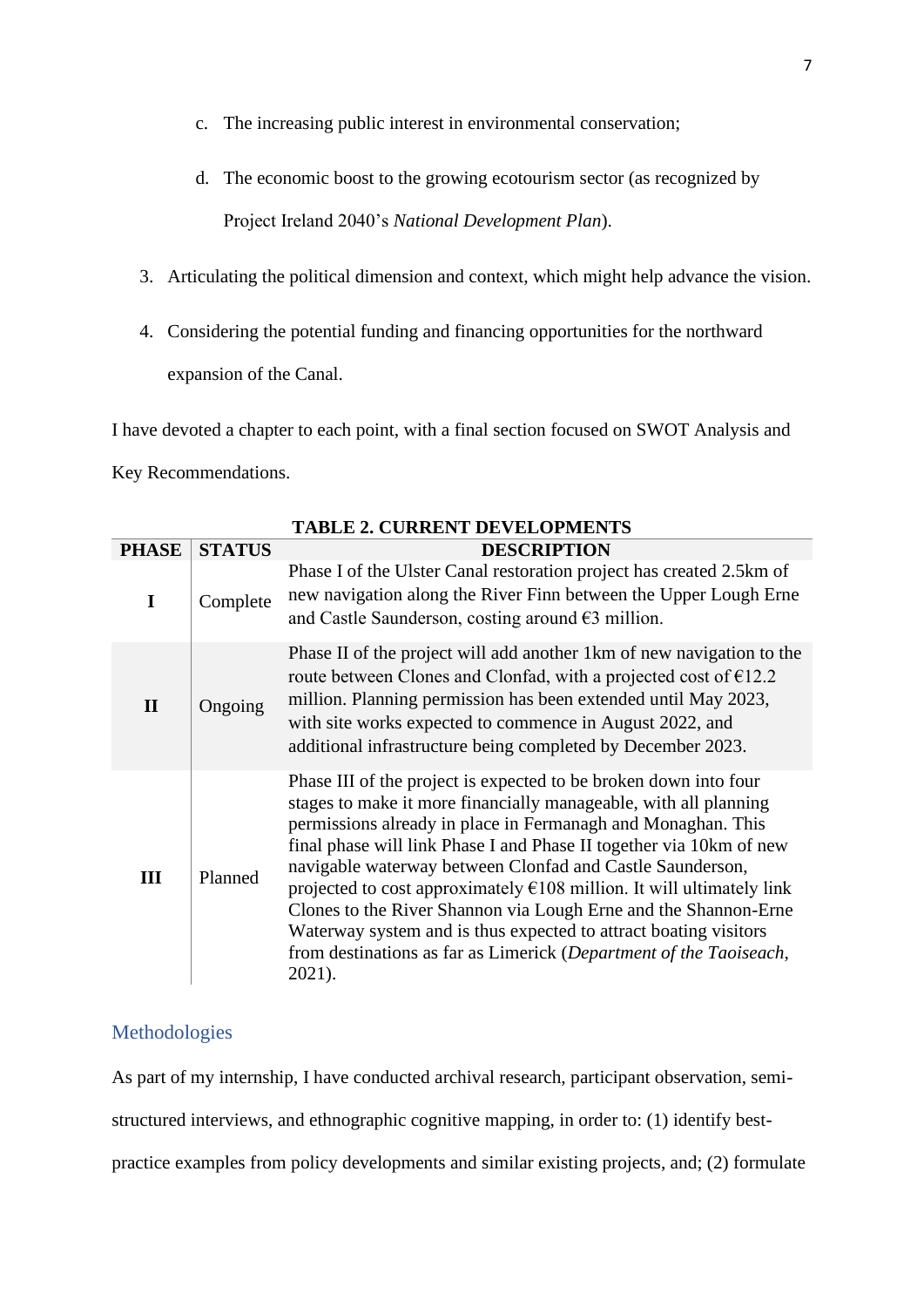a Strengths-Weaknesses-Opportunities-Threats (SWOT) analysis to support my subsequent recommendations in reimagining the project to help achieve its unrealized potential. The methods used will be expanded upon along each step.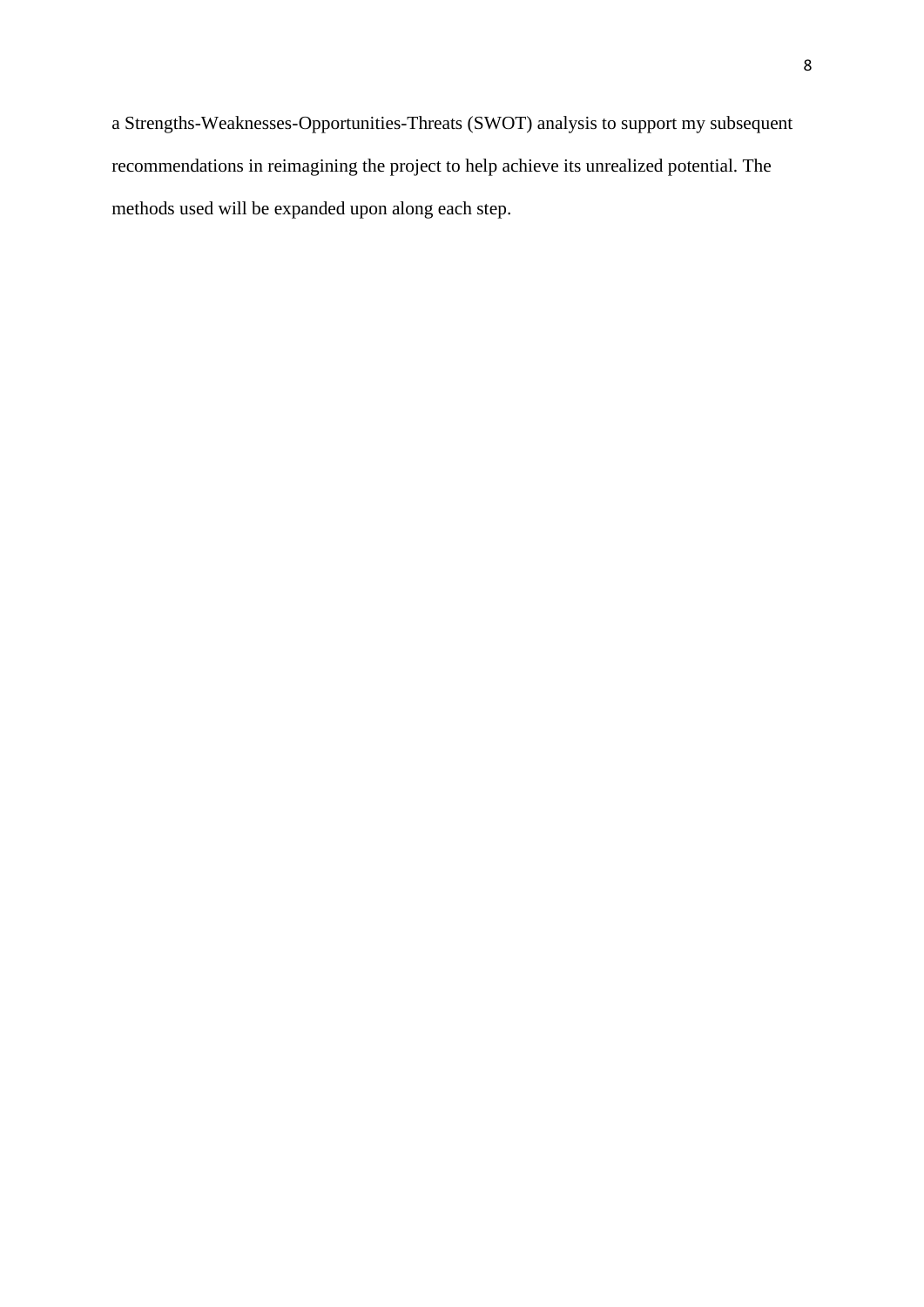#### <span id="page-8-0"></span>Part 1: Waterways Ireland's Remit over the Ulster Canal

There have been two occasions, 2007 and 2015, when Waterways Ireland (WI) were given the remit by the North-South Ministerial Council (NSMC) to focus on the Ulster Canal, on behalf of the two governments. For the fuller examination of the development of Waterways Ireland's Ulster Canal remit, please refer to Appendix.

The first extension passed during the NSMC 5th plenary meeting in July 2007, giving WI responsibility over the canal restoration between Clones and Upper Lough Erne, could be related to the St. Andrews Agreement in October 2006, which considered "the potential for further North/South economic cooperation including proposals for joint investment initiatives" under the NSMC (*Gov.uk*, 2006: 14), and which also fit within the Irish government's National Development Plan. A 2008 feasibility study was then conducted by Tourism Development International and Ferguson & McIlveen, which favourably predicted vast regional development with full canal restoration. The second extension was approved on the 24th of February, 2015, stretching from the upper Lough Erne to the International Scout Centre at Castle Saunderson in County Cavan (*Kildarestreet*, 2019) These changes can be linked to the November 2015 Fresh Start Agreement, and were also part of Ireland's 10-year plan for National Development (*Government of Ireland*, 2018: 30).

#### <span id="page-8-1"></span>Potential for Extension

Early in 2021, a Department of Infrastructure spokesperson assured that; "The potential of any further extension...may be considered at future meetings including identification of costs and funding sources" (*Northern Sound*, 2021). Furthermore, "a spokesperson for Ministers O'Brien and Noonan said the two Sponsor Departments and Waterways Ireland are continuing to work on plans to realise the full potential of the Ulster Canal amenity" (ibid).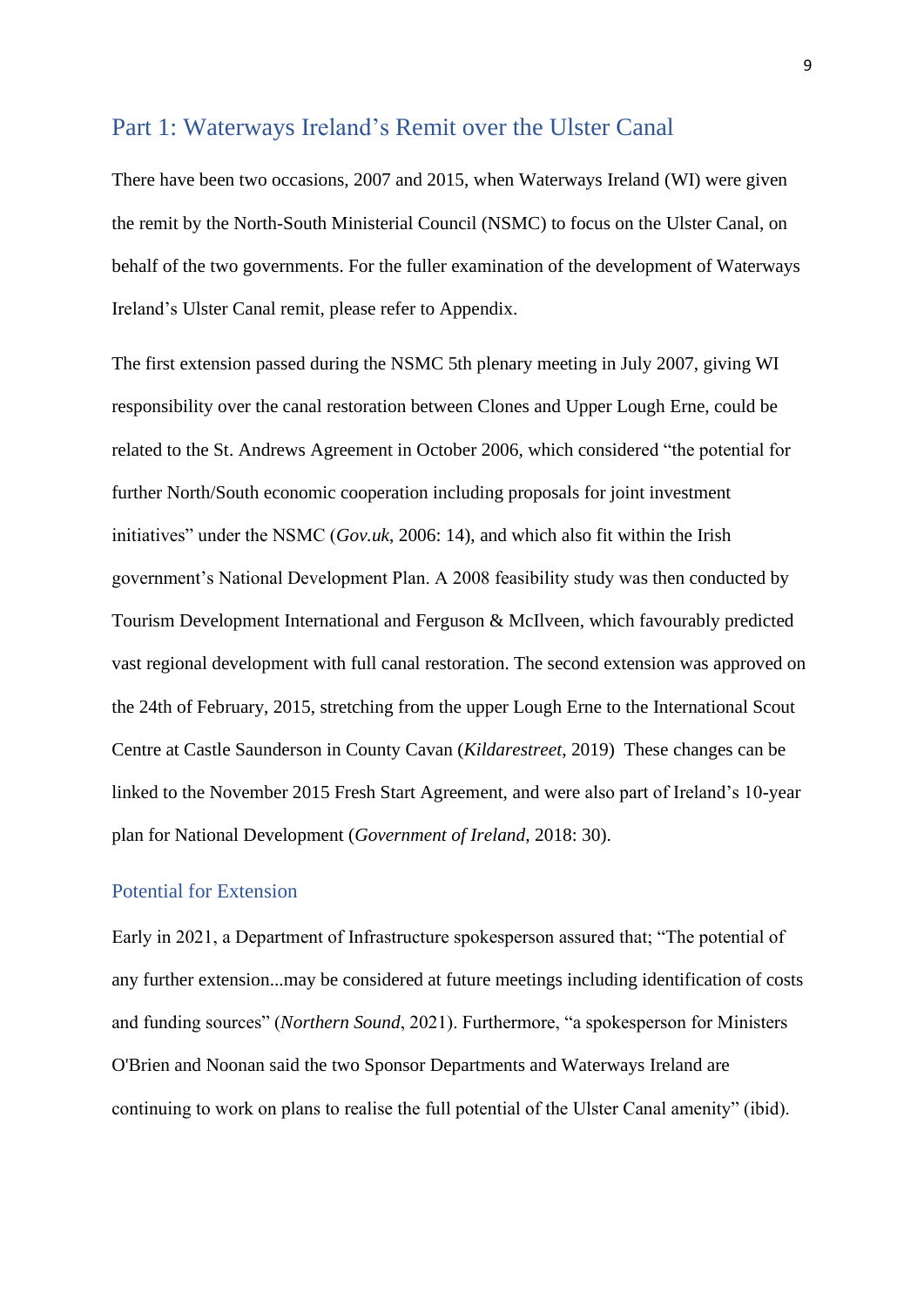It has been stated by Minister Nichola Mallon on the 30th of November 2021; "Waterways Ireland has NSMC approval to explore the potential restoration of the stretch of the Ulster canal from Clones to Lough Neagh", (*TheyWorkForYou*, 2021). ICBAN met with the Minister on 21st March, 2022, when she clarified that the current NSMC decision for restoration work relates to the existing stretch only. The Minister expressed support to investigate how a business case for the Canal's expansion could be progressed, should funding become available. It thus appears that the governments could become more willing to allocate funding towards the canal's completion if they were to receive an updated feasibility study for the northwards expansion of the project.

Hereby, I am inclined to suggest that the northwards project could be better pitched by stressing, for example, a need to promote greater cross-border mobilities in light of Brexit as well as the public interest in environmental conservation, and the economic opportunity that the growing ecotourism sector could bring (as recognized by Project Ireland 2040's National Development Plan). This could encompass anything from cross-border boating and bicycle racing to history, nature and heritage tours, especially if the canal restoration one day reaches Belfast.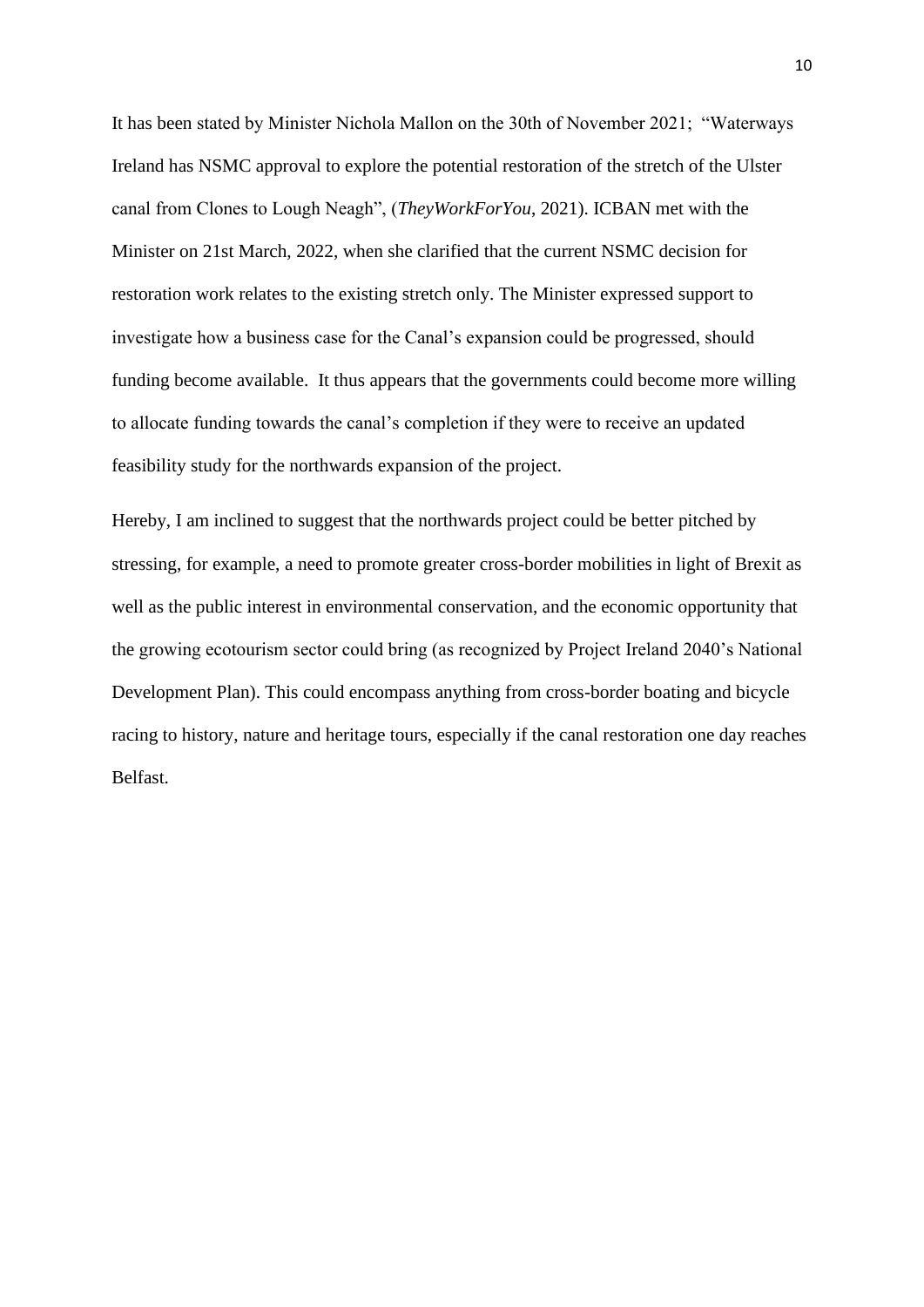# <span id="page-10-0"></span>Part 2: Regional Economic Opportunities

#### <span id="page-10-1"></span>Investment Returns

The socio-economic and health/environmental benefits of canal restorations are well documented; for example, a 2011 Inland Waterways Advisory Council's report estimated that the baseline benefits of navigable inland waterways ranged from £109,000 to £730,000 per kilometre, while suggesting the figure to be even higher for canals (Hazenberg and Bajwa-Patel, 2014: 13). The British Marine Federation Tourism report (2013: 3; as cited in ibid: 41) also highlighted that "canal boating, with its associated overnight trips, generates one of the highest levels of expenditure of all water-sports/recreation activities". Another report suggests that for every £1 invested in the canal towpath network, there is a return of £7 of health benefits (*Canal & River Trust*, 2014: 11).

A 2021 empirical study valuing the environmental benefits of canals and canal restoration using house prices estimates that "canals generate land value uplift of £0.8–£0.9 billion in England" (Gibbons, Peng and Tang, 2021: 858). They further write;

Analysis of the effects of canal proximity for the whole of the England and Wales network indicates that households are willing to pay a 5% premium to live within 100m of a canal on average over the 2002–2017 period (ibid: 872).

Some canal restoration projects use these premium land markups in order to generate funding for their restation works. For example, the Derby Canal in England benefits from the developer Wheeldon Brothers building more than one hundred houses on a large plot adjacent to the canal (Derby Canal, 2019). Accordingly, this helps the developer "reduce the required cost of building a balancing tank to deal with rainwater flooding; using the canal land as part of the 'leisure' provision and sell properties close to the canal for a premium, thereby generating more profit and providing a 'free' section of canal" (ibid). Meanwhile, its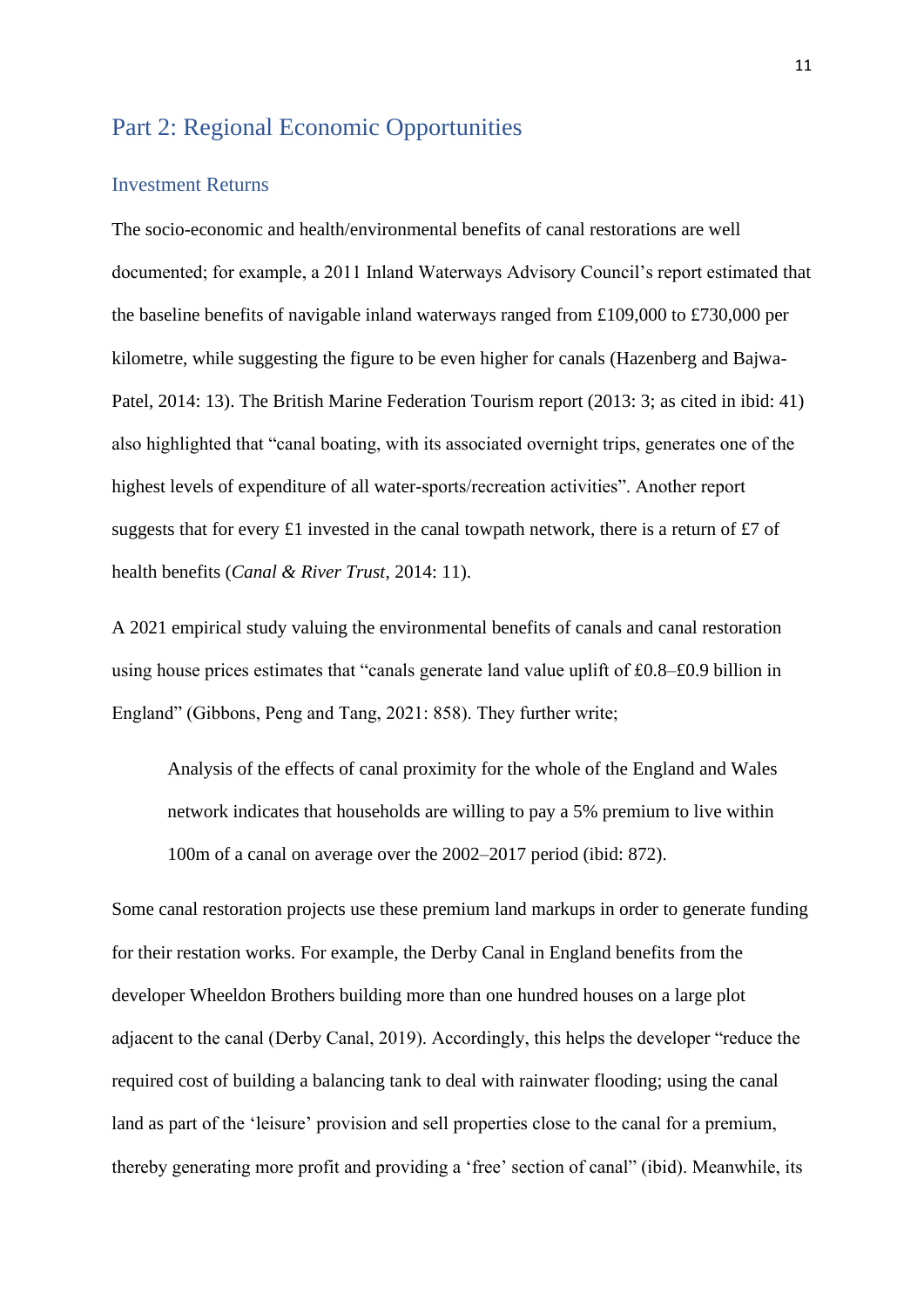Canal Cottages building "can be financed by development loans, as the asset being developed retains a commercial value and provides both tangible security and possible income generation to service the loan" (ibid).

Moreover, a 17-year longitudinal study on the health and mortality impacts of canal regeneration in North Glasgow found that "regeneration of urban blue and green assets can have a strong positive impact on health and health inequalities in urban settings" (Tieges et al, 2020: 10). They thus suggested that future urban development "should consider the impact on health of blue spaces in synergy with their use for economic development and climate adaptation" (ibid: 10), calling urban waterways "underutilised assets with potential impacts on climate adaptation as well as public health, social cohesion, and recreation" (ibid: 2).

The above studies show that canal restoration projects are continuously evidenced to be highly profitable not only in terms of economic potential, but also its links with social, environmental and health benefits. They thus arguably presage that the full Ulster Canal restoration has a great potential in becoming a lucrative flagship project for the entirety of the island of Ireland, which could attract both domestic and foreign investment. As promoted by Brian Cassells (2022); it is a project that "threatens nobody, but benefits everybody", and it arguably requires a creative, unified force as will be demonstrated below.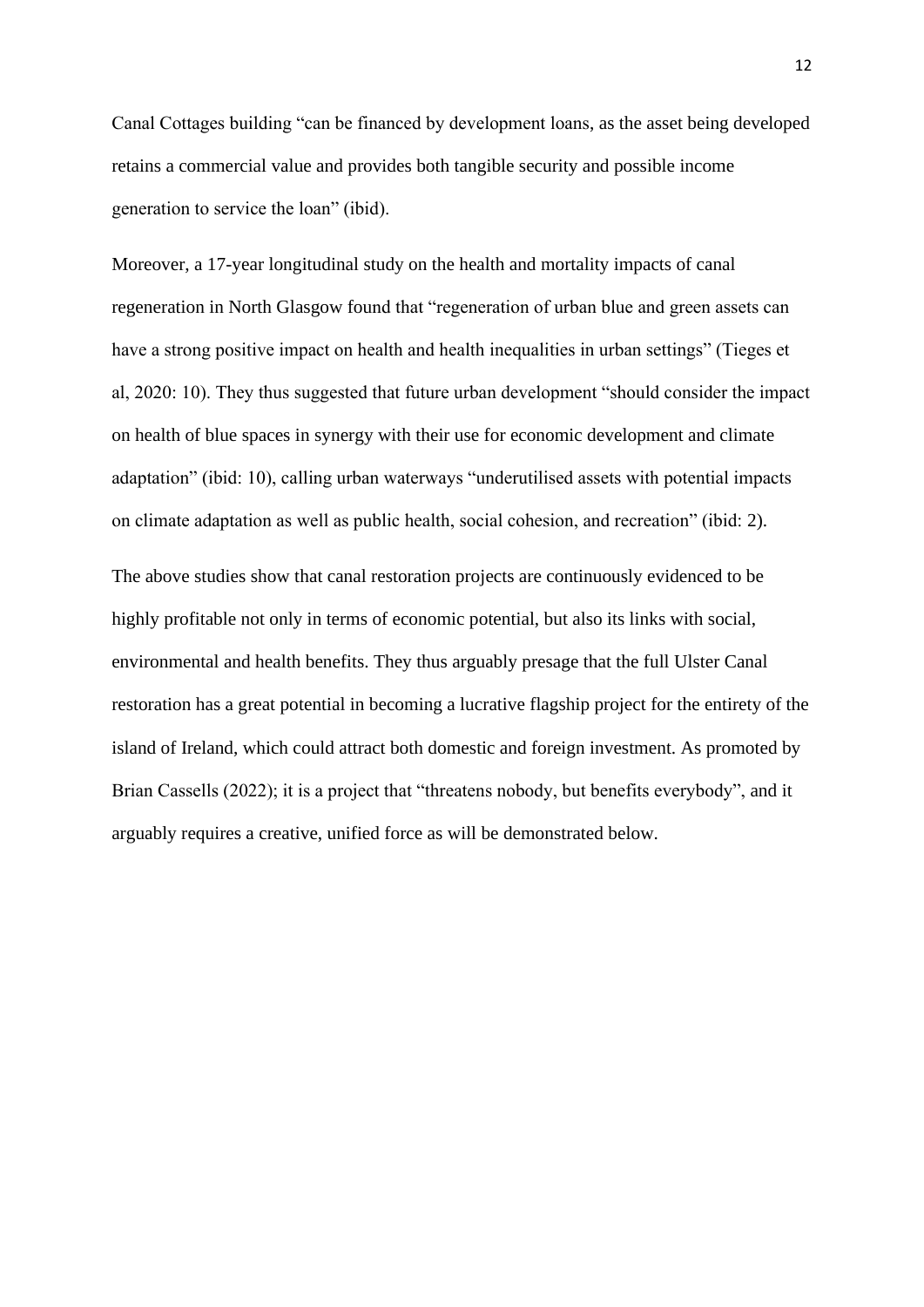#### <span id="page-12-0"></span>The Interviews

After gathering information on existing best-practice examples, I have contacted and conducted twelve semi-structured interviews specifically tailored to the different key stakeholders in line with the paper's key themes. The following interview participants have been identified as either highly informed, actively involved or personally impacted by the potential full restoration of the Ulster Canal, including:

| <b>TARKA KING</b>              | Author and advocate for the Ulster Canal in<br>association with Castle Leslie |
|--------------------------------|-------------------------------------------------------------------------------|
| <b>SAMANTHA "SAMMY" LESLIE</b> | Hotelier at Castle Leslie                                                     |
| <b>PAUL CLIFFORD</b>           | Director of Services at Monaghan County                                       |
|                                | Council                                                                       |
| <b>PAT TREANOR</b>             | Councillor at Monaghan County Council                                         |
| PARTICIPANT A                  | Representative of a business development agency                               |
| <b>PARTICIPANT B</b>           | Tour guide                                                                    |
| <b>KATY HAYWARD</b>            | Professor at Queen's University Belfast                                       |
| <b>JOE NELSON</b>              | Director of The Waterways Community                                           |
| <b>CHRIS MCCARNEY</b>          | <b>Biodiversity Information Coordinator</b>                                   |
| <b>CATHAL MCCALL</b>           | Professor at Queen's University Belfast                                       |
| <b>BRIAN CASSELLS</b>          | Former President of Inland Waterways                                          |
|                                | <b>Association of Ireland</b>                                                 |
| <b>ANNE CORLEY</b>             | Cassandra Hand Centre in Clones                                               |

**TABLE 3. INTERVIEWEE LIST**

#### <span id="page-12-1"></span>Mapping the Potential of a Repackaged Tourism Infrastructure

In order to help visualize the potential tourist 'package' that could be promoted through the full realization of the Ulster Canal, I have endeavoured to map out the most significant points of interest from Clones to Lough Neagh, and even touching upon Belfast (in connection to the existing small boat rentals). The access link to the full map can be found [here](https://www.google.com/maps/d/u/0/edit?mid=1jNJVCX7ADTaI3NSMtIrfuWFnWyOyJY1w&usp=sharing) as well as the list of references.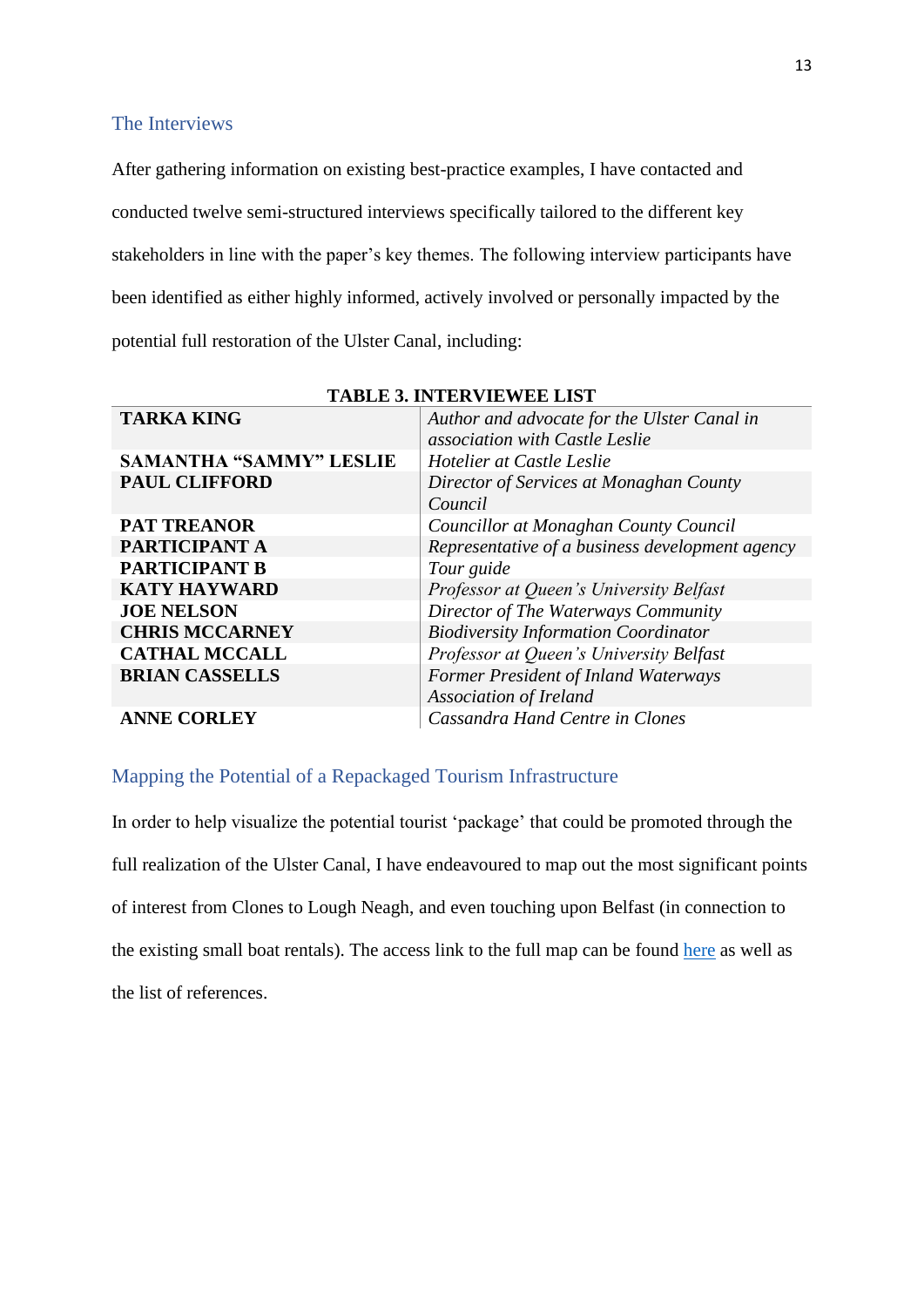

*Figure.1 Ulster Canal Points of Interest*

The distance between the furthest points from east to west is around a 40km radius, while the canal route between points A and B is approximately 80km in length. Considering that many feasibility studies of canal projects of this size tend to cover population samples of over 250,000 people, it would be arguably more beneficial to cover this entire catchment area in the future feasibility study, since the region here has a relatively low and widely scattered rural population, yet a rich offering of activities and points of interests. The 40km radius around the Ulster Canal's section passing through Benburb, for example, roughly encompasses a population in excess of 370,000 people (*FreeMapTools*, 2022). The proposed radius of interest is based on a consideration of lifestyle changes in travel, leisure, tourism and heritage interest over the past 10-15 years, and recognises the wealth of opportunities in the region. The 40km assessment is a starting point for consideration and should be examined further in developing any new business case for the northward expansion of the Ulster Canal.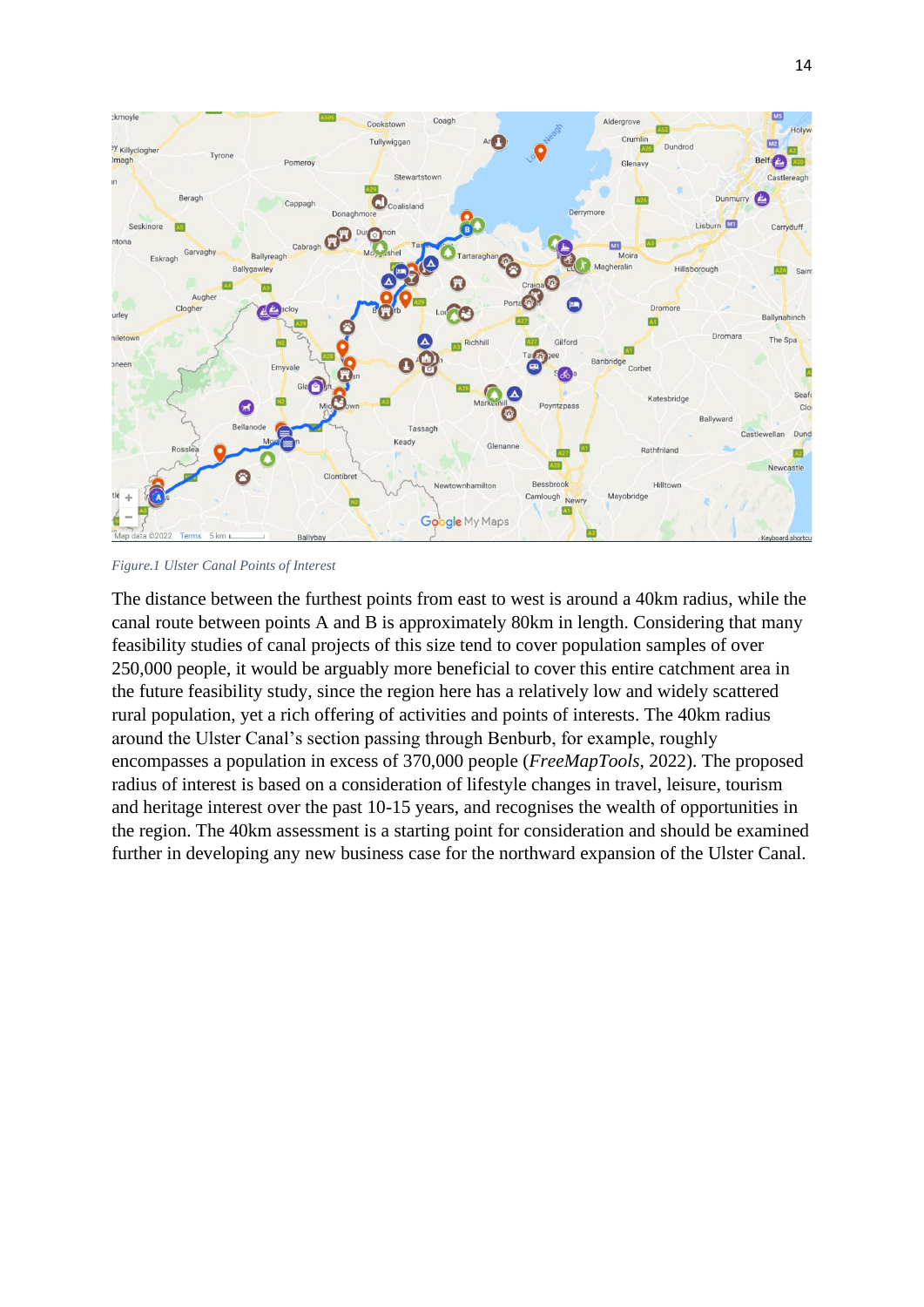

*Figure.2 40km radius around Benburb (FreeMapTools, 2022)*

For a better illustration of tourism here, see Appendices  $2 \& 3$  for the case studies on Clones and Castle Leslie – these are summarised below. These two cases provide important learning points for potential opportunities that could be applied to the wider region, through realising the overall vision of the Ulster Canal.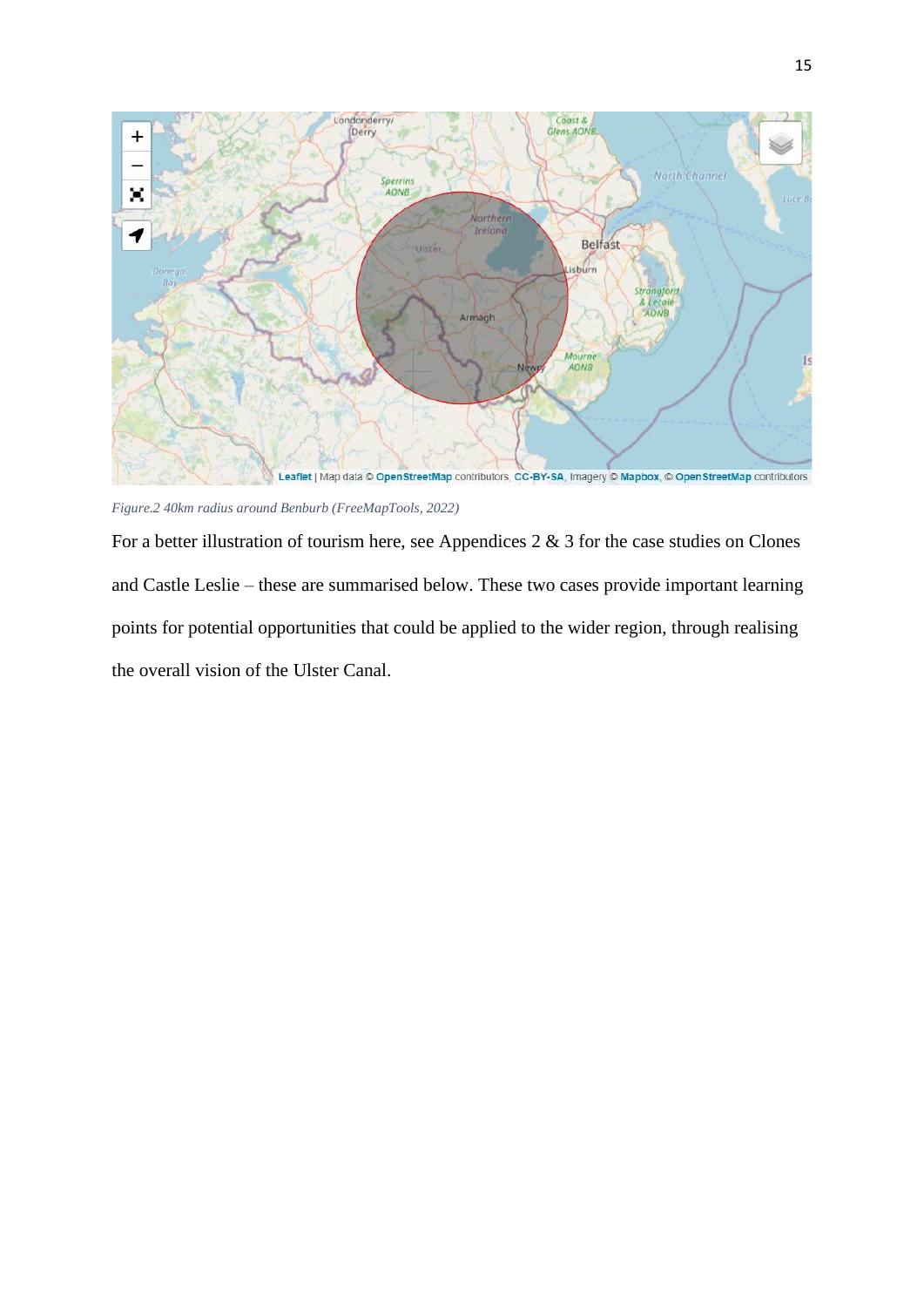# <span id="page-15-0"></span>2.a Regional Benefits: Clones

#### <span id="page-15-1"></span>Socioeconomic Strengths & Opportunities

The Ulster Canal restoration that is currently underway in Clones is expected to generate new economic opportunities spurring the town's revival. This will lead to the creation of shortterm jobs in planning, engineering, and construction works, among other sectors, as well as long-term employment through new tourism and small business opportunities. In turn, the manufacturing industry is expected to be attracted to the region by placing the town on the national map as a prime destination for investment (Treanor, 2022). This will prompt the town community to revitalise itself and encourage people here to remain, including students and young professionals who move away in pursuit of higher education (ibid). Therefore, the catchment area that is directly and indirectly benefitting from the canal works is much larger than Clones; reaching other communities such as Enniskillen, Dungannon, Omagh, Armagh and Cavan, as people often commute across the border for work (ibid). The overall area of beneficiaries may thus be as wide as 40km radius.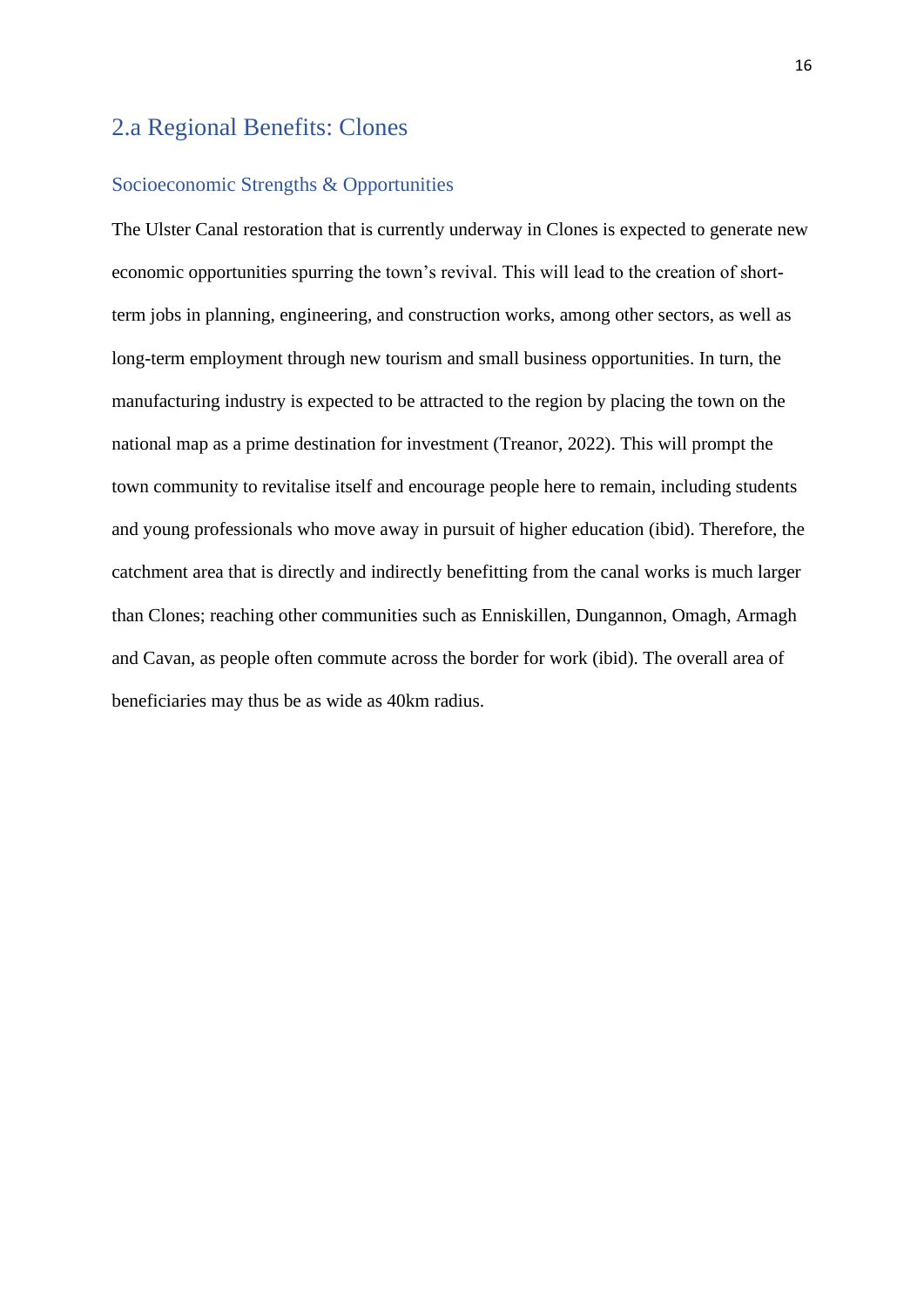

*Figure.3 Spatial Analysis of Attractions in the 50km Radius from Clones (Paul Hogarth Company, 2021:8)* Ultimately, it is recognized that the enhancement of a regional tourism offering will benefit from links with destination brands including, Ireland's Ancient East, Ireland's Hidden Heartlands, and Embrace a Giant Spirit. Further tourist links can be developed with destinations such as Slieve Beagh, Castle Leslie estate in Glaslough, Castle Bailey, and Lough Muckno, promoting the opportunity of a tourism master plan and packaging all the nature walks, potential camping, wildlife experiences including birdwatching and fishing, and historical trails together.

Important points for consideration and improvement, which may need to be addressed in order to reap the full benefits of the suggested tourist package, include:

1. The infrequent and badly connected transport links from Clones to nearby town hubs, including Enniskillen, Dublin and Belfast, which may discourage potential tourists travelling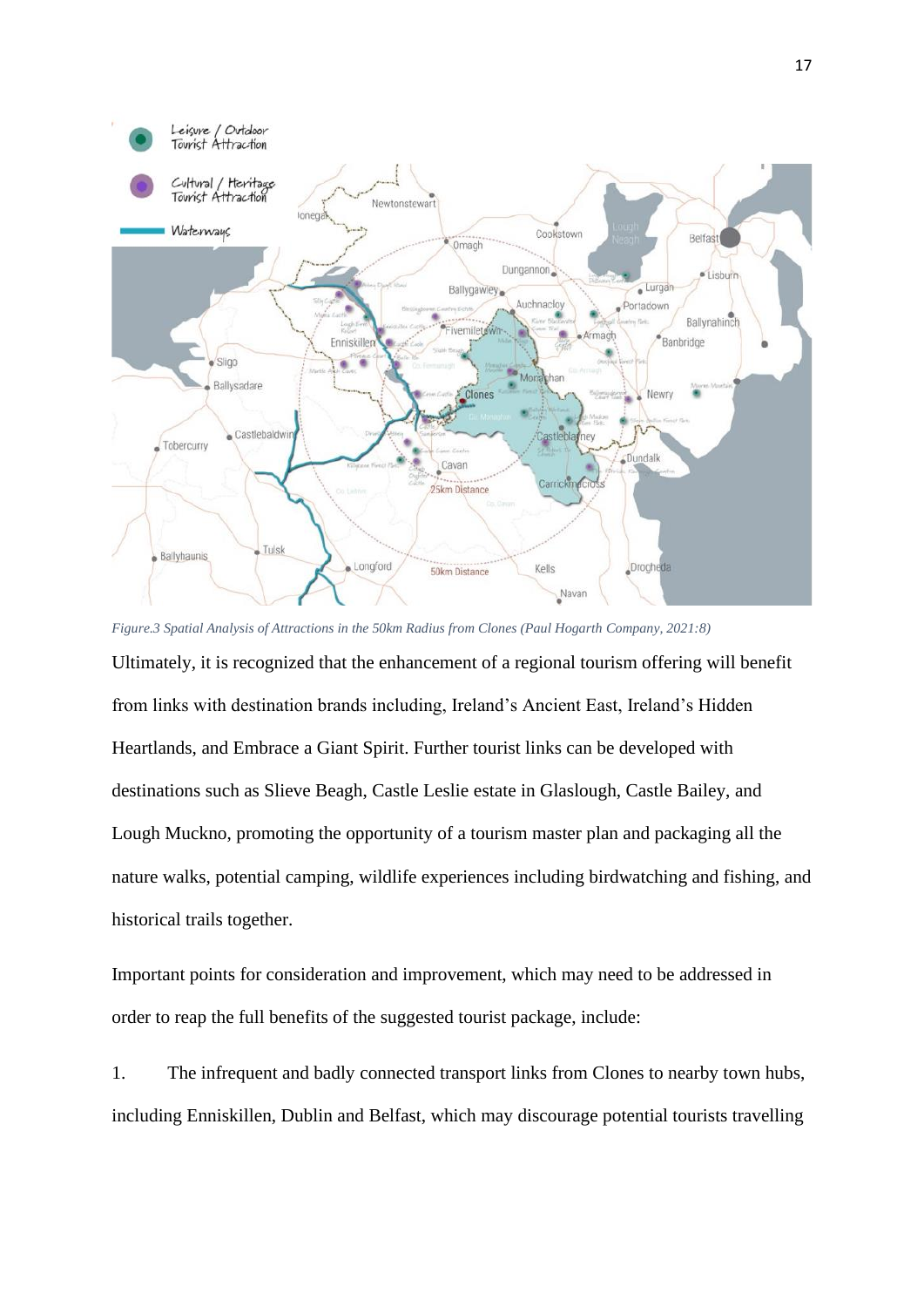without cars from visiting. A similar predicament might be found in other smaller towns along the route.

2. The need for overnight tourist facilities, which include camping/glamping sites, as well as basic accommodation for short-stay visitors and budget travellers.

3. An open channel of communication between the local government and voluntary and business sectors, could help to secure alternative funding opportunities, for example, through fundraising or approaching American investment opportunities, drawing upon the strong networks which canal enthusiasts have built and developed.

These ideas should hopefully provide key learning points for other towns along the extended canal route northwards, including the Council areas of Mid-Ulster and Armagh City Banbridge and Craigavon, as well as the secondary impacted areas of Cavan and Fermanagh/Omagh. For the full Case Study, please see Appendix 2.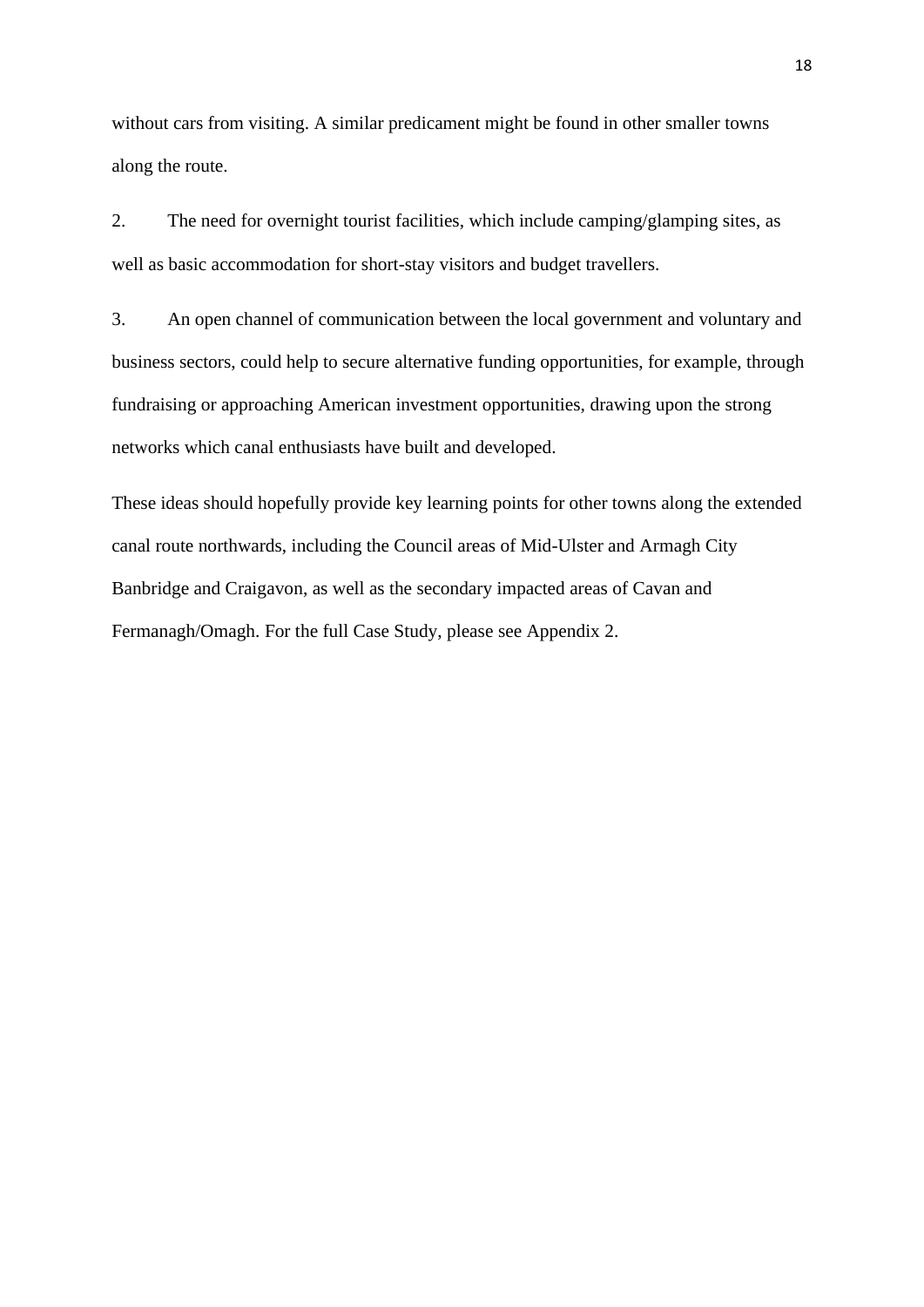# <span id="page-18-0"></span>2.a Regional Benefits: Castle Leslie

#### <span id="page-18-1"></span>Socio-economic Strengths & Opportunities

As expanded in Appendix 3, Castle Leslie sits in a strategic position between two canalharbours. Before the onset of Covid, annual visitor numbers were around 100,000, and current plans are to attract between 150,000 and 200,000 tourists. The Leslie Family's castle estate is both historically and culturally important for the Central Border Region, and it enjoyed renewed popularity after hosting the wedding of Sir Paul McCartney and Heather Mills back in 2002. The restoration of the castle estate has in itself created nine small businesses from its customer clusters. Moreover, as told by Sammy Leslie (2022), the castle had to continue paying higher business tax rates due to its location even after the historical canal and railway had closed, suggesting that any proximity to water is deemed commercially attractive.

There are several potential tourist packages that could be created through the restoration of the Ulster Canal. For one, the Castle Leslie Estate would be very interested in supporting a transport loop between the reopened canal route with a historic railway, alongside horseback riding trails and bicycle paths. This would not only maximize visitor time spent in the region, but also help generate economic opportunities for local businesses.

The castle estate is also partnered with several other estates in the region on both sides of the border, creating a shared network of tourism infrastructure. For example, the estate has filed an application for EU LIFE programme funding in collaboration with three other estates, namely the Tynan Abbey, Caledon Estates and Enniscoe House, to work together in rewilding ancient woodlands across 300 acres of land. Entitled 'Biodiversity and Rewilding', the project, if successful, would be a flagship for rewilding in Ireland, with it aims to "create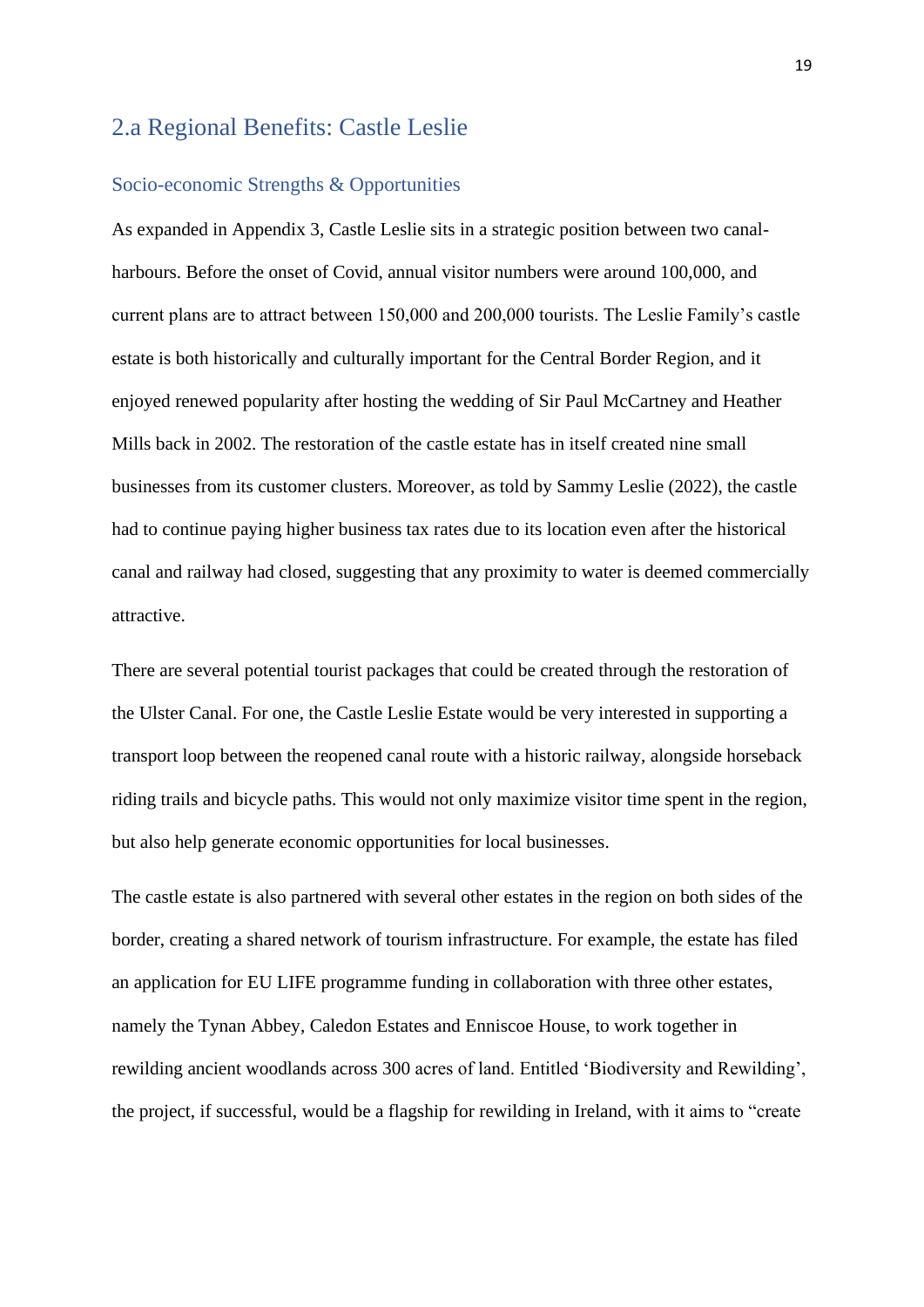the conditions for ecosystems evoking those of the ancient Kingdom of Oriel to re-emerge, recover and flourish in a changing environment" (*Castle Leslie*, 2022).

The Estate promotes tourism collaboration across the border, rather than competition, with the internet era now driving people's free will in choosing their holiday destinations. Crossborder tourism partnerships are seen to be to everybody's mutual benefit. The most important ideas to be taken away from this case study are as follows:

#### <span id="page-19-0"></span>Cultural & Historical

- 1. As articulated by Sammy Leslie (2022), the Central Border Region ought to be considered as a massive hub of social history, architecture, artisan skills, and traditions, making it an "incredible microcosm of heritage, different from anywhere else in the country", and highlighting everything from its troubled border history to the conservation of famine walls. In turn, the Ulster Canal restoration, could be seen in this regard as a project that links everything together, from the historic railway walking route to heritage trails.
- 2. The Ulster Canal crosses the land of *Airgíalla*, the Kingdom of Oriel, with its rich folk traditions, and provides untapped educational and tourism opportunities for the Central Border Region. The kingdom spanned the counties of Armagh, Monaghan, Louth, Fermanagh, Tyrone and Londonderry, with its main hubs being Armagh and Clogher.
- 3. Several traditional Irish woollen mills in Caledon, Tyrone; Lisbellaw, Fermanagh; Foxford in Dungannon; and Mills & Waterfalls in Benburb, created a highly profitable network along the Ulster Canal as they used water from the canal harbours.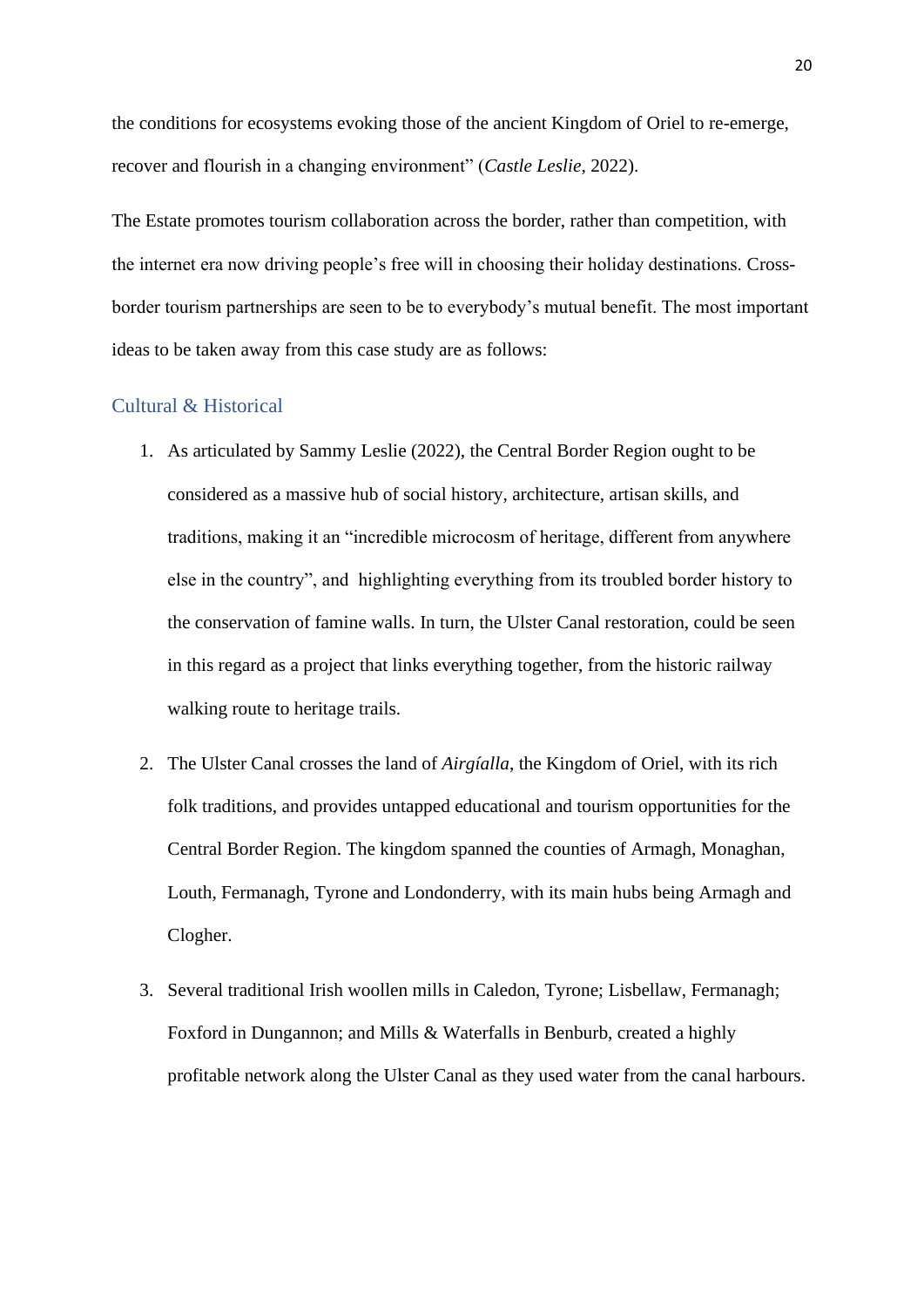#### <span id="page-20-0"></span>Environmental

- 4. The nearby area is significant geologically thanks to it sitting atop the Carlingford Lough, a glacial fjord, which could be further exploited by the tourism packaging. The area is also classed as an Important Bird Area.
- 5. Perhaps most importantly, the area of the Central Border Region can also be geologically classed as a 'true border' as the northern part of the island once belonged to the tectonic plate that is now mainly represented in North America, whereas the south of Ireland lay beyond an ocean and belonged to the African tectonic plate, around 450 million years ago. As the two plates shifted against each other, a mountain-building phase developed, known as the Caledonian, and the two parts of Ireland finally merged about 440-400 million years ago, the impact of which is still evident in Ireland today. Again, the Ulster Canal crosses this 'true border', a story which could be developed alongside the ecotourism industry.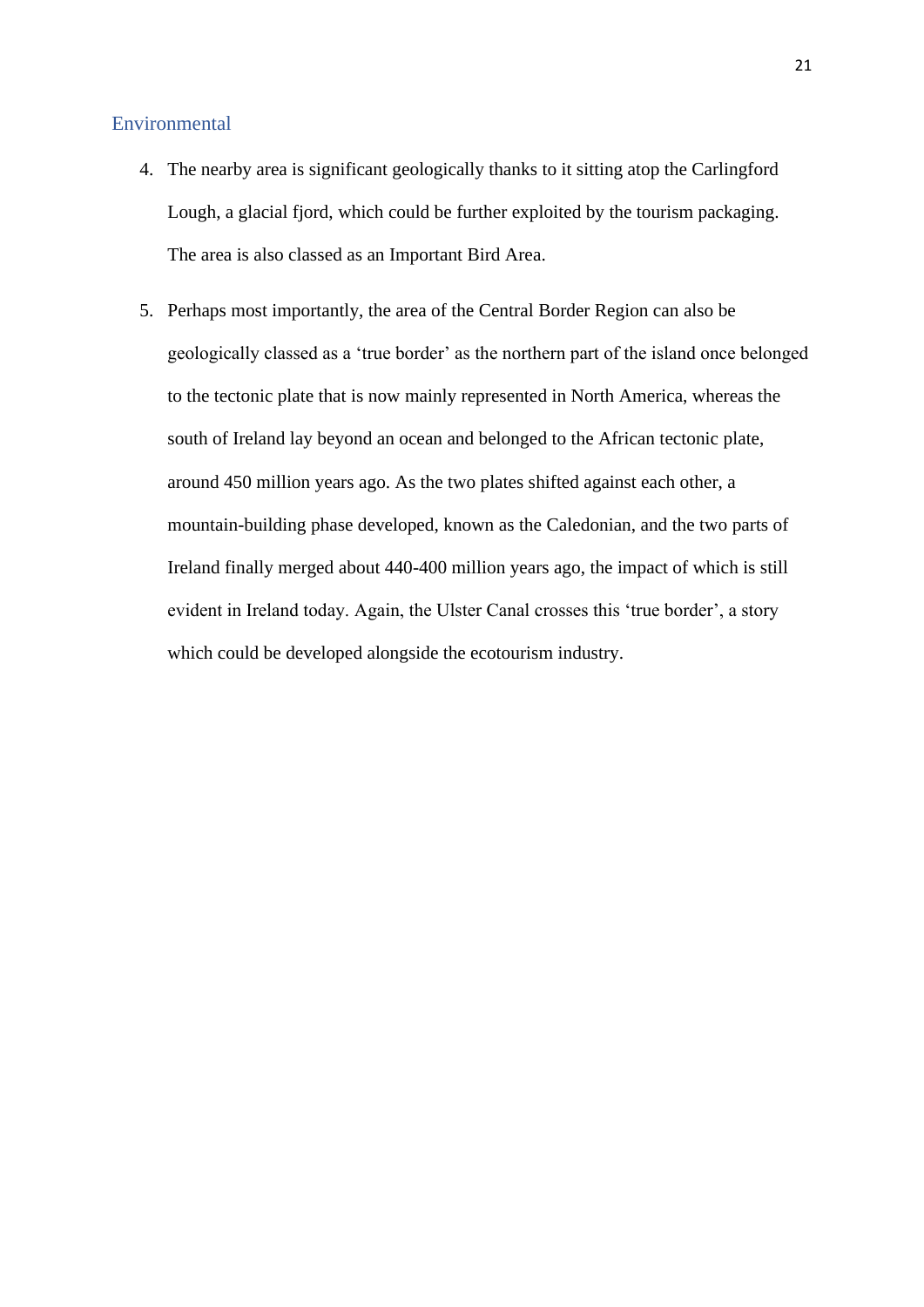## <span id="page-21-0"></span>2.b Overall Regional Benefits

As aforementioned, the above case studies help demonstrate the potential tourist offerings and opportunities in realising the full vision of the Ulster Canal as a flagship cross-border regional project, but the list is by no means exhaustive. Clones has an important role to play as a key point on the route and it is of course the focus of Irish Government investment in the Canal, whilst Castle Leslie is one of a number of important estates and tourism providers adjacent to the waterway.

As pointed out by Brian Cassells (2022), the Ulster Canal is the 'missing link' to a land of opportunities all across the island of Ireland, with potential to connect navigable waterways all the way from Limerick to Belfast and beyond. The project is also adjacent to the untapped gateway boating haven of Ulster's "inland sea", which is Lough Neagh. There are reportedly 1,600 private boats and 400 public boats located on the Shannon-Erne Waterway (ibid), and these can be attracted northwards by developing the unclaimed prize that is the link to Lough Neagh. It has been suggested that the development of Lough Neagh may be difficult due to the concerns over private ownership of its bed-and-soil by the Earl of Shaftesbury, however, interviewees believe that the Earl could be agreeable to opening the Lough to development, as a lucrative and mutual business opportunity.

Cassells (2022) also pointed to the fact that the Lagan Canal in Lisburn had initially little development in infrastructure, until people started adapting their canal-facing backyards, installing their own jetties and bringing small boats back to the Lagan. Another example of unrealised potential is that adapting a single M1 bridge could open up 12 miles of waterways for boats, canoes, walks, etc.

Blackwatertown in County Armagh is a potential gateway to a plethora of wildlife, birdwatching and fishing activities with herons and kingfishers being abound by the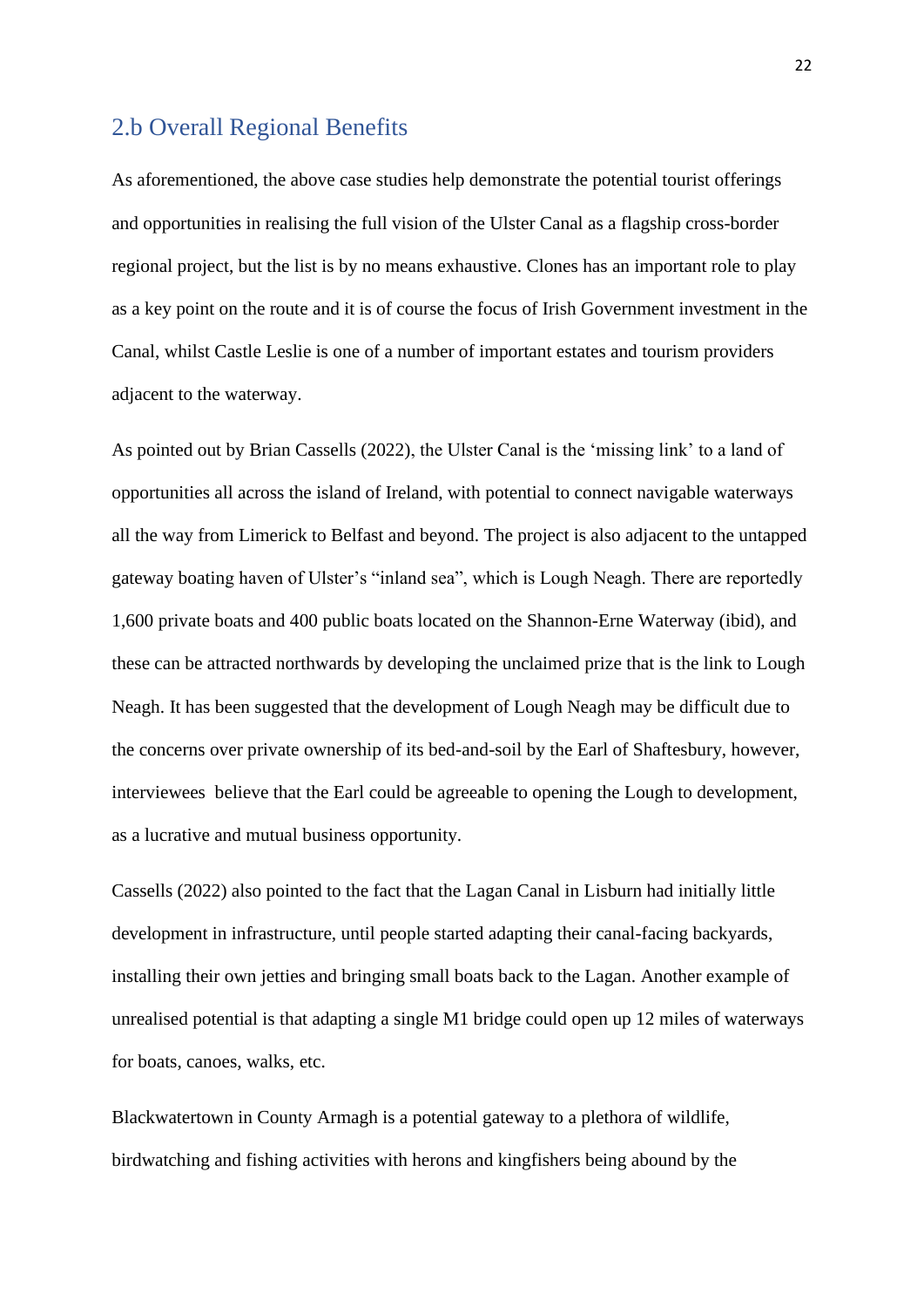Blackwater River. The town also houses the Blackwater Disabled Barge Project, which organises free educational trips along a scenic river route on a specialized boat with wheelchair accessibility.

Another underdeveloped tourist offering can be found at Benburb, home to Benburb Castle and its Old Mill Buildings. This is an area that is also rich in history, being the site of the 1646 Battle of Benburb and the 1607 Flight of the Earls, which changed the course of Irish history. Although its part of the Ulster Canal route may seem difficult to reinstate due to its seven locks, Cassells (2022) proposes an investment into a rotating boat lift, inspired by The Falkirk Wheel in Edinburgh, (this was also part of plans to regenerate central Scotland's canals and to reconnect Glasgow with Edinburgh, with around 400,000 people visiting the wheel annually). As the only other boat lift in the UK is found at the Anderton Boat Lift in England, Northern Ireland could greatly benefit from having the third only boat lift in the UK, with potential uses helping to repay the construction costs involved.

Lastly, it is important to note that Northern Ireland's tourist industry may be too reliant on promoting certain attractions such as the Giant Causeway, when other attractions can point to higher visitor numbers. For instance, the Lagan towpath, which provides a cultural, social and biodiversity link between Belfast and Lisburn, saw 1.3 million user numbers in 2020, making the Lagan Valley Regional Park easily the most visited outdoor attraction in Northern Ireland (*Lagan Valley*, 2020: 7). Thus, as emphasized by Cassells (2022), the Ulster Canal joins two communities and two countries, and in the case of Northern Ireland, it also demonstrates that there is more to its regional heritage than the Giant Causeway. To reiterate, the Ulster Canal is a project that threatens nobody, but benefits everybody.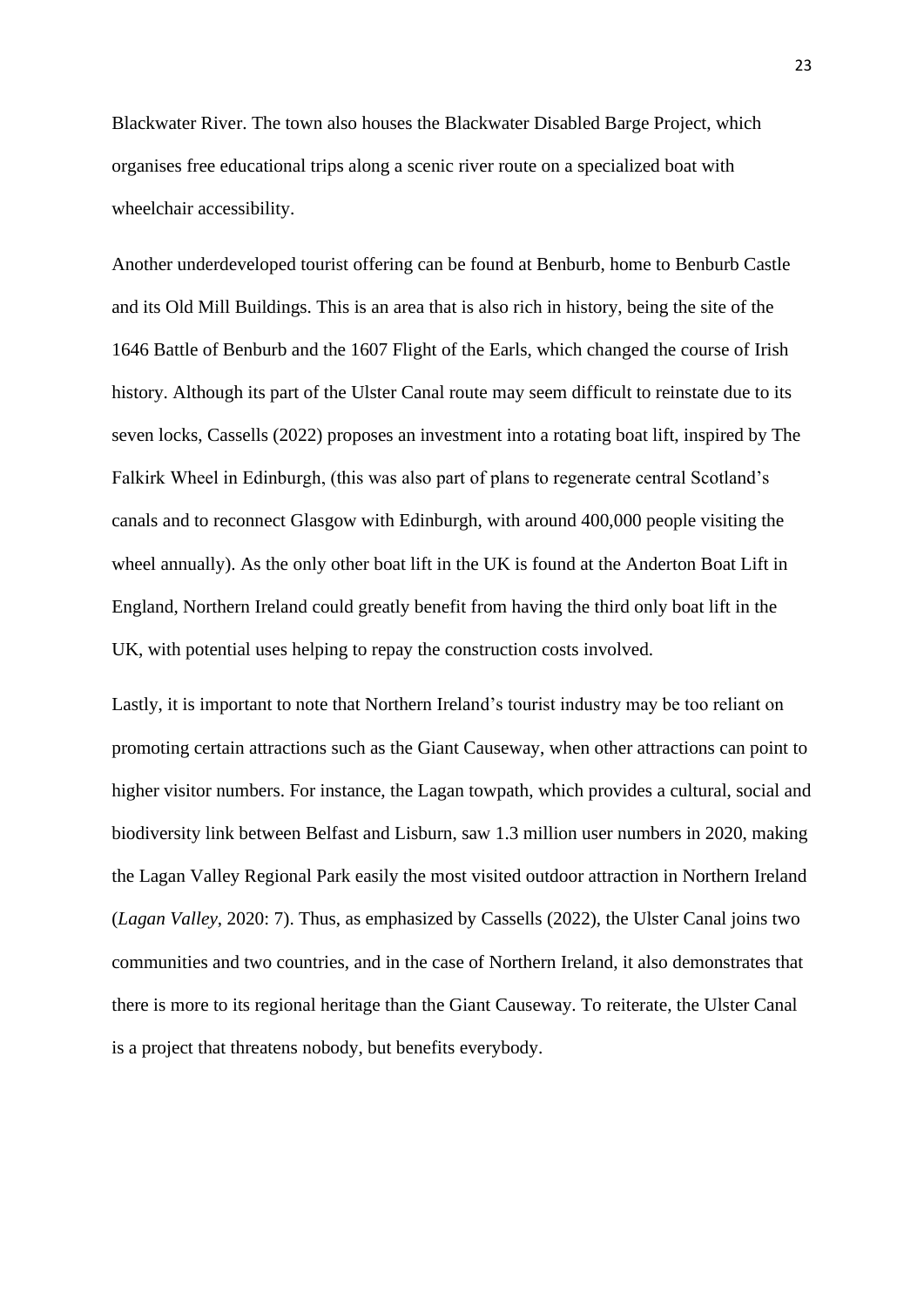### <span id="page-23-0"></span>Part 3: Political Dimensions

As purported by Prof. Cathal McCall (2022), the NSMC could have been a great forum for the development of North-South relations but historically, there have been difficulties for the NSMC to progress initiatives when there have been political disagreements, causing some interruptions to their work progression. The Ulster Canal is however still seen as a less politically contentious issue than other projects, so both governments need to continue to find ways to help ensure its progress is not stalled by political disagreements impacting on North-South working.

A similar view has been echoed by Prof. Katy Hayward (2022), who noted that the NSMC is particularly vulnerable to political dynamics that can also disrupt its meetings. Other stalled projects such as the Narrow Water Bridge, from Co Down to Co Louth, may also highlight the vulnerability of North-South cross-border projects, which require not just a political will and financial capacity for their completion, but also the patience to overcome various localized difficulties on both sides of the border, as experienced during the Irish government's financial crash in 2008-2010.

The silver lining here, however, is that the Ulster Canal restoration project does not carry the same 'political baggage' as other all-island initiatives, and as strongly put by Mr Brian Cassells (2022), it is in fact a project that "hurts no-one, but benefits everyone". Indeed, McCall also recognized that certain cross-border projects have a good chance of success so long as they secure funding, especially from the EU, and are handled at the local Council level, for example, road and bridge constructions projects, community-building peace programmes, or projects building social capital. As the full Ulster Canal restoration will carry the spirit of community-building social enterprise, with an emphasis on greening the region,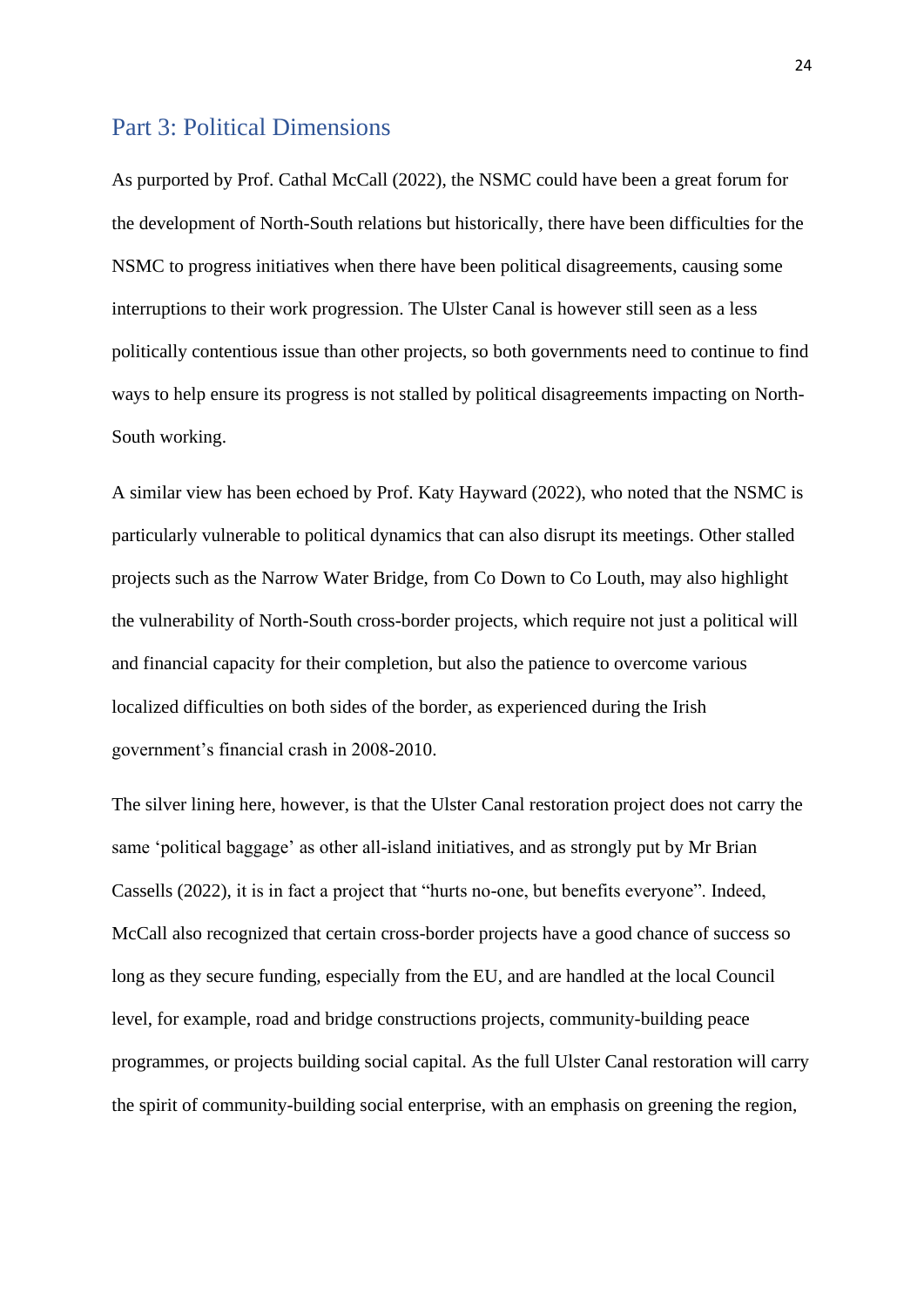the existing risks from political opposition may be low. The greatest challenge, as put forward by most interviews, lies in securing the funding for its continuation.

#### <span id="page-24-0"></span>The Challenges of Brexit

The work of the North-South Implementation bodies, including Waterways Ireland, is partially covered under the Protocol on Ireland/Northern Ireland - meaning that it includes only some of the EU legal acts cited as directly or indirectly facilitating cooperation. One of the "areas *not* covered by the Protocol and for which *none* of the EU legal acts cited as facilitating cooperation in the Mapping Exercise are [found] in the scope of the Protocol" include the management and regulation of water resources (Whitten, 2022: 4). This includes areas such as water pollution and water catchment work, water quality and water regulation. Other relevant impacted areas not covered by the Protocol may impact the implementation, health & safety monitoring, and business operational strategies in connection with tourism infrastructure in the CBR (Whitten, 2022: 6). These include international authorisations for bus and coach services, ferries, river basin management plans, flood risk management, habitat and wild birds directive, and mobile roaming—all of which may impact the implementation, health & safety monitoring, and business operational strategies in connection with the tourism infrastructure of the CBR (ibid: 6). For example, it may affect policies regarding boating requirements, licences and/or travel authorization, which would then make crossborder tourism more challenging, particularly when navigating a waterway across a nontangible border.

Prior to Brexit, policies regarding water management were largely underpinned by a series of EU laws, including the Water Framework Directive, the Floods Directive, Environmental Impact Assessment Directive, and the Drinking Water Directive. Nevertheless, the two North-South Implementation Bodies - Waterways Ireland and Loughs Agency - "continue to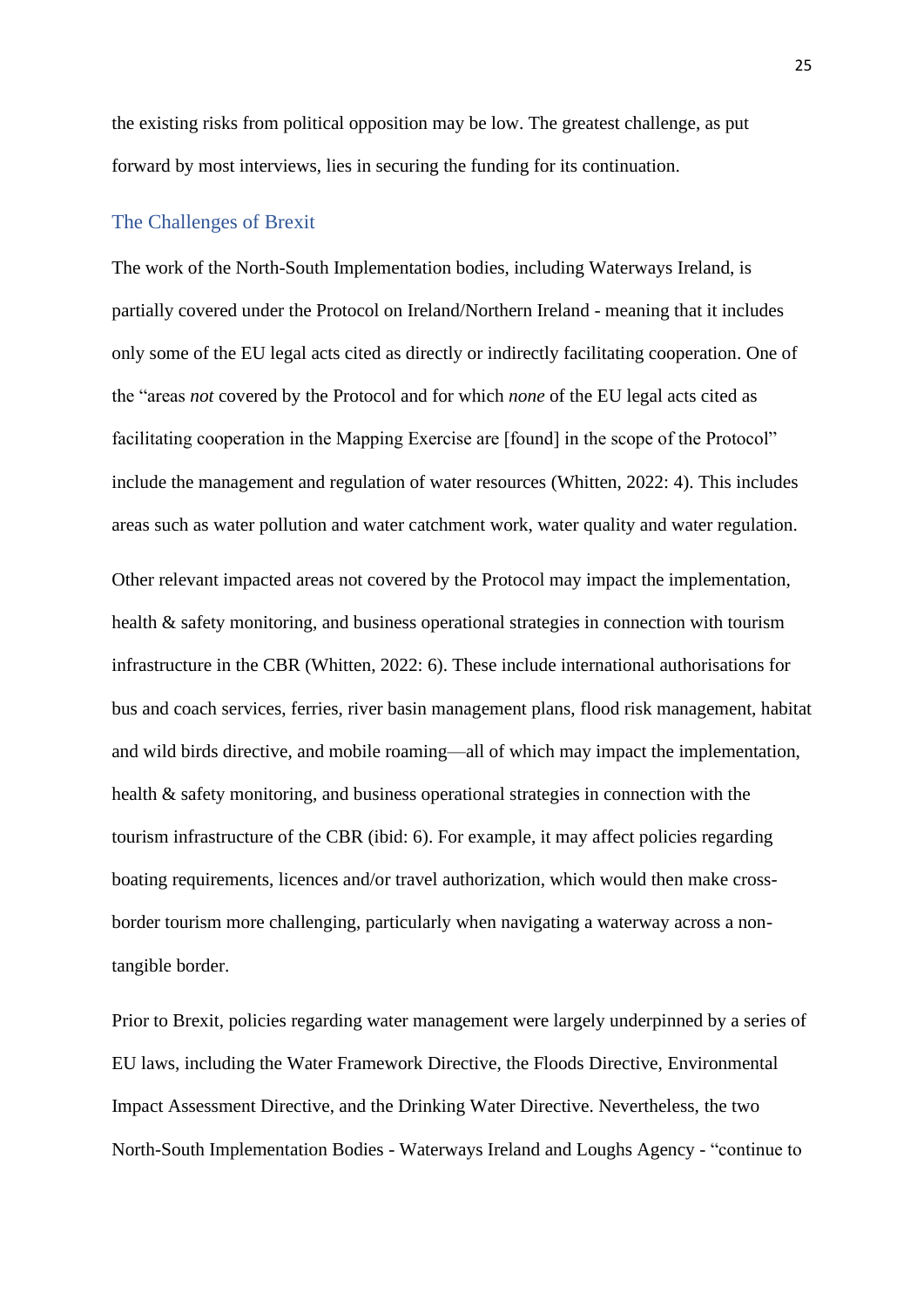operate notwithstanding the changed legal and policy context in respect of water regulation following UK withdrawal from the EU" (Whitten, 2022: 11). Therefore, in practice, it may be concluded that the changes to "North-South cooperation in matters relating to water quality and management of resources will likely continue on relying on the continued application of EU-derived laws" (ibid: 12), even in the future post-Brexit political landscape.

Alas, Brexit may lead to another difficulty for the CBR in terms of accessing alternative funding to EU sources. Prof. Hayward (2022) warned of the increasing doubt around the autonomy of Northern Ireland when it comes to investments in cross-border projects because the decisions that will be made for the use of the Shared Prosperity Fund, for example, will be primarily in London.

The bottom line is that common EU membership allowed for the depoliticization of crossborder initiatives as it effectively streamlined various supervisory and governing processes enacted by the two governments, in addition to giving access to various funding resources. However, the process has been made more difficult now that the UK has entered a different regulatory regime. Still, these difficulties will be felt all across the board, not just exclusively by the future prospect of the Ulster Canal restoration project.

#### <span id="page-25-0"></span>Some Potential Benefits of Brexit

Both Sammy Leslie and Tarka King (both in 2022) have offered an interesting alternative perspective on Brexit creating an unexpected opportunity for the CBR by, in fact, highlighting the existence of the border to foreign tourists. As the canal crosses the border four times, Brexit creates a novel issue which could be exploited by the tourism industry, in that the idea of crossing the border could be commercialised, since the invisible border could be described as rather anticlimactic. Or, to paraphrase, Americans might want to see the border marked clearly between the Republic of Ireland and Northern Ireland if they are to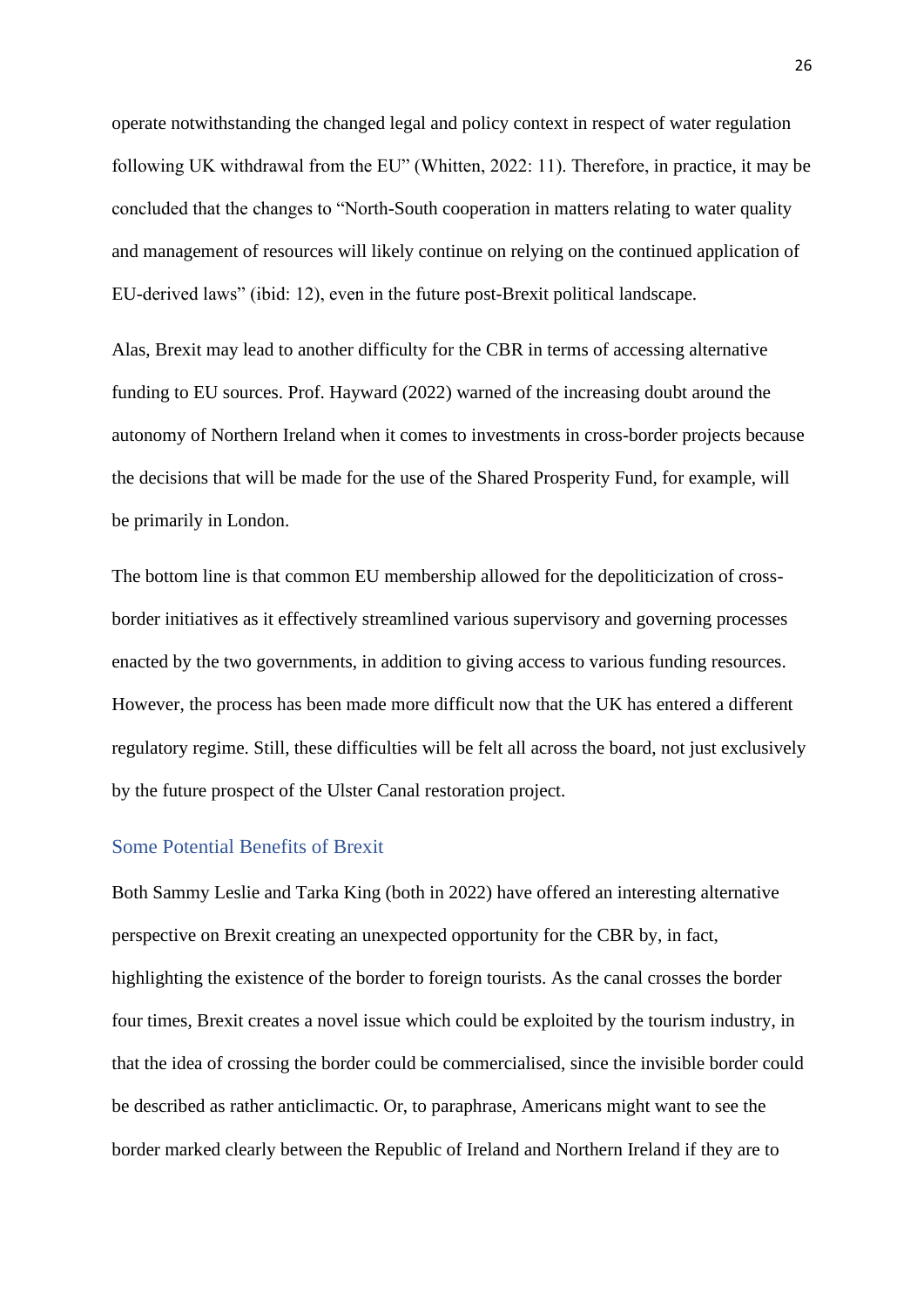visit Caledon in County Tyrone say. In other words, the renewed politicisation of the border may lead it to become a tourist destination in itself. A similar exercise has already been realised in Clones, which reintroduced the Irish pound, or 'punt', into its local currency, finding strength in highlighting the differences and making its community stand out from the rest of the island.

Therefore, it may be considered that the time is right for a project like the Ulster Canal, as it would not only be a positive show of cross-border community relations that will allow for people to learn to live together through and despite Brexit, but also become a landmark project to be used as a shining example of inter-governmental cooperation in moving forward on Brexit.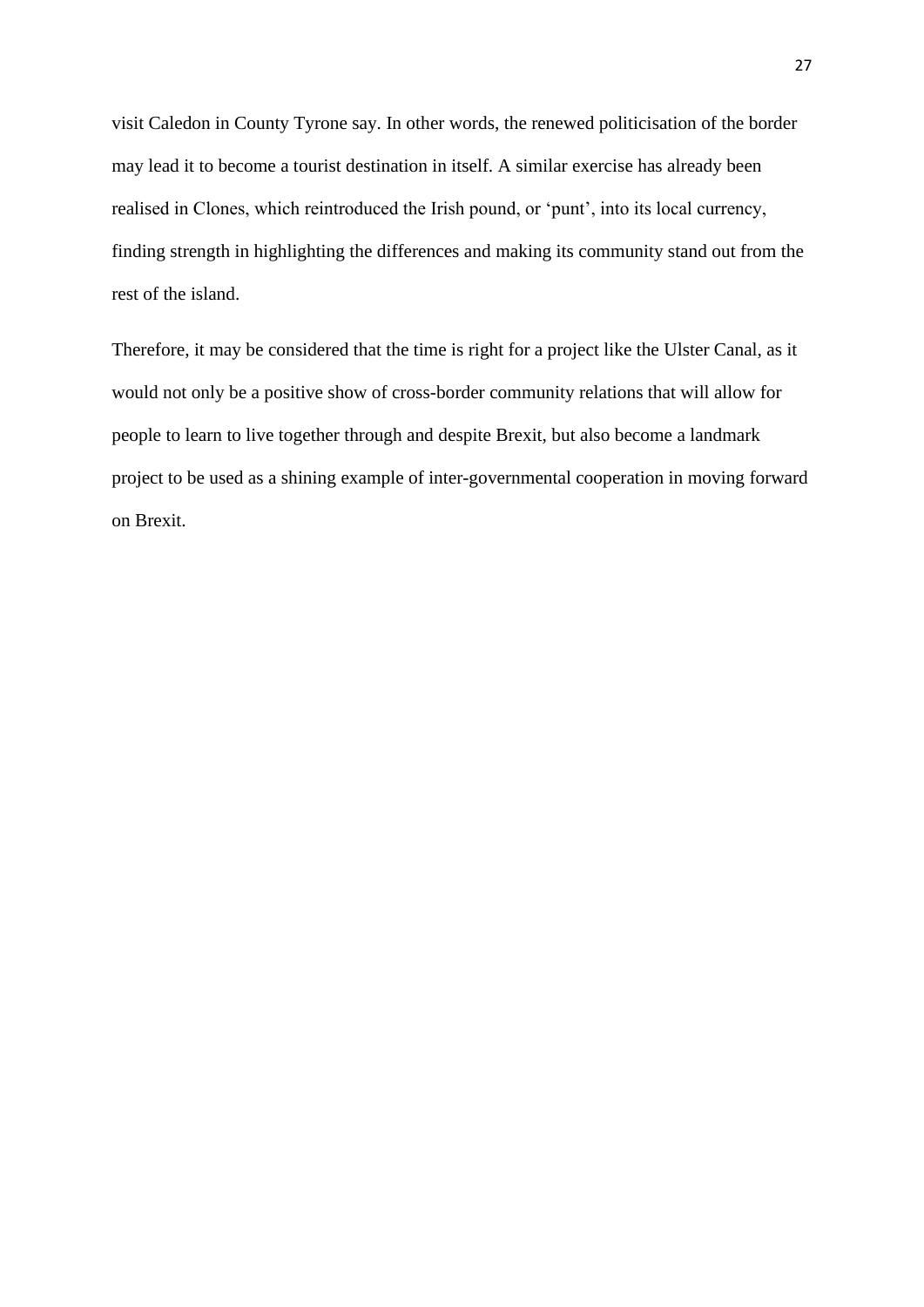# <span id="page-27-0"></span>Part 4: Funding Opportunities

This is an example list of possible funding opportunities, but it is not intended to be comprehensive. Alternative means of funding can also involve community fundraising, support from larger businesses (e.g., Co-Op has donated money to canal restoration before) and wealthy private donors. As suggested by Tarka King, the Irish diaspora in the United States can also be a viable source for seeking investment.

| <b>FUNDING</b><br><b>BODY</b>    | PEACEPLUS PROGRAMME                                                                                                                                                                                                                                                                                                                                                                                                                                                                                                                                                                                                                              |
|----------------------------------|--------------------------------------------------------------------------------------------------------------------------------------------------------------------------------------------------------------------------------------------------------------------------------------------------------------------------------------------------------------------------------------------------------------------------------------------------------------------------------------------------------------------------------------------------------------------------------------------------------------------------------------------------|
| <b>DETAILS</b>                   | A new EU funding programme "designed to support peace and<br>prosperity across Northern Ireland and the border counties of Ireland,<br>building upon the work of the previous PEACE and INTERREG<br>Programmes" (SEUPB, 2020). Apart from highlighting peace-building<br>efforts, it also considers the importance of projects that will contribute<br>positively to the economies and building prosperity in the post-Brexit<br>environment.                                                                                                                                                                                                    |
| <b>CRITERIA</b>                  | Must fit the outlined themes for project ideas, as exemplified below.                                                                                                                                                                                                                                                                                                                                                                                                                                                                                                                                                                            |
| <b>AVAILABLE</b><br><b>FUNDS</b> | $E265-47m$ depending on the theme broken down into smaller<br>investment areas (see SUPB, 2020: 27), There are a range of<br>investment areas which might help support initiatives associated with<br>the canal, around tourism, heritage, environmental conservation, rural<br>regeneration etc. However, it is unlikely that the programme will<br>support any capital investment in the blueway.                                                                                                                                                                                                                                              |
| <b>APPLICATION</b>               | TBA. Stakeholders may now register their interest in specific themes                                                                                                                                                                                                                                                                                                                                                                                                                                                                                                                                                                             |
| <b>OPENING /</b>                 | and investment areas by emailing peaceplus@seupb.eu. More                                                                                                                                                                                                                                                                                                                                                                                                                                                                                                                                                                                        |
| <b>CLOSING</b>                   | information here.                                                                                                                                                                                                                                                                                                                                                                                                                                                                                                                                                                                                                                |
| <b>FUNDING</b><br><b>BODY</b>    | <b>SHARED ISLAND FUND</b>                                                                                                                                                                                                                                                                                                                                                                                                                                                                                                                                                                                                                        |
| <b>DETAILS</b>                   | The Government announced the Shared Island Fund in Budget 2021,<br>"with $\epsilon$ 500m in capital funding available between 2021-25, ring-<br>fenced for investment in collaborative North/South projects"<br>(Government of Ireland, 2021). In the revised National Development<br>Plan, published in October 2021, the Government made a commitment<br>to extend the Shared Island Fund out to 2030, with a budget of $\epsilon$ 1bn.<br>The Government is making allocations from the Shared Island Fund to<br>enable delivery of the commitments and objectives for a Shared Island,<br>which are set out in the Programme for Government. |
| <b>CRITERIA</b>                  | Funding is allocated to Government Departments on the basis of<br>approved collaborative North/South projects that implement<br>Programme for Government commitments and objectives on Shared<br>Island. Policy-led Departments then make the assessment on projects<br>and consider if a capital allocation from the Shared Island Fund should<br>be sought. Their criteria include a) having a clear North/South basis,                                                                                                                                                                                                                        |

**TABLE 4. FUNDING OPPORTUNITIES**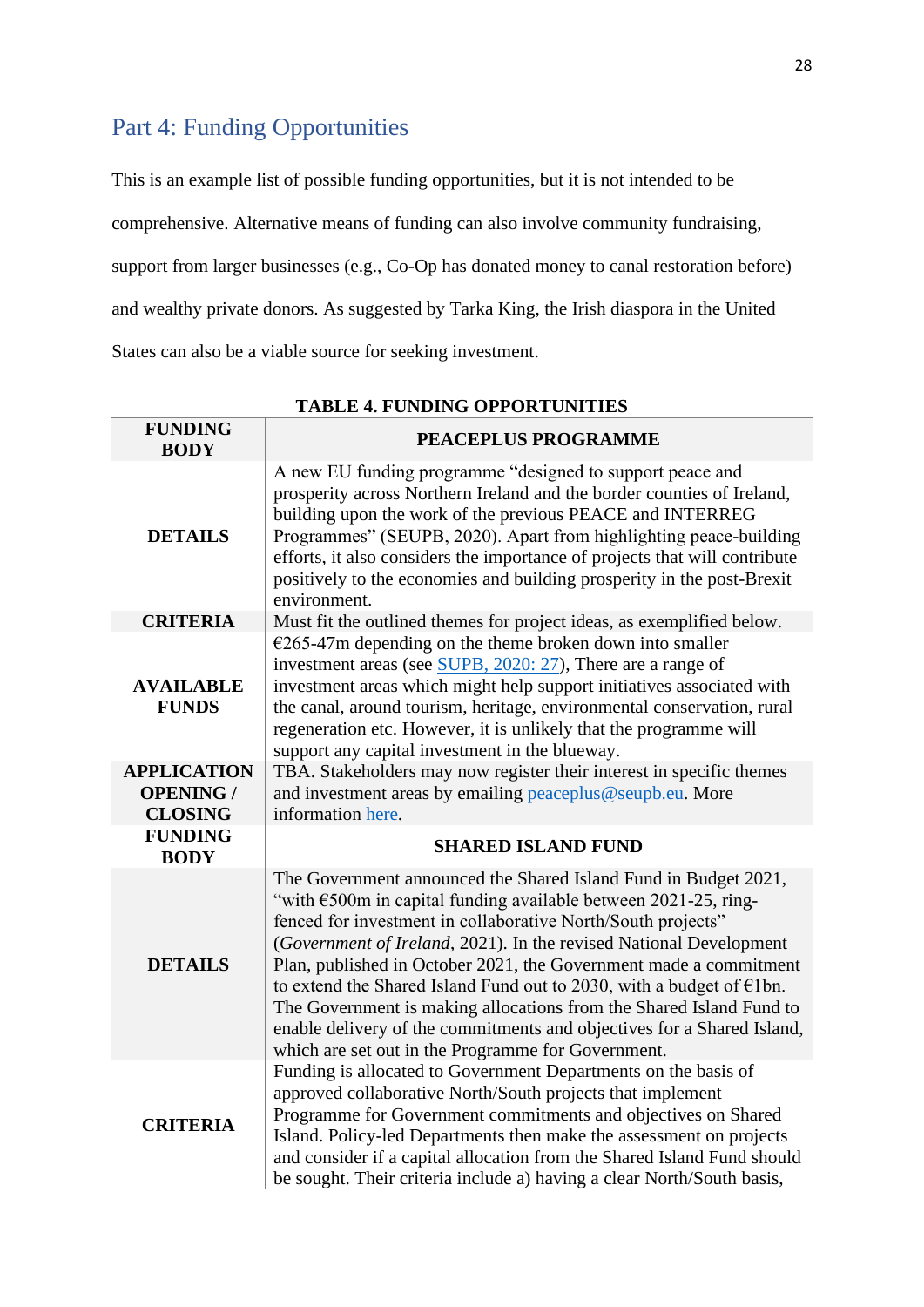|                                                          | which contributes strategically to the commitments and objectives on a<br>shared island in the programme for Government; b) partnership with<br>the Executive / UK Government / Local Authority / European Union<br>or other; and c) viable sectoral business case for a proposal.                                                                                                                                                                                                                             |
|----------------------------------------------------------|----------------------------------------------------------------------------------------------------------------------------------------------------------------------------------------------------------------------------------------------------------------------------------------------------------------------------------------------------------------------------------------------------------------------------------------------------------------------------------------------------------------|
| <b>AVAILABLE</b><br><b>FUNDS</b>                         | N/A; up to government departments' discretion.                                                                                                                                                                                                                                                                                                                                                                                                                                                                 |
| <b>APPLICATION</b><br><b>OPENING /</b><br><b>CLOSING</b> | TBA; more information here.                                                                                                                                                                                                                                                                                                                                                                                                                                                                                    |
| <b>FUNDING</b><br><b>BODY</b>                            | <b>LEVELLING UP FUND</b>                                                                                                                                                                                                                                                                                                                                                                                                                                                                                       |
| <b>DETAILS</b>                                           | Investment in infrastructure that improves everyday life. Projects<br>should be aligned to and support Net Zero goals and work with the<br>natural environment.                                                                                                                                                                                                                                                                                                                                                |
| <b>CRITERIA</b>                                          | Judged by 'characteristics of the place', 'deliverability', 'strategic fit<br>with local and fund priorities' and 'value for money'. More details<br>here.                                                                                                                                                                                                                                                                                                                                                     |
| <b>AVAILABLE</b><br><b>FUNDS</b>                         | Project bids of up to £50 million seem acceptable. There are multiple<br>rounds of funding. A flat £125,000 of capacity funding will be<br>allocated to all eligible local authorities. This capacity funding will be<br>provided with the primary intention of supporting the relevant local<br>authorities to develop their bids for later rounds of the Fund.                                                                                                                                               |
| <b>APPLICATION</b><br><b>OPENING /</b><br><b>CLOSING</b> | First round closed in June 2021. Second round has not opened yet.                                                                                                                                                                                                                                                                                                                                                                                                                                              |
|                                                          |                                                                                                                                                                                                                                                                                                                                                                                                                                                                                                                |
| <b>FUNDING</b>                                           | <b>COMMUNITY OWNERSHIP FUND</b>                                                                                                                                                                                                                                                                                                                                                                                                                                                                                |
| <b>BODY</b><br><b>DETAILS</b>                            | £150 million total fund for the UK communities to take ownership of                                                                                                                                                                                                                                                                                                                                                                                                                                            |
| <b>CRITERIA</b>                                          | assets and amenities at risk of closure. It will run for 4 years.<br>Supports communities to buy or take over local community assets and<br>amenities at risk of being lost and run them as community-owned<br>businesses. Not for local councils or private individuals. To be eligible<br>for funding, applicants will have to demonstrate they are accountable<br>to the local place and/or community they represent, how they will<br>operate for the benefit of the wider community in tangible ways, and |
| <b>AVAILABLE</b><br><b>FUNDS</b>                         | how they will use the asset to deliver community impact.<br>Up to £250,000 match-funded capital will be available for most asset<br>types and up to £50,000 (and no more than 20% of the total capital<br>costs applied for through the Fund) is available for project<br>development costs and post-acquisition support.                                                                                                                                                                                      |
| <b>APPLICATION</b><br><b>OPENING /</b><br><b>CLOSING</b> | The third round is now opening in May 2022 - more info here. The<br>fund will run until 2024/25 and there will be at least 8 bidding rounds<br>in total.                                                                                                                                                                                                                                                                                                                                                       |
| <b>FUNDING</b><br><b>BODY</b>                            | <b>SHARED PROSPERITY PROGRAMME</b>                                                                                                                                                                                                                                                                                                                                                                                                                                                                             |
| <b>DETAILS</b><br><b>CRITERIA</b>                        | It provides £2.6 billion of new funding for local investment by March<br>2025. In Northern Ireland, the UK Government is considering options<br>for development of a Northern Ireland investment plan to reflect the<br>particular needs of its economy and society.<br>Northern Ireland/UK-based.                                                                                                                                                                                                             |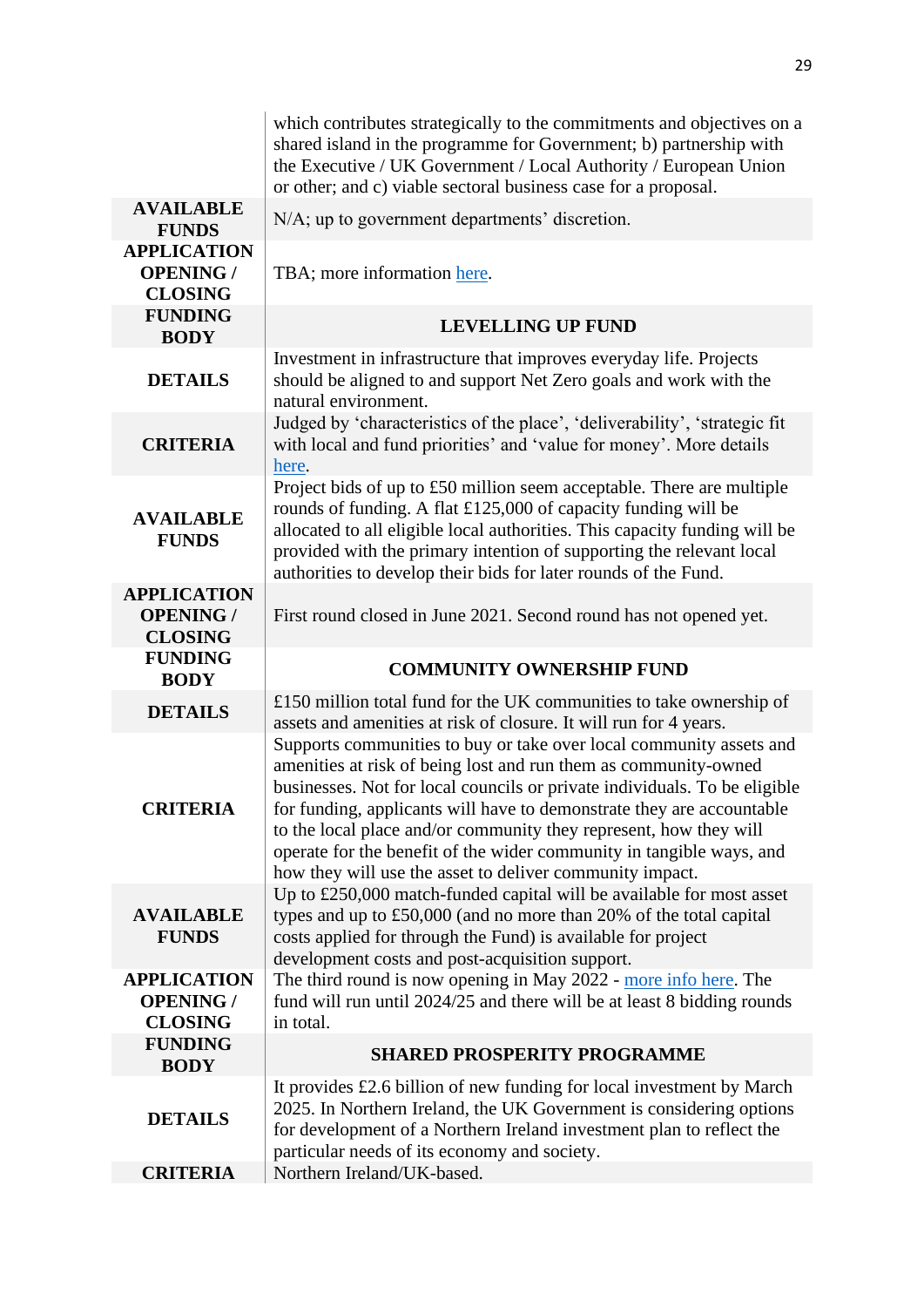| <b>AVAILABLE</b><br><b>FUNDS</b>                         | N/A                                                                                                                                                                                                                                                                                                                                                                                                             |
|----------------------------------------------------------|-----------------------------------------------------------------------------------------------------------------------------------------------------------------------------------------------------------------------------------------------------------------------------------------------------------------------------------------------------------------------------------------------------------------|
| <b>APPLICATION</b><br><b>OPENING /</b><br><b>CLOSING</b> | TBA. The 'pre-launch guidance' was published on 2 February 2022 so<br>it has not launched yet, nor has there been any date announced. More<br>details here.                                                                                                                                                                                                                                                     |
| <b>FUNDING</b><br><b>BODY</b>                            | <b>NATIONAL LOTTERY HERITAGE FUND</b>                                                                                                                                                                                                                                                                                                                                                                           |
| <b>DETAILS</b>                                           | Since 1994, HLF has awarded over £192m to more than 380<br>waterways projects, including £25m that helped save the Kennet and<br>Avon Canal, to a modest £5,000 towards the Leeds and Liverpool<br>Canal Society, making them a viable source of funding.                                                                                                                                                       |
| <b>CRITERIA</b>                                          | Funding a huge variety of projects as detailed here. A comprehensive<br>list of recent funding decisions for projects in Northern Ireland is also<br>available for study here.                                                                                                                                                                                                                                  |
| <b>AVAILABLE</b><br><b>FUNDS</b>                         | Between £250,000 and £5 million is available.                                                                                                                                                                                                                                                                                                                                                                   |
| <b>APPLICATION</b><br><b>OPENING /</b><br><b>CLOSING</b> | $N/A$ - see the guide here.                                                                                                                                                                                                                                                                                                                                                                                     |
| <b>FUNDING</b><br><b>BODY</b>                            | <b>ULSTER GARDEN VILLAGES</b>                                                                                                                                                                                                                                                                                                                                                                                   |
| <b>DETAILS</b>                                           | The Society primarily allocates funds to projects within Northern<br>Ireland that will have a positive impact in the areas of health,<br>disadvantaged sections of our society, young people, culture and<br>heritage, and environment. Past funded projects included the National<br>Trust and the Gobbins Coastal and Cliff Path.                                                                             |
| <b>CRITERIA</b>                                          | Northern Ireland-only; culture/heritage & environment.                                                                                                                                                                                                                                                                                                                                                          |
| <b>AVAILABLE</b><br><b>FUNDS</b>                         | Case by case. During 2018 they made donations of £1,460,013 to<br>charitable causes compared to £1,016,277 (2017).                                                                                                                                                                                                                                                                                              |
| <b>APPLICATION</b><br><b>OPENING /</b><br><b>CLOSING</b> | Latest funding round closed on 26th April 2022; must check the<br>'News' section of their website to monitor when the next round opens.                                                                                                                                                                                                                                                                         |
| <b>FUNDING</b><br><b>BODY</b>                            | THE ASSOCIATION FOR INDUSTRIAL ARCHAEOLOGY                                                                                                                                                                                                                                                                                                                                                                      |
| <b>DETAILS</b>                                           | Previously funded projects included the unique graving dock lock on<br>the Stover Canal and Bowbridge Lock at Stroud, the Saul Junction<br>swing bridge, the Wappenshall canal warehouses and canal boats such<br>as the lighter Susan - it can also be used towards restoring any of the<br>key heritage buildings along the canal route. The grant must represent<br>at least 20% of the total project costs. |
| <b>CRITERIA</b>                                          | UK-based; capital funding only.                                                                                                                                                                                                                                                                                                                                                                                 |
| <b>AVAILABLE</b><br><b>FUNDS</b>                         | £20,000 max.                                                                                                                                                                                                                                                                                                                                                                                                    |
| <b>APPLICATION</b><br><b>OPENING /</b><br><b>CLOSING</b> | The closing date for all application is $31st$ of March in each year. More<br>details here.                                                                                                                                                                                                                                                                                                                     |
| <b>FUNDING</b><br><b>BODY</b>                            | THE WOLFSTON FOUNDATION                                                                                                                                                                                                                                                                                                                                                                                         |
| <b>DETAILS</b>                                           | The grant supports organisations managing sites of outstanding<br>historic, architectural and cultural significance and that have a clear                                                                                                                                                                                                                                                                       |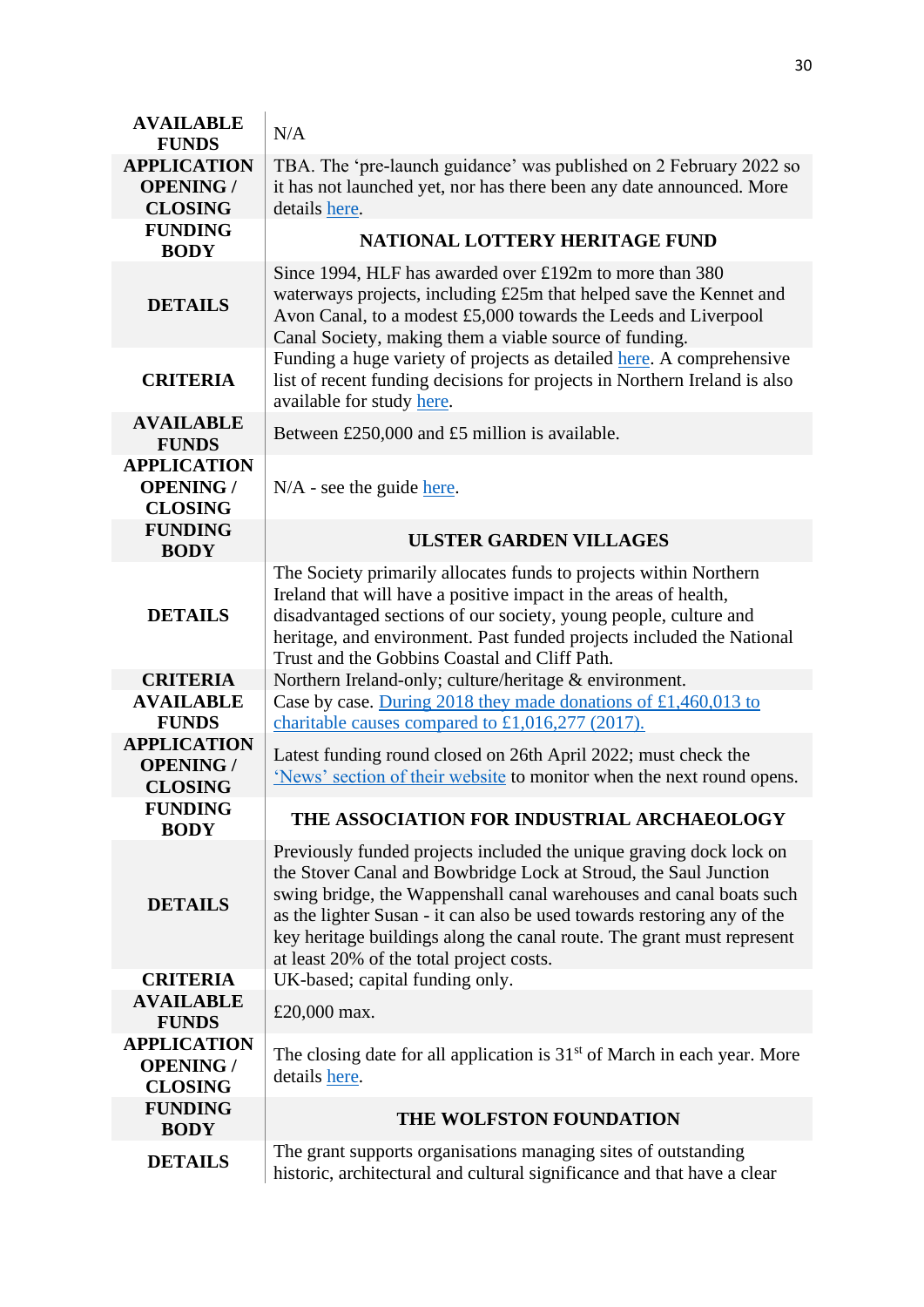|                                                          | emphasis on public access and engagement. For landscapes, parks and<br>gardens, a case should be made that the site has a national<br>significance.                                                                                                                                                                                                                                                                                                                                                                                                                                                               |
|----------------------------------------------------------|-------------------------------------------------------------------------------------------------------------------------------------------------------------------------------------------------------------------------------------------------------------------------------------------------------------------------------------------------------------------------------------------------------------------------------------------------------------------------------------------------------------------------------------------------------------------------------------------------------------------|
| <b>CRITERIA</b>                                          | UK-only; conservation and restoration work to sites of outstanding<br>historic, architectural and cultural significance. Applicants must be a<br>registered or exempt charity (or equivalent) or local authority. Project<br>must be listed as Grade A, B+ or a Scheduled Monument (Northern<br>Ireland).                                                                                                                                                                                                                                                                                                         |
| <b>AVAILABLE</b><br><b>FUNDS</b>                         | £15,000 - £100,000                                                                                                                                                                                                                                                                                                                                                                                                                                                                                                                                                                                                |
| <b>APPLICATION</b><br><b>OPENING /</b><br><b>CLOSING</b> | Decisions made in June and December annually. For the next funding<br>round: Open to Stage 1 applications: 14 May<br>Stage 1 application deadline: 1 July<br>Stage 2 application deadline: 1 September<br>Funding decision: December. More details here.                                                                                                                                                                                                                                                                                                                                                          |
| <b>FUNDING</b><br><b>BODY</b>                            | <b>HERITAGE IMPACT FUND</b>                                                                                                                                                                                                                                                                                                                                                                                                                                                                                                                                                                                       |
| <b>DETAILS</b>                                           | A loan that can be used towards archaeological restoration; for<br>example, of one of the key historical sites along the canal such as the<br>lock keeper cottages. The HIF can offer incentivised terms to provide<br>greater assistance to those organisations and projects that will deliver<br>enhanced local economic and community impact. They also provide<br>assistance in helping organisations assess the impact of their project<br>during the application process, and beyond. It is a joint initiative with<br>contributions from the Department for Communities Northern Ireland,<br>among others. |
| <b>CRITERIA</b>                                          | UK-only; must inquiry with the AHF's Investment Team here.                                                                                                                                                                                                                                                                                                                                                                                                                                                                                                                                                        |
| <b>AVAILABLE</b><br><b>FUNDS</b>                         | They offer loans from £25,000 to £500,000 for up to five years with<br>tailored terms with flexible and competitive interest rates for impactful<br>projects. The headline interest rate for secured loans is 6% above Bank<br>of England base rate.                                                                                                                                                                                                                                                                                                                                                              |
| <b>APPLICATION</b><br><b>OPENING /</b><br><b>CLOSING</b> | N/A                                                                                                                                                                                                                                                                                                                                                                                                                                                                                                                                                                                                               |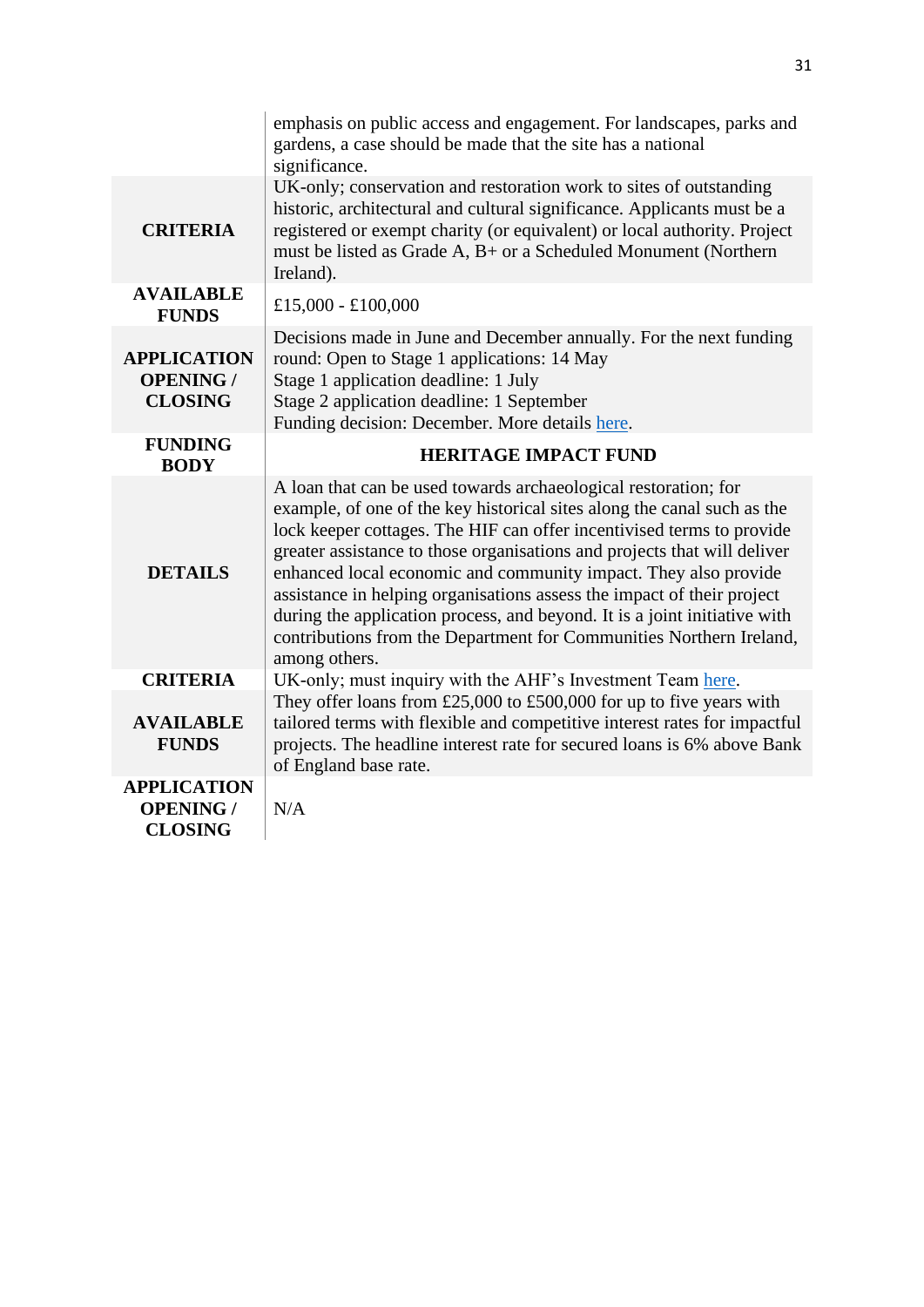# <span id="page-31-0"></span>Part 5: SWOT Analysis and Key Recommendations

A SWOT analysis is hereby presented on the key strengths, weakness, opportunities and threats for the project. The key recommendations take these points into account and draw on the aforementioned learning points, the feedback from the interviews, and the secondary research information that has been gathered.

| <b>TABLE 5. SWOT ANALYSIS FOR THE FULL CANAL RESTORATION</b> |                                                                           |  |  |
|--------------------------------------------------------------|---------------------------------------------------------------------------|--|--|
|                                                              | <b>Socio-economic:</b> The Ulster Canal is a great example of a project   |  |  |
|                                                              | which opens the connection not just on the water, but one that            |  |  |
|                                                              | follows the water, with greenways walking and cycling routes              |  |  |
|                                                              | supporting the blueway. As pointed out by Joe Nelson of the               |  |  |
|                                                              | Waterways Community, the reopening of the waterway increases              |  |  |
|                                                              | boating tourism with the rest of Ireland and draw its greatest socio-     |  |  |
|                                                              | economic benefits from links with other recreational activities and       |  |  |
|                                                              | sustainable transport; turning the Canal into a 'destination' rather      |  |  |
|                                                              | than just an 'attraction'.                                                |  |  |
| <b>STRENGTHS</b>                                             | <b>Cultural/Historical Heritage:</b> There is a vast offering of cultural |  |  |
|                                                              | and historical heritage site within the 40km radius of the Ulster         |  |  |
|                                                              | Canal, making tourist packages widely accessible.                         |  |  |
|                                                              | <b>Environmental Conservation:</b> Walking, cycling and boating will      |  |  |
|                                                              | help ensure that the growth of weeds can be controlled, keeping           |  |  |
|                                                              | maintenance costs down in the long-term.                                  |  |  |
|                                                              | Political: Despite being considered a cross-border project, the           |  |  |
|                                                              | Ulster Canal does not appear to carry the "political baggage"             |  |  |
|                                                              | (McCall, 2022) to render it a political risk, meaning that there could    |  |  |
|                                                              | be very little political opposition towards its fulfilment.               |  |  |
|                                                              | Socioeconomic: Infrequent or badly connected public transport in          |  |  |
|                                                              | the more rural parts of the CBR could discourage tourists without         |  |  |
|                                                              | cars. Moreover, there is a need for parallel investments in tourist       |  |  |
|                                                              | facilities such as budget accommodation for short-stay visitors,          |  |  |
|                                                              | bicycle rental shops, and paddleboard / kayak / canoe / and rowing        |  |  |
|                                                              | boat rentals, especially on the northern side of the border.              |  |  |
|                                                              | <b>Cultural/Historical Heritage:</b> Many historical points of interest   |  |  |
|                                                              | will require restoration before they can become viable supporting         |  |  |
|                                                              | tourist attractions for canal users.                                      |  |  |
| <b>WEAKNESSES</b>                                            | <b>Environmental Conservation:</b> Some of the more neglected parts       |  |  |
|                                                              | of the original canal route are cut off or disturbed by (sometimes        |  |  |
|                                                              | illegal) structures built over it, which may become a problem for         |  |  |
|                                                              | the engineers. For example, one of the bridges on the canal route         |  |  |
|                                                              | that has been more recently put in place is too low for many              |  |  |
|                                                              | commercial boats to pass.                                                 |  |  |
|                                                              | <b>Political:</b> Sectoral Relationships - Enhanced working relationships |  |  |
|                                                              | and communications between local government and the voluntary             |  |  |
|                                                              | sector can help strengthen efforts to raise funding from more             |  |  |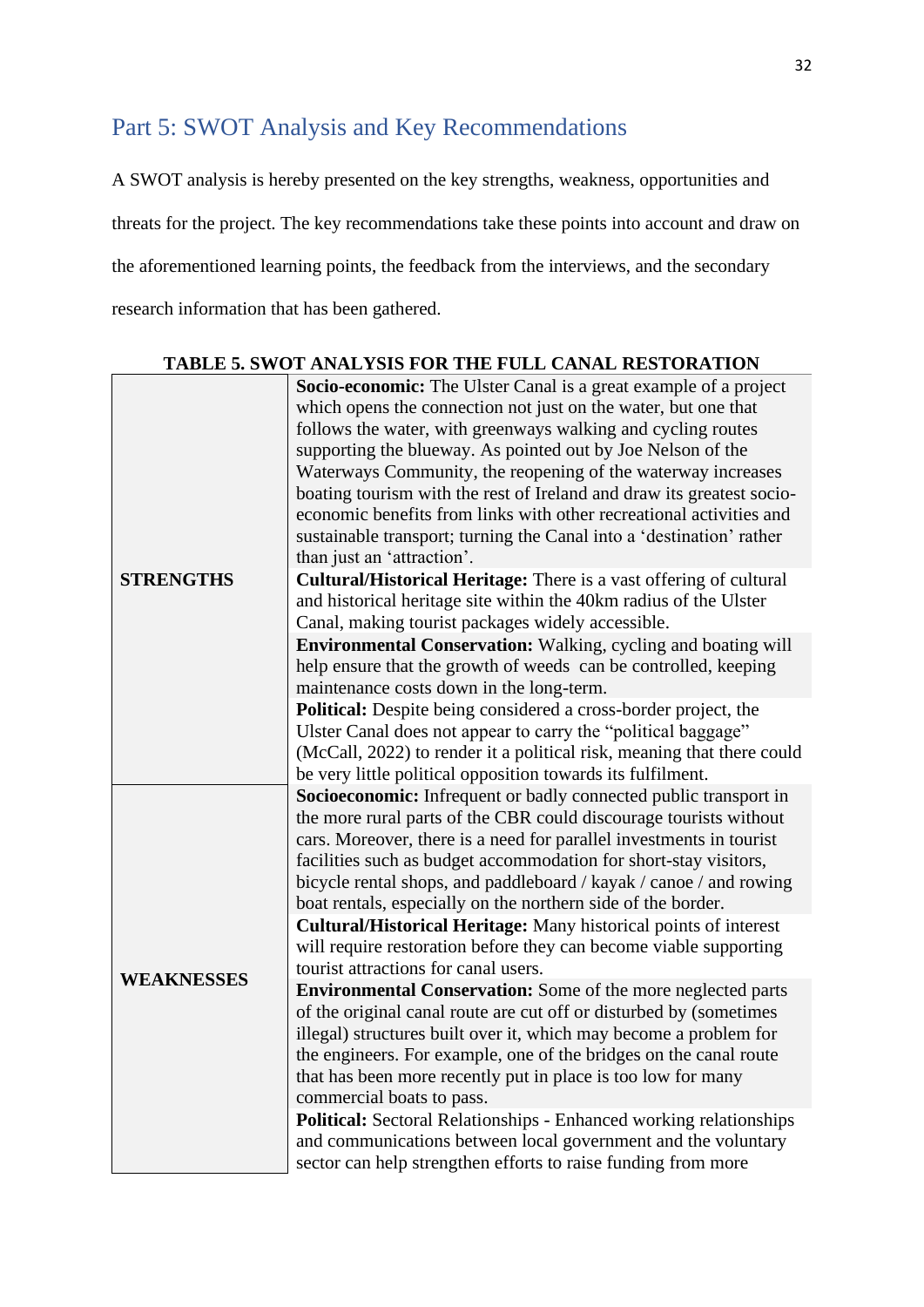|                      | sources, to project a positive unified approach, and enhance<br>advocacy and lobbying initiatives.                                                                                                                                                                                                                                                                                                                                                                                                                                                                                                                                                                                                                                                                                                                                                                                                                                                                                                                                                                                                                                                                                                                                                                                                                                                                                                                                                                                                                                                      |
|----------------------|---------------------------------------------------------------------------------------------------------------------------------------------------------------------------------------------------------------------------------------------------------------------------------------------------------------------------------------------------------------------------------------------------------------------------------------------------------------------------------------------------------------------------------------------------------------------------------------------------------------------------------------------------------------------------------------------------------------------------------------------------------------------------------------------------------------------------------------------------------------------------------------------------------------------------------------------------------------------------------------------------------------------------------------------------------------------------------------------------------------------------------------------------------------------------------------------------------------------------------------------------------------------------------------------------------------------------------------------------------------------------------------------------------------------------------------------------------------------------------------------------------------------------------------------------------|
| <b>OPPORTUNITIES</b> | Socioeconomic The promotion of slow tourism opportunities will<br>increase cross-border mobilities and help thwart negatives<br>associated with Brexit. Economically, it will also highlight the<br>towns along the canal route as being potential areas of investment,<br>even in areas outside of tourism, such as by attracting the<br>manufacturing and education sectors to the region.<br>Cultural/Historical Heritage: The CBR offers an unexploited<br>microcosm of cultural heritage, including the Kingdom of Oriel,<br>and places the Ulster Canal at the centre of renewed efforts to<br>promote this.<br><b>Environmental Conservation:</b> The wider region has various<br>protected wildlife areas and the project itself has a low-carbon<br>footprint, thus making it more marketable towards various<br>funding/investment bodies and government development plans. As<br>the route of the canal lends itself to the geological story of how<br>Ireland was formed through the coming together of two tectonic<br>plates, joining the northern part of Ireland with the southern part,<br>this could provide opportunities for educational tourism.<br><b>Political:</b> There is a unique opportunity to promote the border, with<br>its tangible invisibility to foreign tourists and visitors, curious to<br>learn about the history and its prominence in the unfolding story of<br>Brexit.                                                                                                                                       |
| <b>THREATS</b>       | Socio-economic: If the full canal restoration does not take place,<br>then sections of the canal to the south of the border won't enjoy the<br>full benefits that are possible. Moreover, increasing costs for<br>construction and labour can present challenges around funding and<br>promoting sustainability.<br>Cultural/Historical Heritage: Neglect and dereliction could affect<br>some culturally or historically significant sites if no conservation<br>efforts take place, which would affect the tourist offering.<br><b>Environmental Conservation:</b> There are not many environmental<br>concerns that do not already come with simple solutions, as the<br>canal restoration is largely expected to improve the regional<br>biodiversity by, for example, cleaning out the littered areas of<br>canal. There will be consequences for fauna, flora and wildlife in<br>the short-term due to canal works. Any lack of health and safety<br>measures, e.g., on Lough Neagh, could occasionally lead to fatal<br>boating accidents.<br><b>Political:</b> Brexit may also lead to differing environmental standards<br>and practices being introduced in NI and Ireland. The management<br>and regulation of water resources is not covered by the NI Protocol,<br>which could cause problems in the future if the UK and EU<br>standards drastically change from each other. Political<br>disagreements and impasses in the working of the NSMC, could<br>impacts on policy and funding for such a joint cross-jurisdictional<br>project. |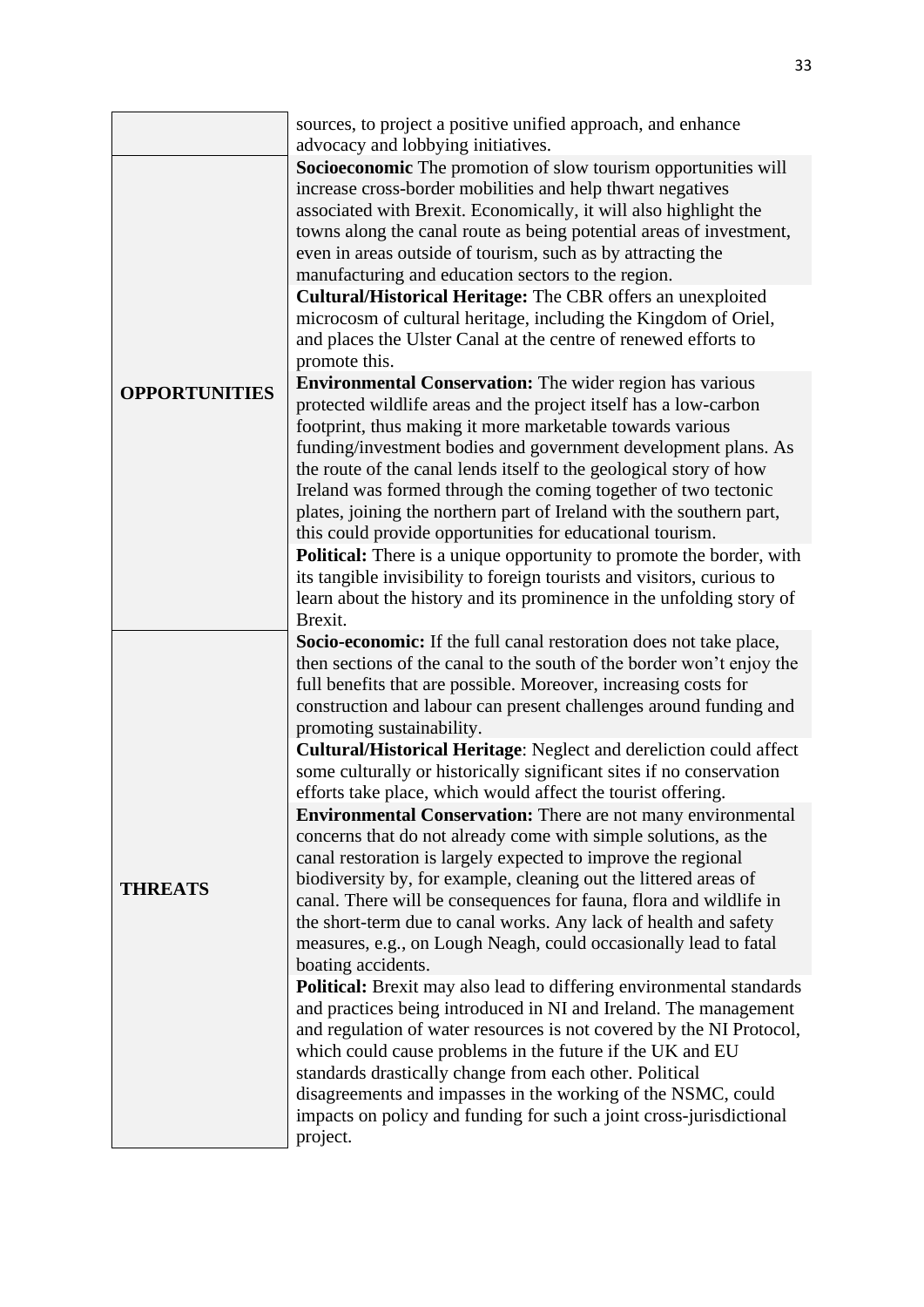## <span id="page-33-0"></span>Key Recommendations

In light of my SWOT analysis, and the generally overwhelming enthusiasm towards the prospect of full Ulster Canal restoration from the interviewees, I would like to present the key stakeholders with the following 8 key recommendations:

| PHASED APPROACH TO                                 | Given the rise in costs associated with materials, labour                                                                                                                                                                                                                                                                                                                                                                                                                                                                                                                                                                                                                                                                                                                                                                                                                                                                                                                                                                                                              |
|----------------------------------------------------|------------------------------------------------------------------------------------------------------------------------------------------------------------------------------------------------------------------------------------------------------------------------------------------------------------------------------------------------------------------------------------------------------------------------------------------------------------------------------------------------------------------------------------------------------------------------------------------------------------------------------------------------------------------------------------------------------------------------------------------------------------------------------------------------------------------------------------------------------------------------------------------------------------------------------------------------------------------------------------------------------------------------------------------------------------------------|
| <b>FUNDING</b>                                     | and energy, it may be prudent to consider a phased<br>approach to funding. This was recommended in the early<br>2000s as part of the business case being promoted then.<br>We see this approach being taken towards the delivery of<br>Phases 1-3 currently and with other inland waterways<br>projects on the island. This phased approach can also be<br>taken to delivering sections alternating between the<br>northern and southern ends, in turn fostering a<br>collaborative effort by both governments to coordinating<br>delivery.                                                                                                                                                                                                                                                                                                                                                                                                                                                                                                                            |
| <b>PROMOTING A WIDER</b><br><b>REGIONAL IMPACT</b> | Since the previous business cases completed in 2008,<br>there have been societal changes and particularly with<br>regard to travel and connectivity. The world has become<br>a smaller place quickly with advances in infrastructure,<br>vehicle quality, and public transport, thereby improving<br>comfort and reducing travel times. The Covid pandemic<br>has encouraged people to be more culturally curious<br>about facilities, amenities, attractions, places of interest<br>and things to do that are more local. People are now<br>more inclined to travel longer distances more easily and<br>regularly in search of leisure and well-being<br>opportunities. It therefore can be argued that the corridor<br>or radius of interest which was set at 12km during the<br>2007 study could now be extended to at least 40km. This<br>provides a larger immediate catchment population (c.<br>370,000) that can service and be serviced by the canal's<br>development, in turn aiding the project's sustainability<br>and appeal as an investment opportunity. |
| <b>OPEN UP THE</b><br><b>CONNECTIVITY</b>          | If the canal restoration is anticipated to take years to<br>complete, it may be practical to start raising funding for<br>associated initiatives - through smaller grant applications<br>and fundraising - towards restoring the historical sites<br>along the canal route, promoting water-based activities<br>on the smaller sections of the route, and working to join<br>the communities together. An important example to date<br>is in the investment into associated greenways. This may<br>in turn enhance the project's positive appeal to<br>governments to contribute funding towards completing<br>outstanding sections. Please note that this is not a new or                                                                                                                                                                                                                                                                                                                                                                                             |

**TABLE 6. KEY RECOMMENDATIONS**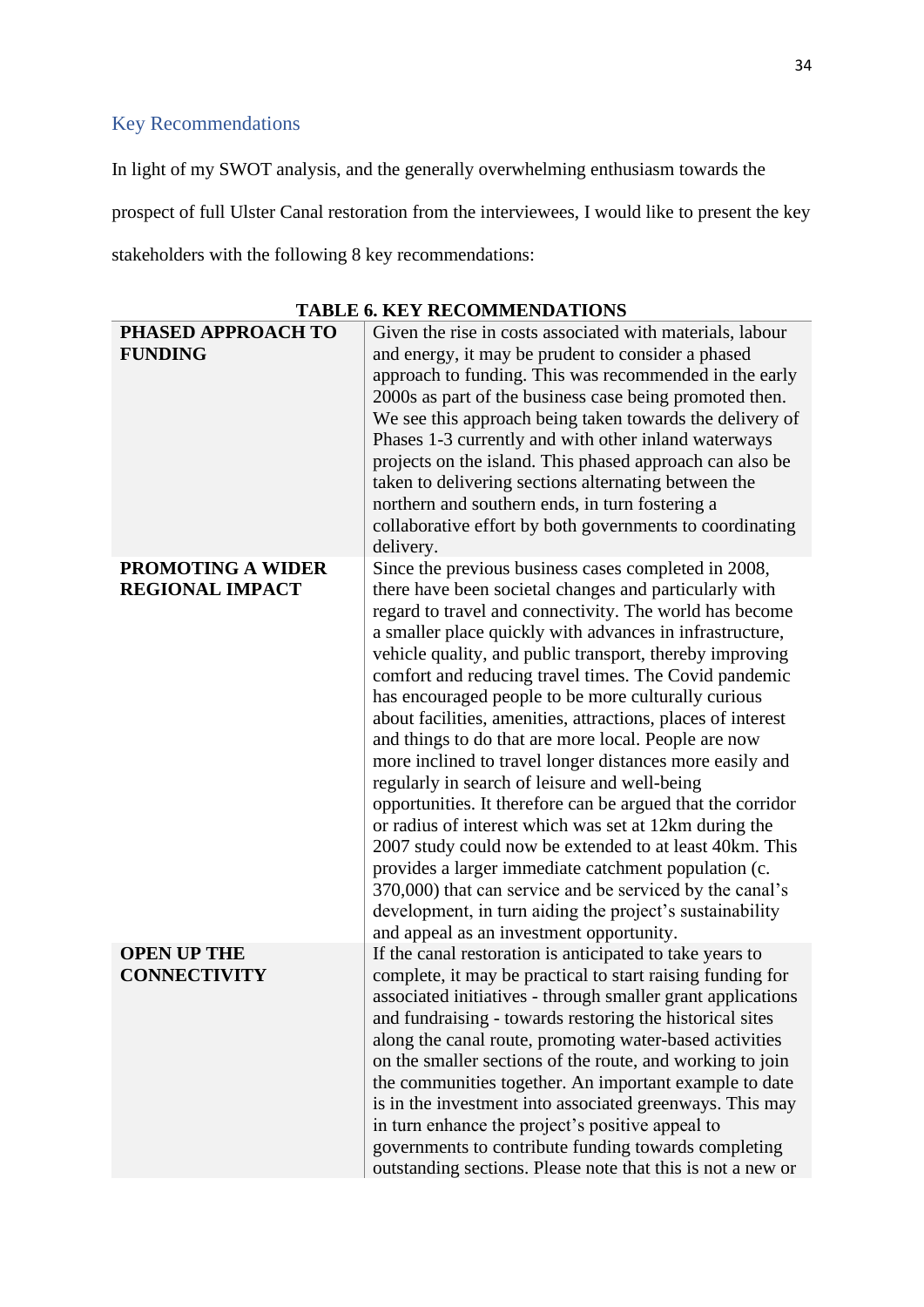#### **SET UP A PARTNERSHIP APPROACH TO LOBBY THE GOVERNMENTS AND** O**THER** K**EY**  S**TAKEHOLDER**  I**NTERESTS**

**CONSIDER ALTERNATIVE SOURCES OF FUNDING**

#### **PARTNER WITH A LOCAL UNIVERSITY FOR THE SOCIOECONOMIC FEASABILITY STUDY**

**SUPPORT EDUCATIONAL PROGRAMMES AND/OR VOLUNTARY OPPORTUNITIES ALONG THE CANAL ROUTE TO DEMONSTRATE ITS SOCIAL BENEFITS**

#### **APPLY FOR A BLUEWAY ACCREDITATION**

radical approach by any means; the Lagan Canal and the Grand Canal both took this route, with local volunteers even beginning to dredge up the riverbed themselves before the government took over the restoration works. Consolidate partnerships and build external networks by forging alliances between the local government, voluntary and business sectors. This will help build concerted efforts and momentum in garnering enthusiasm towards the project. A Trust may also be a good structure to help secure and use funding that comes from a variety of sources.

Many key stakeholders in the voluntary sector have wide networks of potential funding contacts and private investors, to help secure funding for the project and associated elements and initiatives. For instance, as a flagship cross-border project, the Ulster Canal has potential to attract the Irish diaspora in the United States to help contribute towards the restoration. Following the example of the Canal & River Trust partnering with the University of Northampton to review the impact of waterway restoration, it may be more beneficial to conduct a feasibility study in partnership with a local university, such as by recruiting PhD research students with backgrounds in relevant fields, such as economics or geography, to access a more varied range of resources. It may also be more cost efficient. In order to put greater political pressure on regional government to push forward with the northwards canal extension, it may be beneficial to demonstrate social involvement and engagement with the canal by implementing some educational and/or volunteering programmes in strategic points. For example, it may be a good idea to partner with small local charities working with vulnerable adults or children to conduct outdoor activities such as learning about water safety or recognising wildlife; organising a hand-crafted boat race; selling food, crafts, or conducting other social enterprise projects; picking up litter to help clean up the local environment, etc. This may further help strengthen the local communities in the region.

At present, the Lagan Navigation Trust is the only organisation in Northern Ireland to have been awarded a Blueway accreditation from the Blueways Ireland Steering Group. This carries the benefits of denoting a) brand recognition; b) quality standard; c) support, promotion and funding, and which may become the key part of extending the Waterways Ireland's remit towards the Ulster Canal by evidencing its regional significance. Having such a standard can help prompt for better regulations, management and development of Lough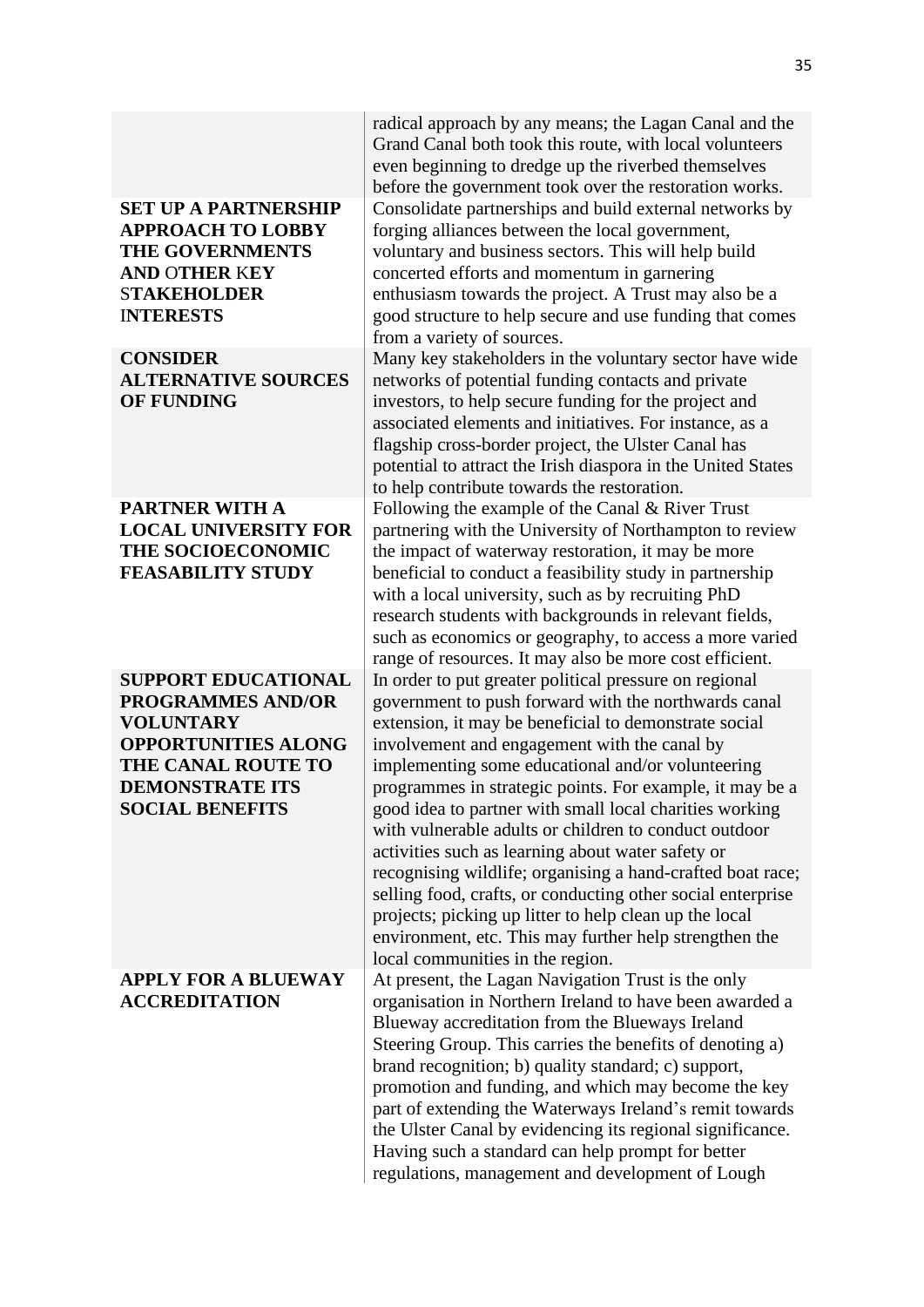Neagh. More information on the benefits and application process can be found [here.](https://www.sportireland.ie/sites/default/files/media/document/2020-08/blueway-development-and-management-guide-full-report.pdf)

# <span id="page-35-0"></span>Final Remarks

The Central Border Region offers a wealth of opportunities to help bolster the case for Ulster Canal extension. The best-practice examples and case studies, interviews, and analysis of findings have informed the above recommendations and are designed to help support the ambition of realising the original wider vision.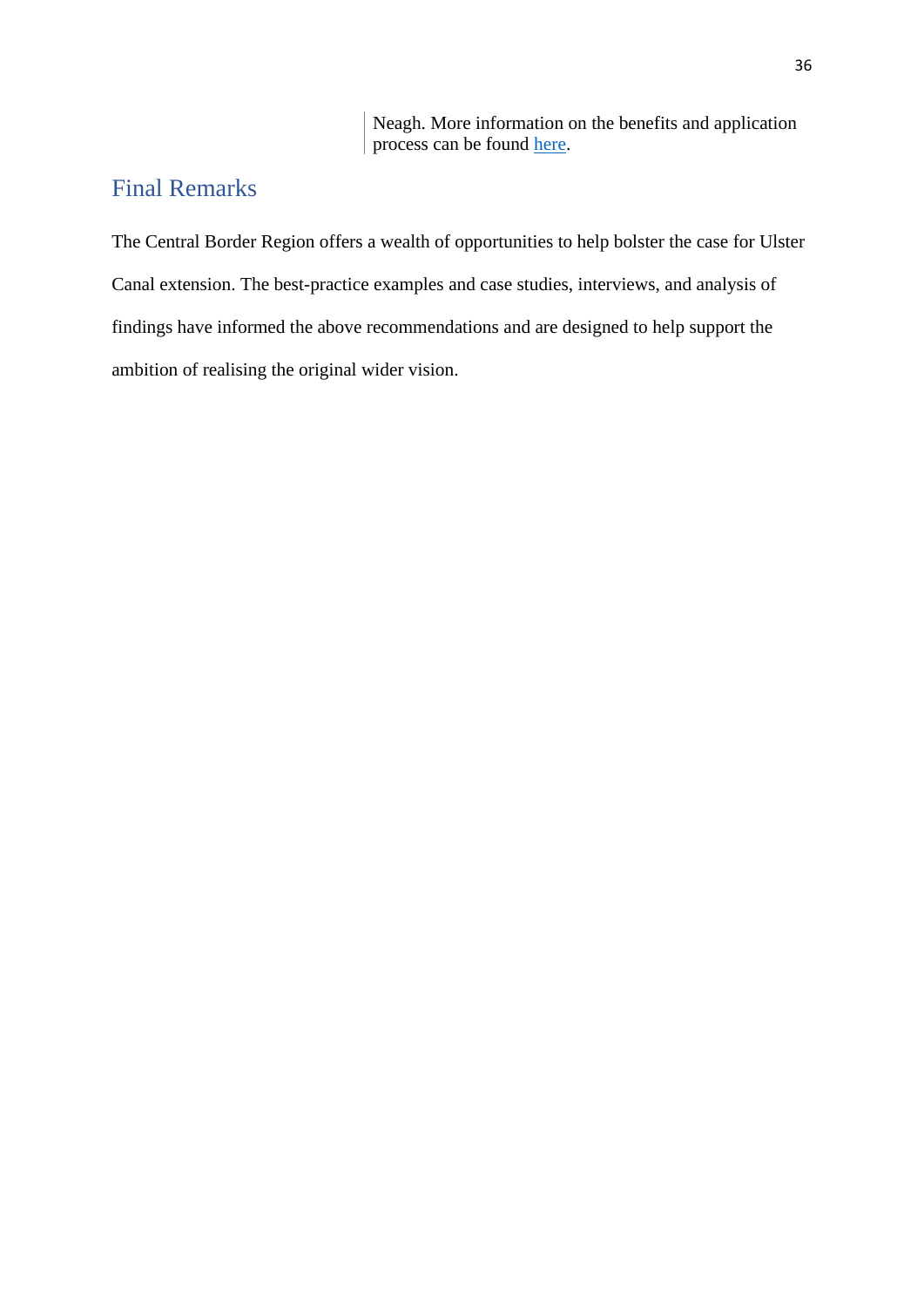# <span id="page-36-0"></span>Appendix 1:

<span id="page-36-1"></span>Waterways Ireland's Existing Remit over the Ulster Canal and the Potential for its Future Extension.

Hereby, the paper offers a careful examination of the Waterways Ireland's existing remit and the potential for its future northward expansion by analysing the decision-making processes that contextualized the previous two mandates for the North-South Body.

#### <span id="page-36-2"></span>What is the existing remit of Waterways Ireland?

Waterways Ireland (WI) is currently responsible for the following waterways: Barrow Navigation, Erne System, Grand Canal, Lower Bann Navigation, Royal Canal, Shannon-Erne Waterway and Shannon Navigation, amounting to approximately 1,000km of navigable waterways (*Waterways Ireland*, 2021). Its programme delivery is approved by the Department for Infrastructure in Northern Ireland and the Department of Housing, Local Government and Heritage in Ireland.

#### <span id="page-36-3"></span>WI remit extension over the Ulster Canal in 2007

The WI's remit was officially extended by the North-South Ministerial Council (NSMC) during its 5<sup>th</sup> plenary meeting in July 2007 to "include responsibility for the restoration of the Ulster Canal between Clones and Upper Lough Erne" (*Waterways Ireland*, 2020a: 7). Although the exact reason for the extension was not specified, it could be deduced that this is related to the St Andrews Agreement in October 2006, which considered "the potential for further North/South economic cooperation including proposals for joint investment initiatives" under the NSMC (*Gov.uk*, 2006: 14).

Subsequently, the Irish government "announced plans for significant investment...in strategic North/South projects" as part of its National Development Plan, launched on 23<sup>rd</sup> of January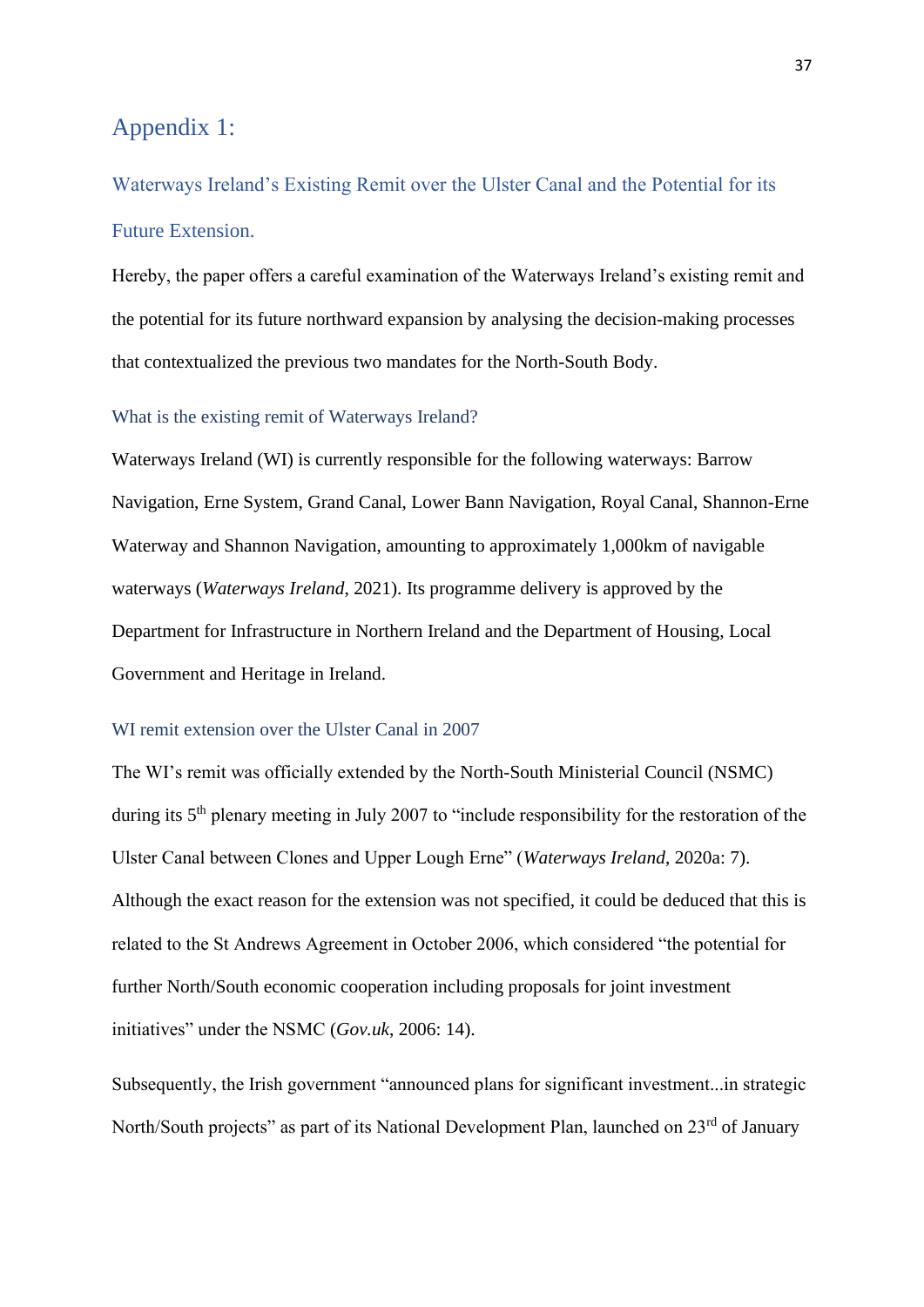2007 (*British-Irish Parliamentary Assembly*, 2009: 8). This was achieved "in the light of the Irish Government's offer to cover the full capital costs of the project" (*NSMC*, 2007: 2).

In response, NI Assembly's Deputy First Minister Martin McGuiness pronounced on 18<sup>th</sup> of September, 2007, that the Executive have also agreed to help "progress that restoration and share the ensuing costs of the restored and reopened section, when it is complete" (*NI Assembly*, 2007a). However, he also stressed that "that decision does not confer any commitment on the Irish Government or the Executive to fund further restoration of the Ulster Canal" (ibid).

On 24<sup>th</sup> of April 2008, Julie McClean of PwC presented a feasibility study conducted by Tourism Development International and Ferguson & McIlveen to the NI Assembly, which concluded that the regeneration would provide significant economic benefit for the six-mile corridor either side of the canal. The study covered the area with a population of 100,000, including Armagh City, Dungannon, Monaghan and Clones, which may help explain why the Waterways Ireland's remit extension enveloped these particular areas. The study estimated the cost of full canal restoration at around £126 million in January 2006, to which NI Assembly Deputy Chairperson David McNarry responded that; "An investor would not accept an estimated cost figure of £125 million that had been worked out two years ago." (*NI Assembly*, 2008).

Hereby, it is important to note that WI's recurrent or maintenance funding is "provided by grants from money voted by the Northern Ireland Assembly and the House of the Oireachtas", of which 15% is provided by the Assembly in Northern Ireland, and 85% by the Irish Government, reflecting the current distribution of waterways in each jurisdiction" (*Waterways Ireland*, 2020b: 7). For the northward expansion of the Ulster Canal, the Irish government may thus expect Northern Ireland to cover the full capital costs, since the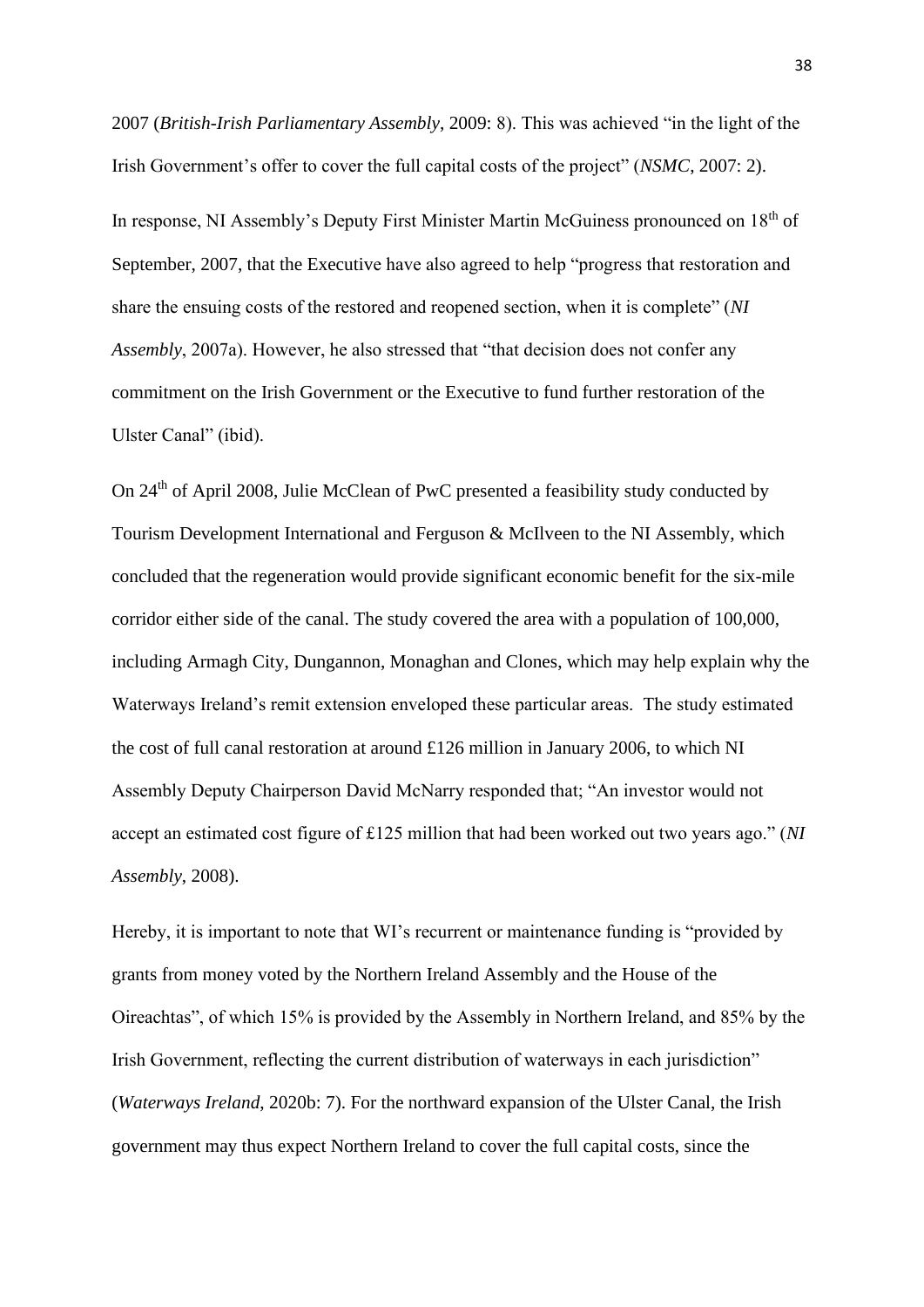Republic provided funding of  $E12.2$  million through the Shared Island Fund and the Rural Regeneration and Development Fund for Phase 2 of the project (Clonfad to Clones) (*NSMC*, 2021: 2).

Indeed, back on the  $6<sup>th</sup>$  of November, 2007, Minister Nigel Poots pointed out that the Republic had agreed to "open the new 12km stretch of the Ulster Canal from Enniskillen to Clones, 60% of which is in Northern Ireland and 100% of which is being paid for by the Republic" (*NI Assembly*, 2007b). He thus expressed the hope that after also agreeing for the Republic to bring the canal from Clones to Caledon, the Northern Ireland administration would "take it from Caledon right down to Lough Neagh, and open it up onwards from Lough Neagh to Belfast, Coleraine and Newry, and reinstate the canal infrastructure" (ibid).

#### <span id="page-38-0"></span>The 2015 remit extension

On the 24<sup>th</sup> of February, 2015, the Irish Government approved to restore a 2.5km canal stretch from the upper Lough Erne to the International Scout Centre at Castle Saunderson in County Cavan (*Kildarestreet*, 2019). The NSMC then focused on progressing Phase 1 and the development of a Greenway during its 10<sup>th</sup> of June 2015 meeting (*Waterways Ireland*, 2020a: 7). These changes come under the November 2015 Fresh Start Agreement, which "contained a number of commitments to provide support and funding for North-South infrastructure projects", as also part of its 10-year plan for National Development (*Government of Ireland*, 2018: 30). The Irish government, together with the Northern Ireland Executive, also agreed to review and identify "options for the future development of the Narrow Water Bridge and Ulster Canal projects" (ibid).

In the Ulster Canal Greenway's *DRAFT Strategy*, published in April 2017, it was noted that the final section of the route from Benburb to Lough Neagh will "require a strategic level assessment, as the canal itself terminates at Charlemont" and therefore, "there is no towpath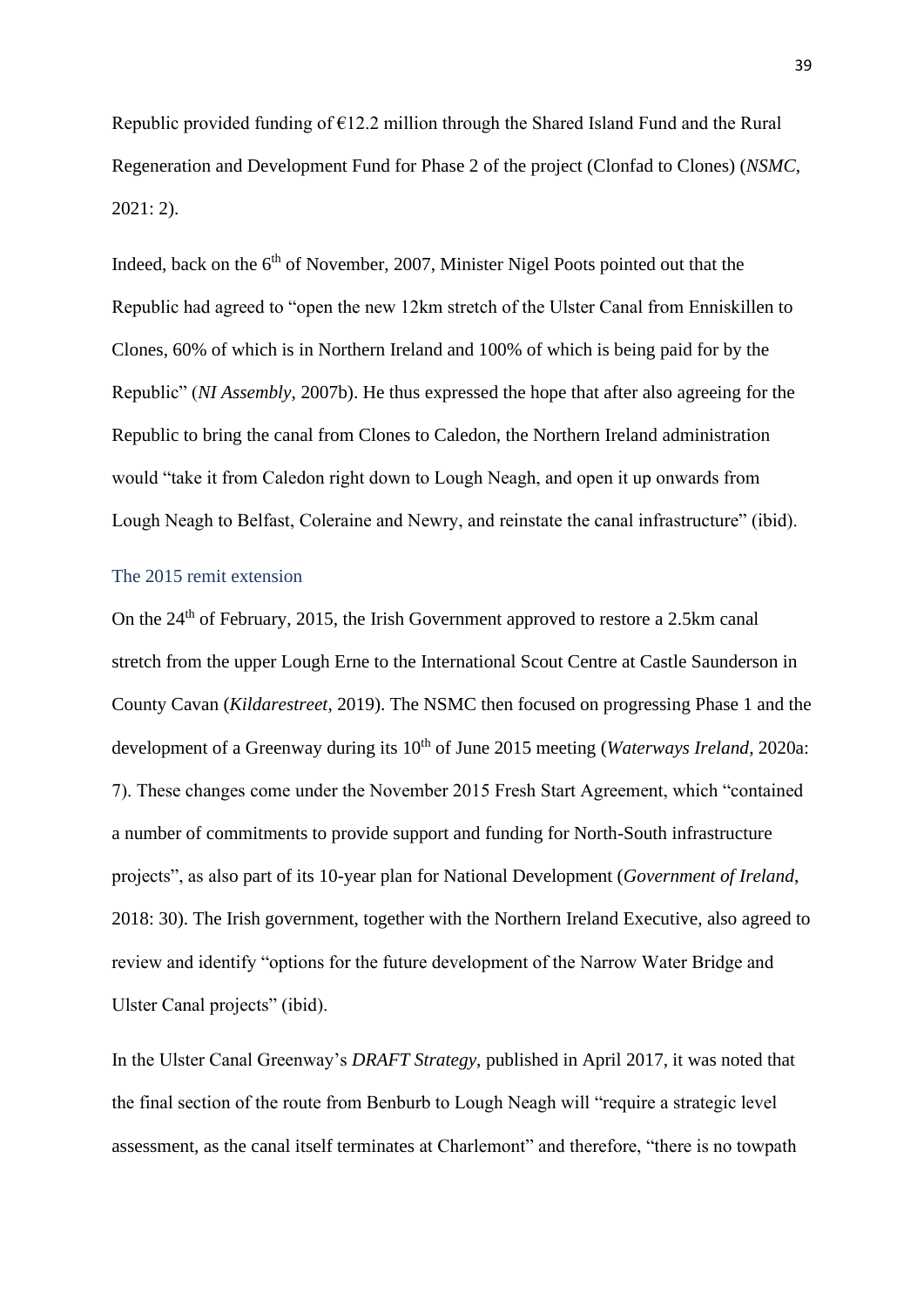or bank to follow from there onward" (*Waterways Ireland*, 2017: 29). They thus envisioned to "continue on to provide the greenway with a logical end destination, such as the Discovery Centre at Lough Neagh", which it noted as "the largest freshwater lake in the British Isles…and the third biggest in Europe" (ibid). This area was also described as a "haven for wildlife and home to a wealth of flora and fauna" (ibid).

Noteworthily, the project saw a growing push for funding in anticipation of Brexit's effects on the Border Region, as voiced by Minister Darragh O'Brien TD while welcoming the announcement of new government-approved  $\epsilon$ 6 million in funding from the Shared Island Fund for the continued restoration of the Ulster Canal and the Greenway on 18<sup>th</sup> of December, 2020. Later, they bestowed a further  $\epsilon$ 1 million for Phase 3 of the project to allow for engineering works to get underway, bringing the total government investment to over  $\epsilon$ 13 million as of 28th April 2021 (*Department of the Taoiseach*, 2021a).

#### <span id="page-39-0"></span>How could the existing remit be further extended?

Earlier last year, a Department of Infrastructure spokesperson assured that; "The potential of any further extension...may be considered at future meetings including identification of costs and funding sources" (*Northern Sound*, 2021). Furthermore, "a spokesperson for Ministers O'Brien and Noonan said the two Sponsor Departments and Waterways Ireland are continuing to work on plans to realise the full potential of the Ulster Canal amenity", adding that "while there is no intention to request NSMC approval for any further restoration at this point in time, the Ministers will examine next possible steps when it is appropriate to do so" (ibid).

In response to queries on future canal expansion towards Lough Neagh by the Committee for Infrastructure on the 14<sup>th</sup> of April 2021, John McDonagh of Waterways Ireland stressed that any extension has to be authorized by the NSMC (*NI Assembly*, 2021). However, as stated by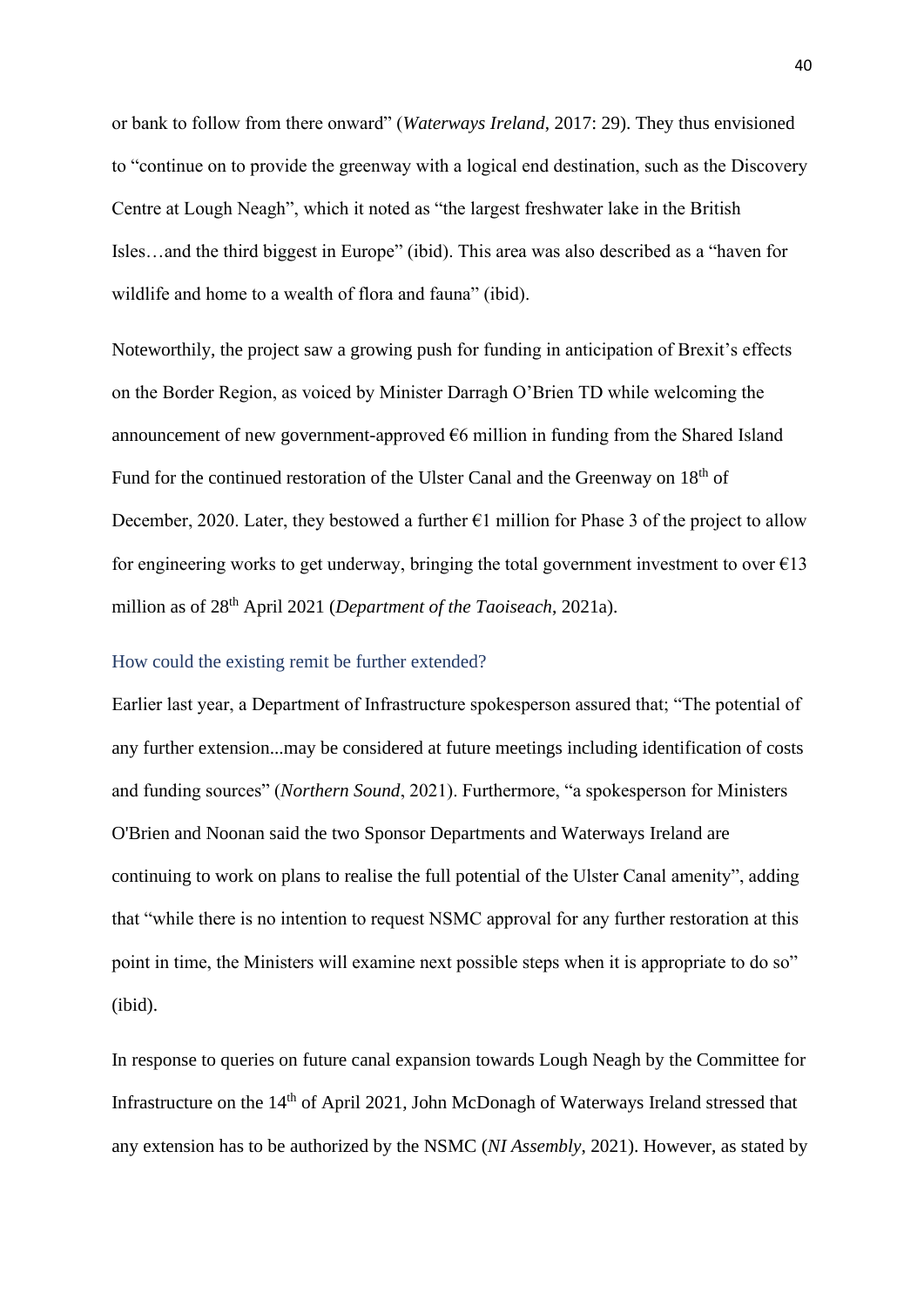Minister Nichola Mallon on the 30<sup>th</sup> of November 2021; "Waterways Ireland has NSMC approval to explore the potential restoration of the stretch of the Ulster canal from Clones to Lough Neagh", *(TheyWorkForYou*, 2021). ICBAN met with the Minister on 21<sup>st</sup> March when she clarified that the current NSMC decision for restoration work relates to the existing stretch only. The Minister expressed support to investigate how a business case for the Canal's expansion could be progressed, should funding become available.

It thus appears that the governments could become more willing to allocate funding towards the canal's completion if they were to receive an updated feasibility study for the northside of the project. Hereby, I am inclined to suggest that the northside project could be better pitched by stressing, for example, a need to promote greater cross-border mobilities in light of Brexit as well as the public interest in environmental conservation, and the economic opportunity that the growing ecotourism sector could bring (as recognized by Project Ireland 2040's *National Development Plan*). This could encompass anything from cross-border boating and bicycle racing to history, nature and heritage tours, especially if the canal restoration one day reaches Belfast.

#### <span id="page-40-0"></span>References

*British-Irish Parliamentary Assembly*. (2009). *Thirteenth Annual Report, 2008*. Available at: <http://www.britishirish.org/annual-reports/> (Accessed 02/02/2022).

*Department of the Taoiseach*. (2021). *Taoiseach & Minister Humphreys announce €12m for Ulster Canal*. Available at:<https://www.gov.ie/en/organisation/department-of-the-taoiseach/> (Accessed 02/02/2022).

*Gov.uk*. (2006). *The St Andrews Agreement, October 2006*. Available at: <https://www.gov.uk/government/publications/the-st-andrews-agreement-october-2006> (Accessed 02/02/2022).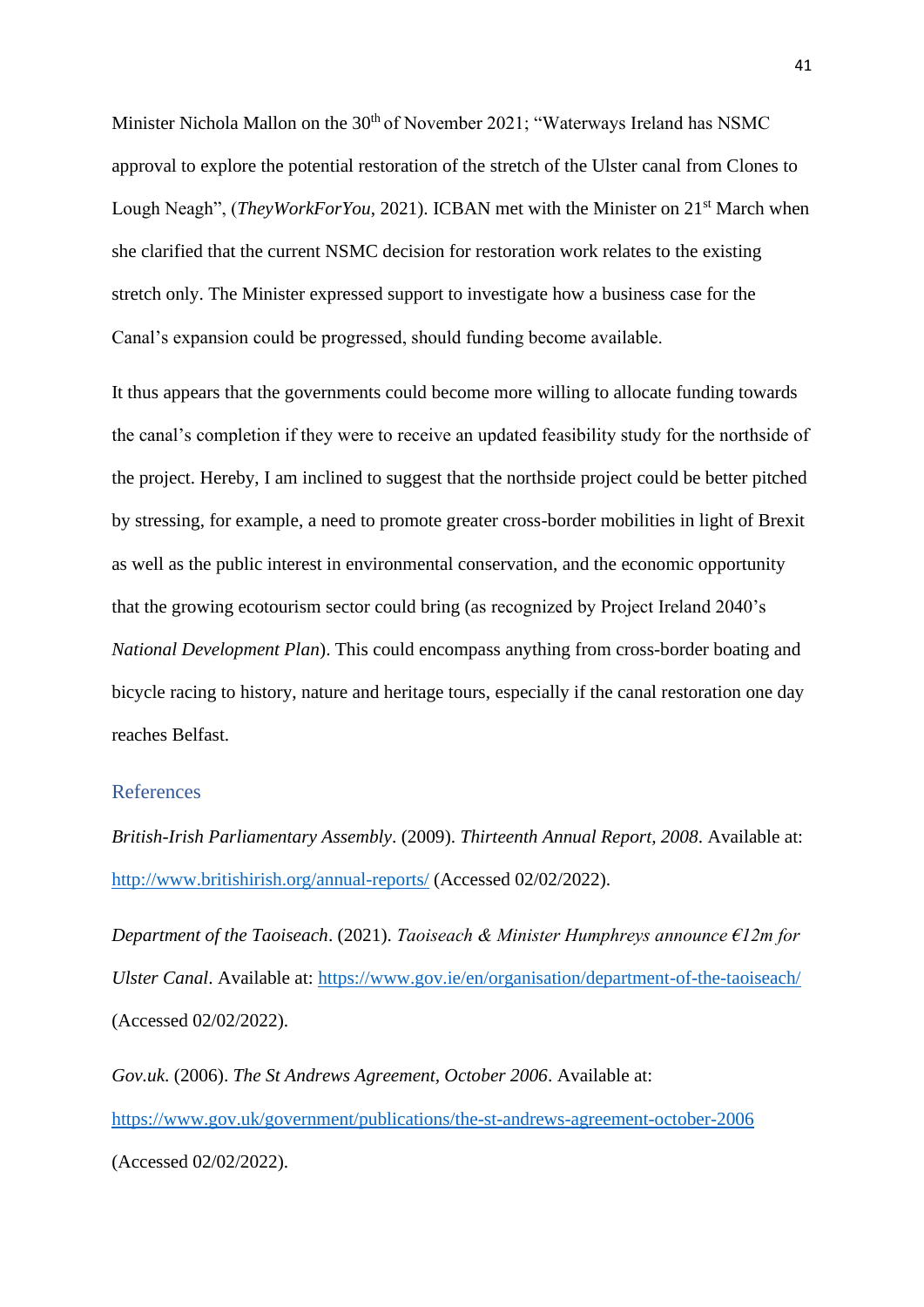*Government of Ireland*. (2018). *Project Ireland 2040: National Development Plan 2018- 2027*. Available at:<https://assets.gov.ie/37937/12baa8fe0dcb43a78122fb316dc51277.pdf> (Accessed 02/02/2022).

*Kildarestreet*. (2019). *Dáil Debates Wednesday, 12 June 2019*. Available at: <https://www.kildarestreet.com/debates/?id=2019-06-12a.61> (Accessed 04/02/2022).

*News Northern Sound*. (2021). *Decision Awaited on New Ulster Canal Works*. Available at: <https://www.northernsound.ie/news/decision-awaited-on-further-ulster-canal-works-173674> (Accessed 04/02/2022).

*NI Assembly*. (2007a). *Northern Ireland Assembly Tuesday 18 September 2007 Minutes of Evidence Report*. Available at:

<http://archive.niassembly.gov.uk/record/reports2007/070918.htm> (Accessed 02/02/2022).

*NI Assembly*. (2007b). *Official Report Tuesday 6 November 2007*. Available at: [http://www.niassembly.gov.uk/assembly-business/official-report/reports-07-08/6-november-](http://www.niassembly.gov.uk/assembly-business/official-report/reports-07-08/6-november-2007/)[2007/](http://www.niassembly.gov.uk/assembly-business/official-report/reports-07-08/6-november-2007/) (Accessed 02/02/2022).

*NI Assembly*. (2008). *Presentation from the Blackwater Regional Partnership on the Ulster Canal 24 April 2008*. Available at: [http://www.niassembly.gov.uk/assembly](http://www.niassembly.gov.uk/assembly-business/official-report/committee-minutes-of-evidence/session-2007-2008/april-2008/presentation-from-the-blackwater-regional-partnership-on-the-ulster-canal-/)[business/official-report/committee-minutes-of-evidence/session-2007-2008/april-](http://www.niassembly.gov.uk/assembly-business/official-report/committee-minutes-of-evidence/session-2007-2008/april-2008/presentation-from-the-blackwater-regional-partnership-on-the-ulster-canal-/)[2008/presentation-from-the-blackwater-regional-partnership-on-the-ulster-canal-/](http://www.niassembly.gov.uk/assembly-business/official-report/committee-minutes-of-evidence/session-2007-2008/april-2008/presentation-from-the-blackwater-regional-partnership-on-the-ulster-canal-/) (Accessed 02/02/2022).

*NI Assembly*. (2021). *Official Report: Minutes of Evidence, Committee for Infrastructure, Meeting on Wednesday, 14 April 2021*. Available at:

[http://aims.niassembly.gov.uk/officialreport/minutesofevidencereport.aspx?AgendaId=25971](http://aims.niassembly.gov.uk/officialreport/minutesofevidencereport.aspx?AgendaId=25971&eveID=12984)

[&eveID=12984](http://aims.niassembly.gov.uk/officialreport/minutesofevidencereport.aspx?AgendaId=25971&eveID=12984) (Accessed 02/02/2022).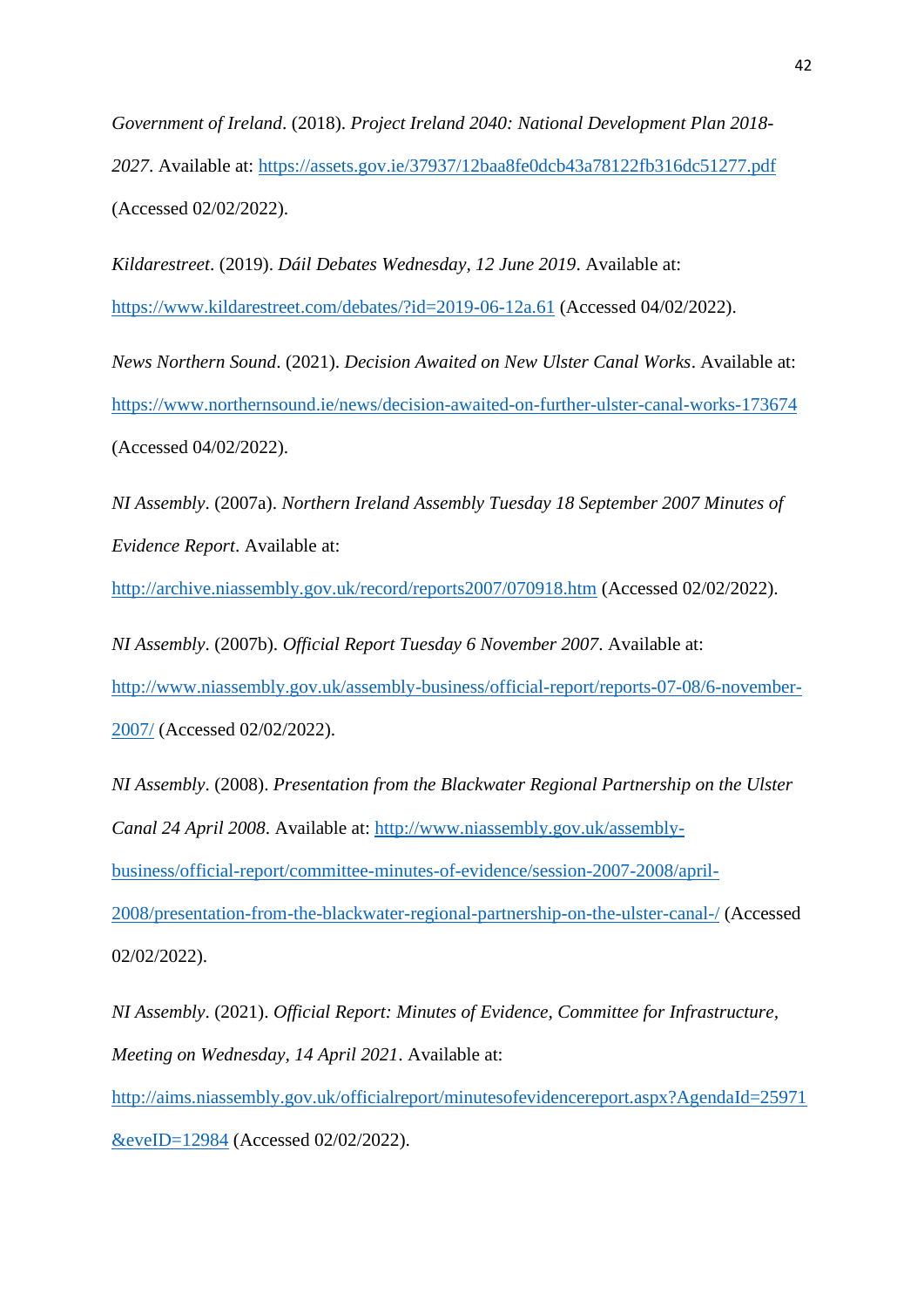*NSMC*. (2007). *Fifth Plenary Joint Communiqué 17 July 2007*. Available at:

[https://www.northsouthministerialcouncil.org/publications/fifth-plenary-joint-communique-](https://www.northsouthministerialcouncil.org/publications/fifth-plenary-joint-communique-17-july-2007)[17-july-2007](https://www.northsouthministerialcouncil.org/publications/fifth-plenary-joint-communique-17-july-2007) (Accessed 02/02/2022).

*NSMC*. (2021). *Twenty Sixth Plenary Joint Communiqué 30 July 2021*. Available at: [https://www.northsouthministerialcouncil.org/publications/twenty-sixth-plenary-joint](https://www.northsouthministerialcouncil.org/publications/twenty-sixth-plenary-joint-communique-30-july-2021)[communique-30-july-2021](https://www.northsouthministerialcouncil.org/publications/twenty-sixth-plenary-joint-communique-30-july-2021) (Accessed 04/02/2022).

*TheyWorkForYou*. (2021). *North/South Ministerial Council: Inland Waterways*. Available at: <https://www.theyworkforyou.com/ni/?id=2021-11-30.1.35> (Accessed 04/02/2022).

*Waterways Ireland*. (2017). *Ulster Canal Greenway: Draft strategy for a Long Distance, Off-*

*Road, Multipurpose, Recreational Path through Central Ulster*. Available at:

<https://niopa.qub.ac.uk/handle/NIOPA/9120> (Accessed 04/02/2022).

*Waterways Ireland*. (2020a). *Corporate Plan 2020-2022.* Available at:

[https://niopa.qub.ac.uk/bitstream/NIOPA/12238/1/Waterways%20Ireland%20Corporate%20](https://niopa.qub.ac.uk/bitstream/NIOPA/12238/1/Waterways%20Ireland%20Corporate%20Plan%202020-2022.pdf)

[Plan%202020-2022.pdf](https://niopa.qub.ac.uk/bitstream/NIOPA/12238/1/Waterways%20Ireland%20Corporate%20Plan%202020-2022.pdf) (Accessed 02/02/2022).

*Waterways Ireland*. (2020b). *Heritage Plan 2016-2020*. Available at:

<https://www.waterwaysireland.org/about-us/plans-and-policies/heritage-plan> (Accessed 02/02/2022).

*Waterways Ireland*. (2021). *Overview*. Available at:

<https://www.waterwaysireland.org/about-us/overview> (Accessed 02/02/2022).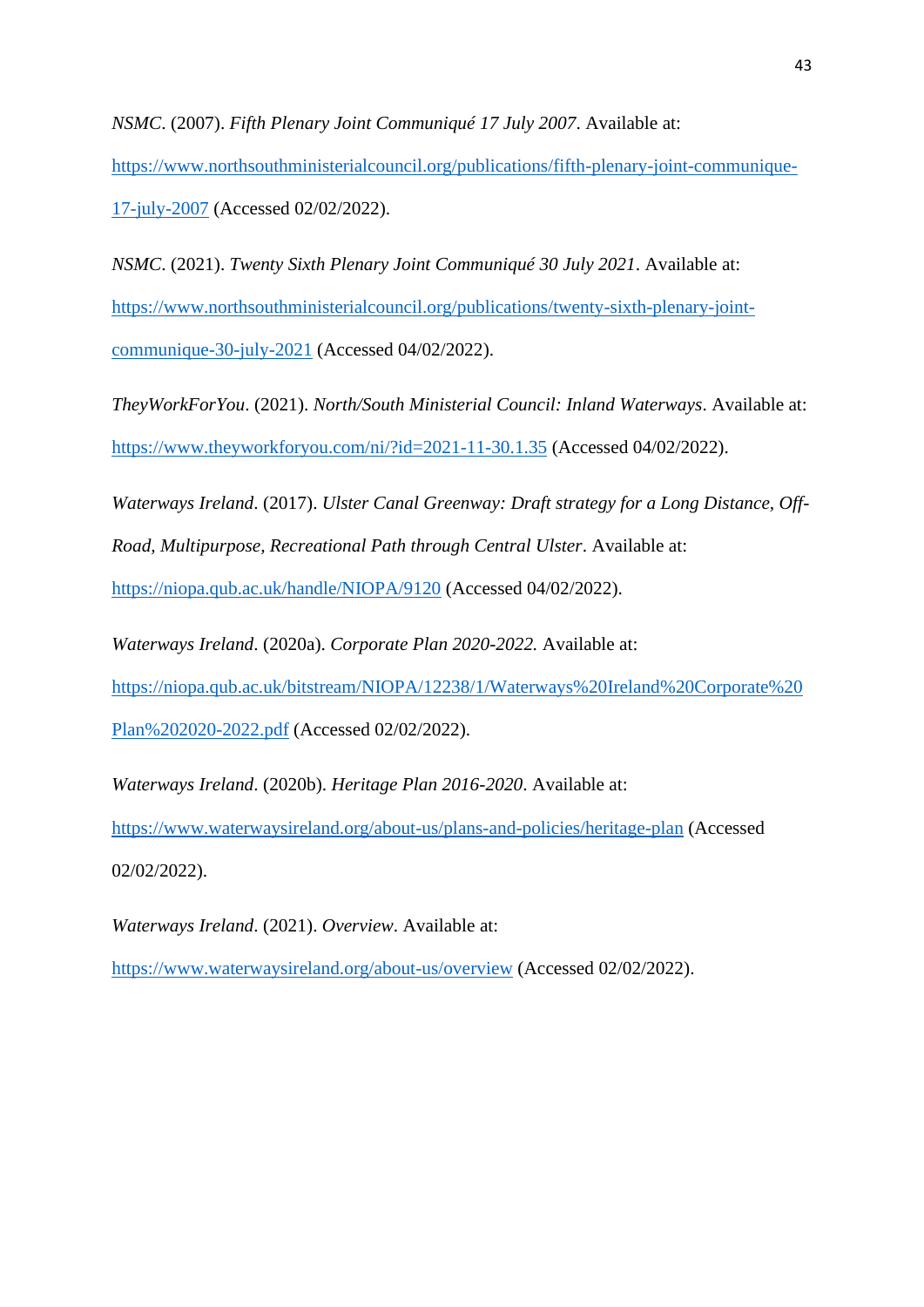# <span id="page-43-0"></span>Appendix 2:

#### <span id="page-43-1"></span>Regional Benefits to Canal Restoration - Case Study A: Clones

#### <span id="page-43-2"></span>Socio-economic Strengths & Opportunities

As identified by Cllr. Pat Treanor (2022), the Ulster Canal restoration in Clones is expected to create employment via not only the short-term labour opportunities brought on by the planning, engineering, and constructions works on the canal itself, or even the subsequent long-term tourism and small business opportunities, but also by attracting the manufacturing industry to the region by placing the town on the national map as a prime destination for investment. This will allow the town's community to revitalise itself and encourage people to remain, including young people who tend to leave Clones for higher education and never return, creating an ageing population, which has been steadily falling for the last 40 years according to local censuses (ibid).

During the Partition of Ireland, the management of the Great Northern Railway fell apart, and with the closure of the Ulster Canal it cut off 2/3 of Monaghan's trading routes (Treanor, 2022). Roads were also physically blocked during the conflicting times, effectively isolating northern and southern communities from each other (ibid). The Troubles then further prevented the local region from being able to rebuild its established connections. The project is therefore crucial for not only the economic regeneration of the town but also for bringing back cross-border trade and rebuilding the lost community links, as the towns in the CBR once performed an important regional role as key getaways to the north and south respectively.

It is commonly agreed that the area will not reap full benefits from the project until its completion in full. Cllr. Treanor (2022) draws parallels with the restoration of the Shannon-Erne Waterway 25 years ago. This was similarly considered a symbol of reconciliation, and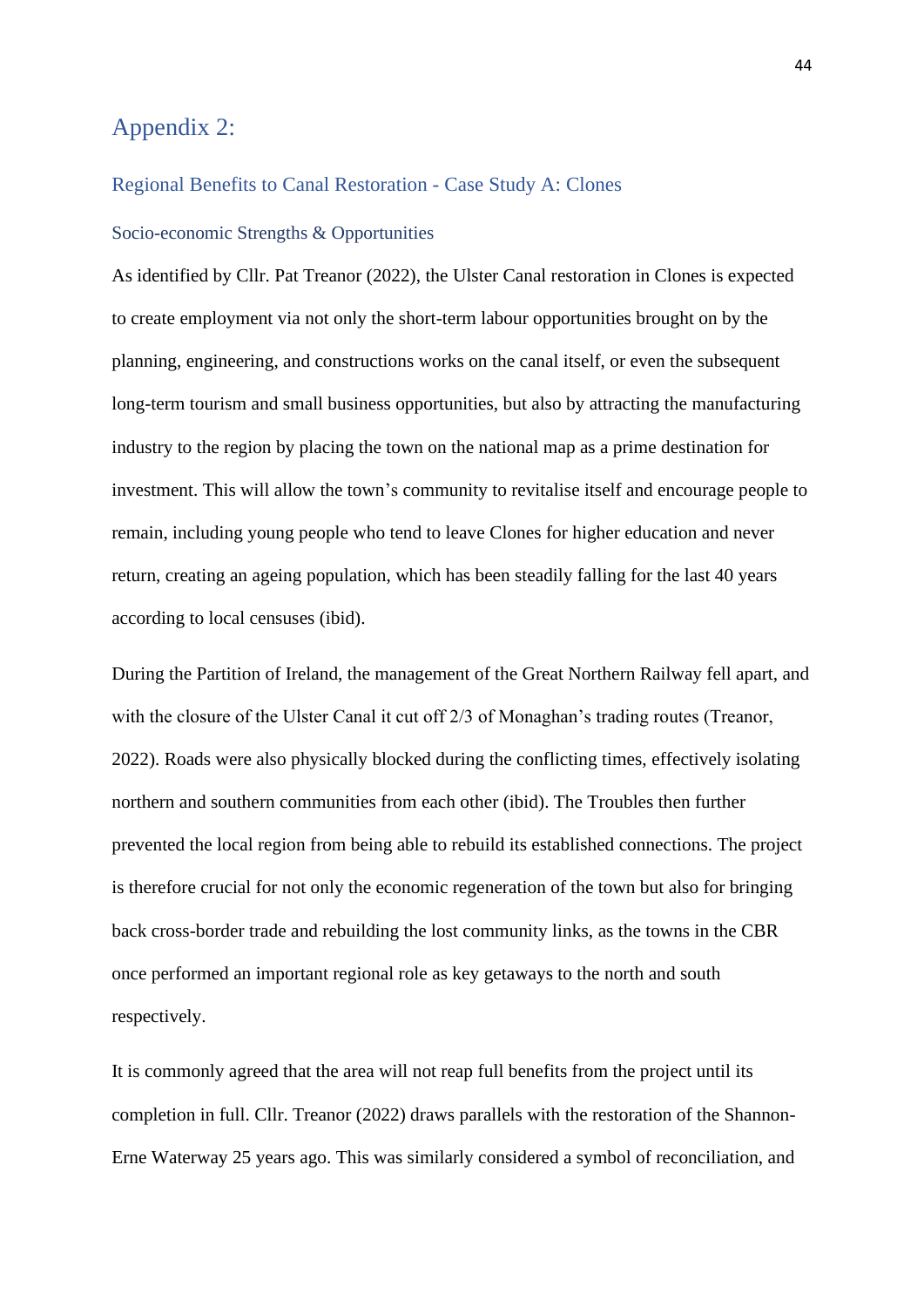all investment was recouped after 4-5 years of operation through the increase of local activities, demonstrating how investments in canal works can be highly profitable for governments. On this, Mr. Tarka King (2022) also mentioned that the government is losing more money by not doing anything and letting the canal deteriorate.

Upon completion, the boating community will be able to travel on to Belfast, and perhaps even Scotland and other canals in Europe. There is also some hope that the canal's completion will lead to greater interest and value appreciation in the real estate market. There would also be a positive impact in the preservation of local historic buildings and estates from dereliction. As pointed out by a tour guide, "dereliction and demolition are part of living on the border; even in a town as historic as Clones" (Participant B, 2022).

Ultimately, it is recognized that the enhancement of a regional tourism offering will benefit from links with destination brands including, Ireland's Ancient East, Hidden Heartlands, and Embrace a Giant Spirit. Further tourist links can then be established with destinations such as Slieve Beagh, Castle Leslie estate in Glaslough, Castle Bailey, and Lough Muckno, etc, creating in effect a tourism master plan and packaging all the nature walks, potential camping, wildlife experiences (including birdwatching and fishing), and historical trails together.

#### <span id="page-44-0"></span>Cultural and Historical Heritage

• Tourist sites with evidence of life in Clones going as far back as 1500 years ago with monastic churches, graveyards, towers, and Norman-period defence fortification, making it a history haven. The town also provides education and classes on its historic production of the Clones Lace, which saved the local population from starvation during the Great Hunger (*Paul Hogarth Company*, 2021).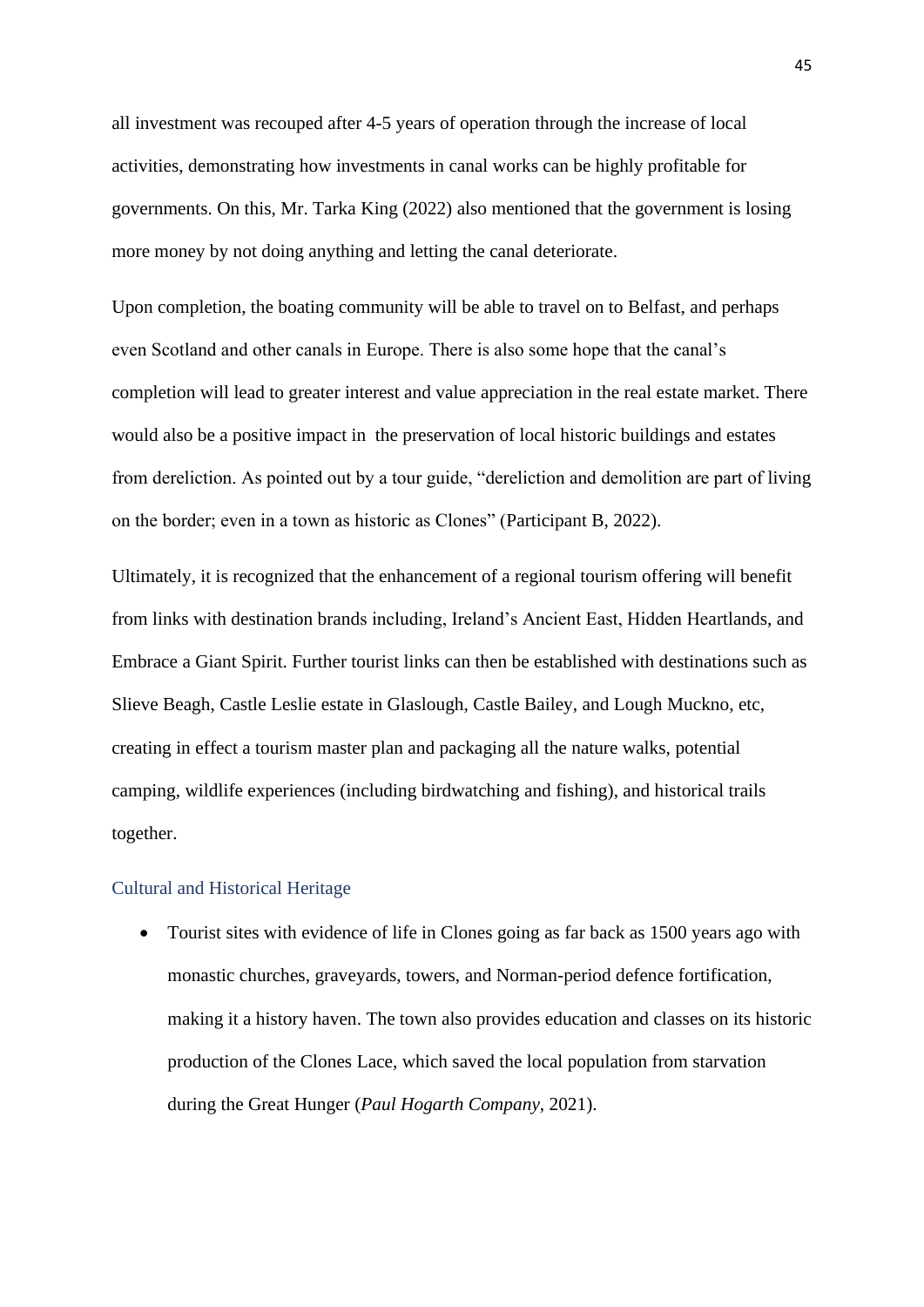- All along the river Erne, there are numerous heritage attractions from Crom Castle to Tully Castle. If the Canal successfully connects Clones to the Erne again, it would encourage travel between these heritage sites (see Figure 1 below).
- Black Pig's Dyke, the most prominent of a series of discontinuous linear earthworks in southwest Ulster and northeast Connacht, Ireland, can be found in Co Monaghan (Treanor, 2022).
- Song about shipwreck of the Ulster Canal is preserved here, along with various literary and poetic works, and even ghost stories, once again exposing the untapped tourist potential for passing on these stories to visitors (Treanor, 2022).
- A popular local folklore tells the story of an English army laying waste to the ground in the local area during the 1600s, before losing their soldiers in underground tunnels of Drumboat, Co Monaghan, while trying to retrieve a missing piper. Now, every calm Saturday night, one can hear pipers playing from below, in the tunnels (Treanor, 2022).
- Educational opportunities teaching the town's history and passing on its stories could be created and developed on top of the current eco-archaeology tours, repackaging the history of the canal infrastructure in Clones towards youth groups, school field trips, sport clubs, etc. For example, QR codes could be added to the tourist sites telling the stories of the canal lock keepers, who used to leave a bag of coal at the lock house to exchange with local farmers for eggs and other food along the way, and how canal trade encouraged whole families to live on barges. As the canal was narrower than other canals, special 'Ulster lighters' (a type of barge) were built specifically for the journeys down its waterway (Corley, 2022).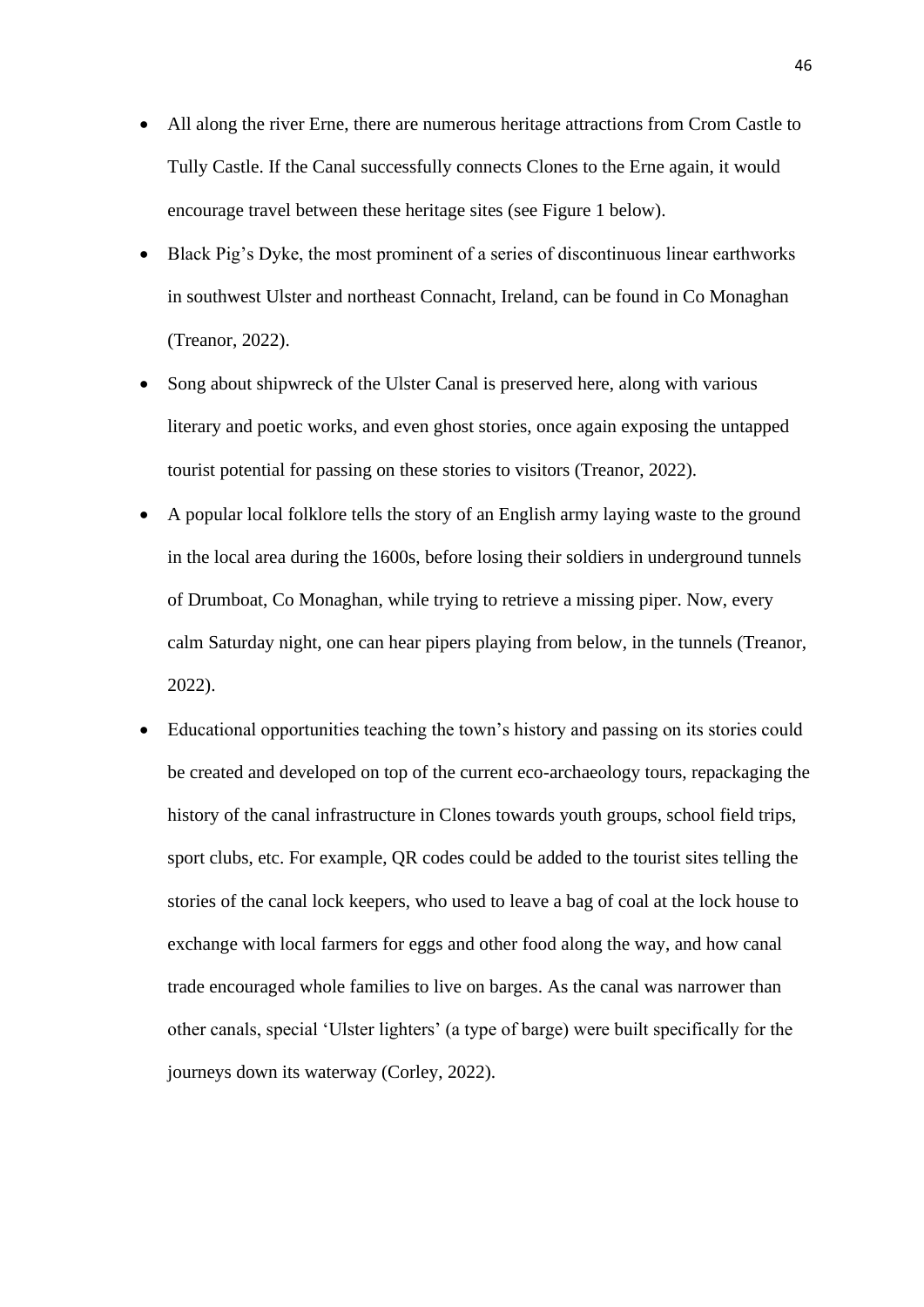

*Figure 1 Spatial Analysis of Attractions in the 50km Radius from Clones*

#### <span id="page-46-0"></span>Environmental Conservation

- It is considered that the Ulster Canal restoration would leave a low carbon footprint, as the construction works simply improve the infrastructure that is already there in place, such as dredging up the old canal route, while the development plans already endeavour to protect and increase the local biodiversity (Treanor, 2022).
- The ecotourism development of greenways can show off the biodiversity that already exists in the region but also broaden the attraction of well-being economic development, namely the oft-unaccounted economic benefits of having a fit and healthy population, which can greatly reduce the government spending needed in the health sector. A big part of the Phase II works focuses on the provision of a water sports centre and facilities to promote physical activities (Treanor, 2022 & Clifford, 2022).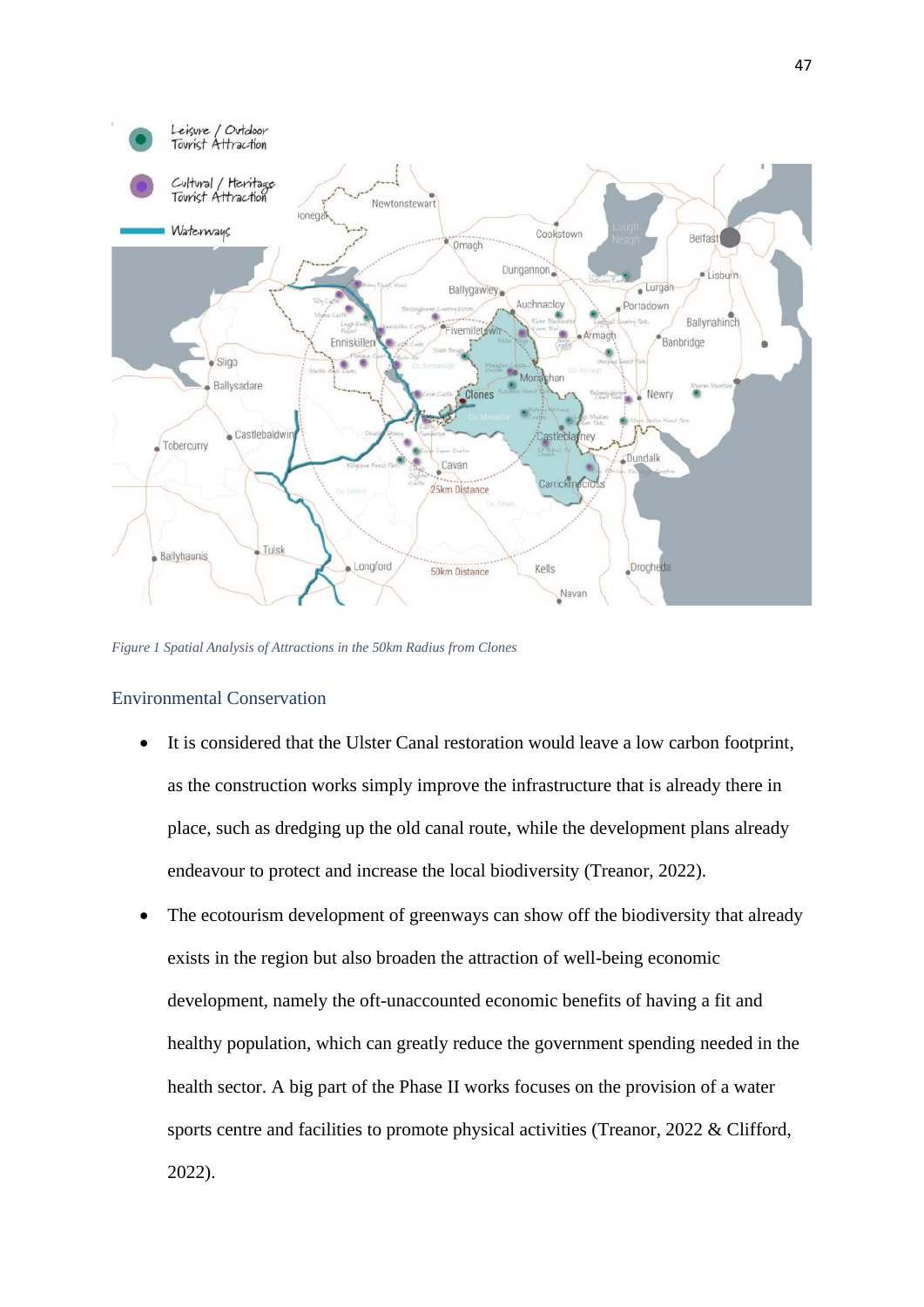- There is a local government recognition that there needs to be a sustainable tourism development, to manage unforeseen challenges such as those found at the Cuilcagh Boardwalk Trail, where parking has become a localised problem.
- The main road from Clones to Monaghan is not good for cycling due to lorries and other heavy traffic, so the provision of a greenway will create a good alternative transport route, in addition to supporting rural tourism (Corley, 2022).
- Preparations made for the greenway include rewatering of the beds and clearing out litter in the canal's path across Co Monaghan.

#### <span id="page-47-0"></span>Points for Consideration

- **Social** Clones Canal Stores and Museum: there are low visitor numbers from Northern Ireland - even the American tourists double the NI tourists (Participant B, 2022). Infrequent transport links to nearby town hubs, including Enniskillen, Dublin and Belfast, may contribute to a sense of isolation, and particularly for the youth. The town still receives a surge of domestic tourism around its popular film festival and St Patrick's Eve parade, as well as free seasonal tours around the town's historic heritage.
- **Logistical** There is currently no provision of overnight tourist facilities, including any camping or glamping sites, or more basic, cheaper accommodation for short-stay visitors who would be unwilling to spend money in the one nice hotel in Clones (Corley, 2022).
- **Financial** Due to the high costs associated with the Phase III works , there is a worry that additional works could take another 25 years. Consequently, the border region's communities have become demoralized now and won't believe in any socioeconomic opportunities until they see it happen. Small businesses such as B&Bs that had been opened won't return until there is an economic payback, so right now there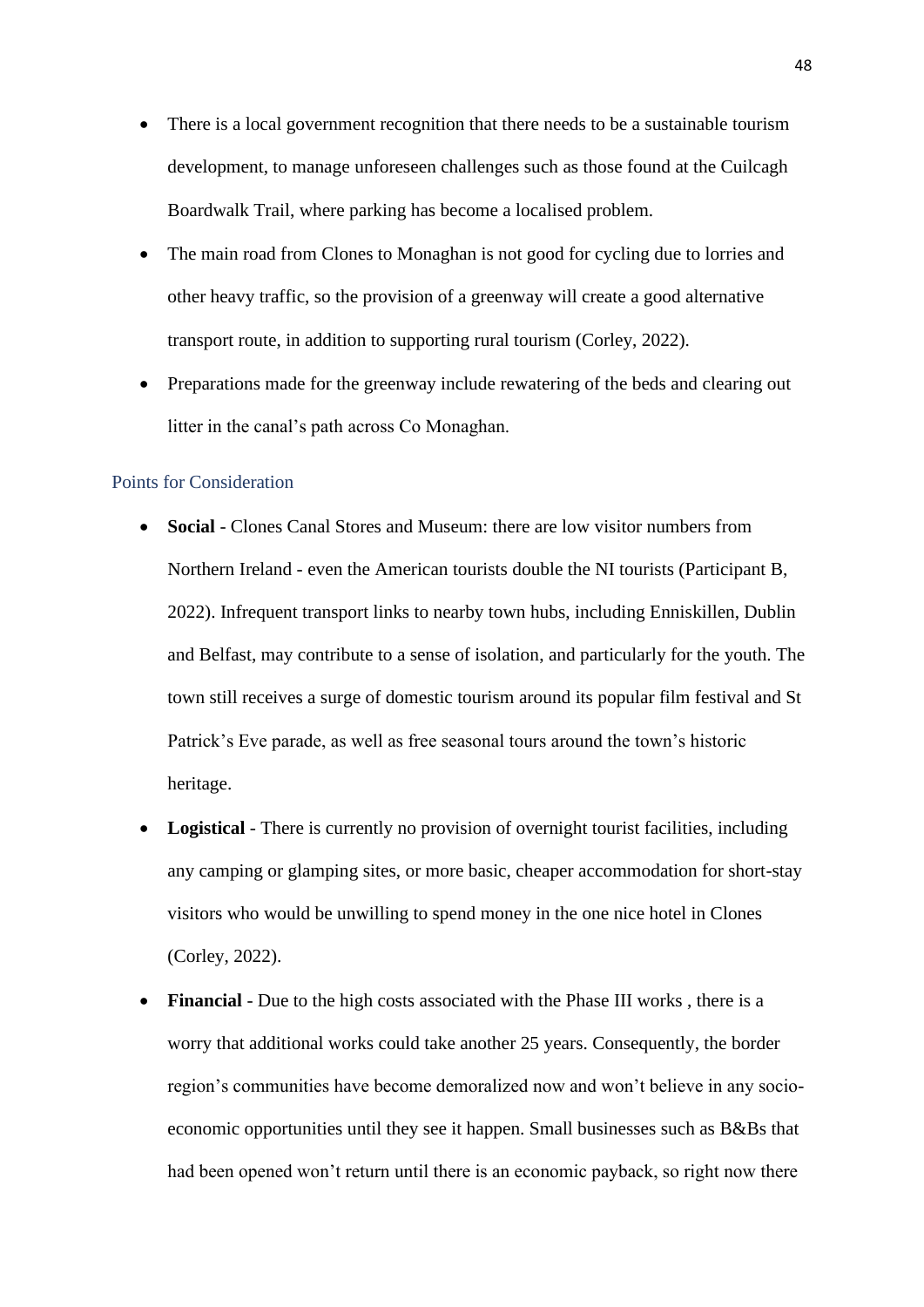is limited infrastructure, leaving the town quite unprepared for a greater intake of tourists.

- **Connectivity** There needs to be a closer working relationship between local government and the voluntary and business sectors, to maintain the original vision of the Ulster Canal as the 'missing link' between the two jurisdictions on the island. It is argued that there could be greater traction and that more could be achieved if greater efforts were made to collaborate.
- **Strategic Outsourcing of Funding** Greater efforts should be invested into seeking American investment towards the Ulster Canal project, where there is a real appetite to see evidence of peace and reconciliation incentives.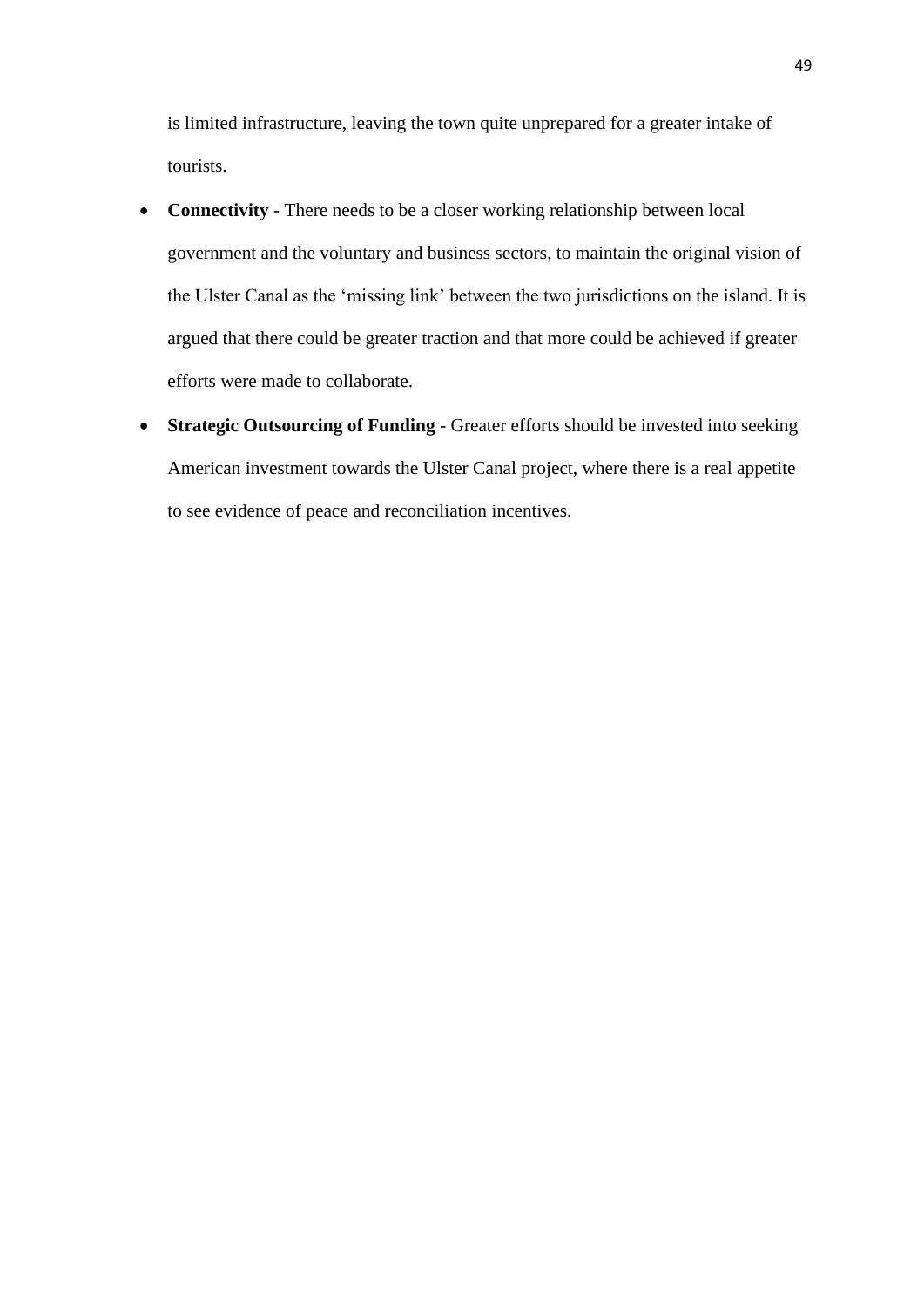# <span id="page-49-0"></span>Appendix 3:

# <span id="page-49-2"></span><span id="page-49-1"></span>Regional Benefits to Canal Restoration - Case Study B: Castle Leslie Socio-economic Strengths & Opportunities

Castle Leslie sits in a strategic position between two canal harbours. Before the onset of Covid, annual visitor numbers were around 100,000 visitors, and current plans are to attract between 150,000 and 200,000 tourists (Sammy Leslie, 2022). The Leslie Family can trace its ancestry back to Atilla the Hun, making the estate both historically and culturally important for the CBR (*CastleLeslie*, 2022). The estate is also especially known for hosting the wedding of Sir Paul McCartney and Heather Mills back in 2002. The restoration of the castle estate has in itself created nine small businesses from customer clusters, including an ice cream shop, pizzeria, pubs, 1840s pottery workshop, hairdressers, and an electric bike company in Ballymore. Moreover, as told by Sammy Leslie (2022), the castle had to continue paying higher business tax rates due to its location even after the canal or railway had closed, suggesting that any proximity to water is deemed commercially attractive.

There are several potential tourist packages that could be created through the restoration of the Ulster Canal. For one, the Castle Leslie Estate would be very interested in supporting a transport loop between the reopened canal route with a historic railway (even if only a small part of the historic railway could be opened for tourism with a model steam-engine train, for example) alongside horseback riding trails and bicycle paths (Leslie, 2022). Such a plan would enable the estate to increase overnight guests, who come to explore the nearby historic sites, before looping back on a historic train ride and ending their trip on horseback. This would not only maximize visitor time spent in visiting the region, but also help generate economic opportunities for local businesses.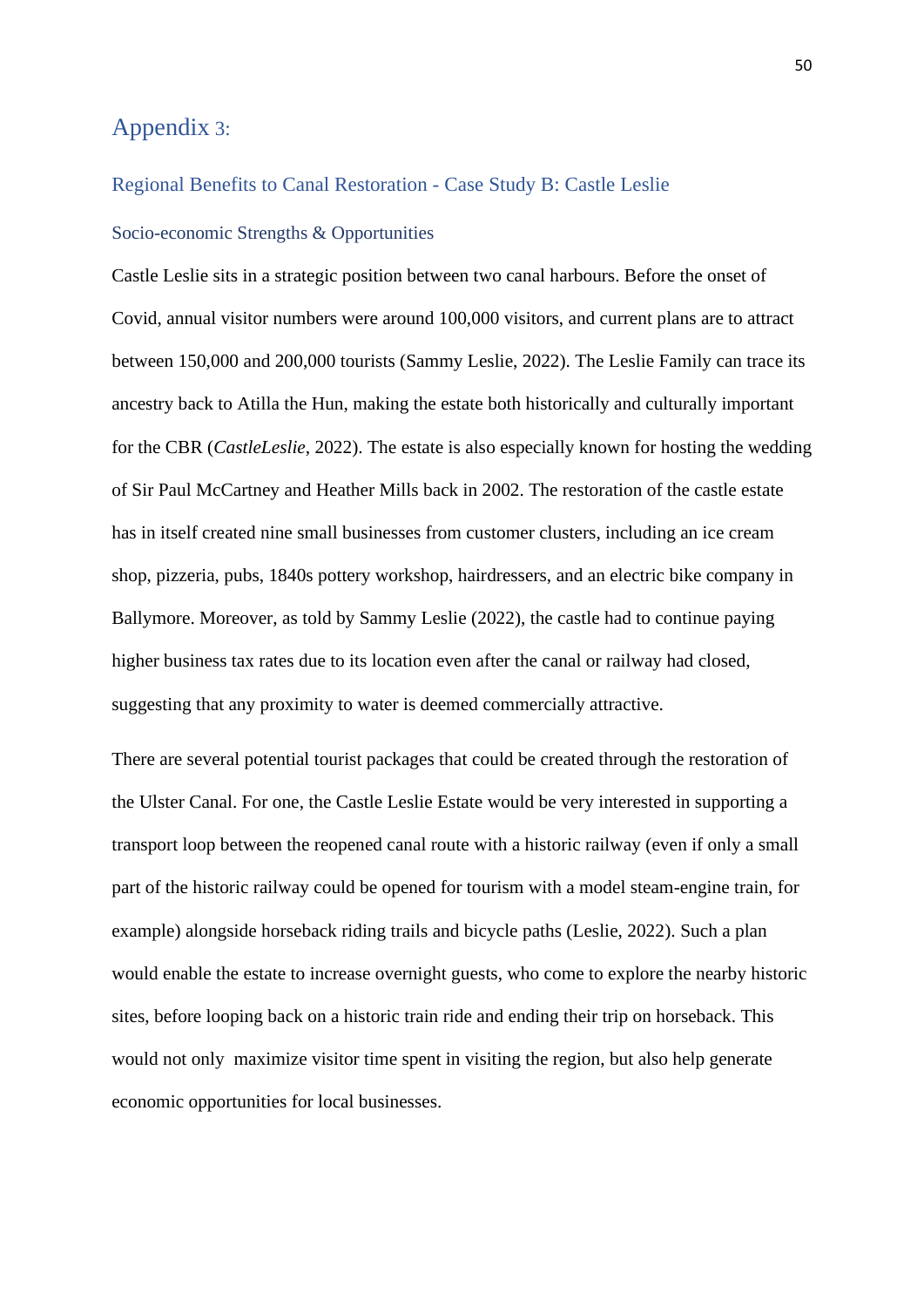The castle estate is also partnered with several other estates in the region on both sides of the border, in helping create a shared network of tourism infrastructure. For example, the estate has filed an application for EU LIFE programme funding in collaboration with three other estates, namely the Tynan Abbey, Caledon Estates and Enniscoe House, to work together in rewilding ancient woodlands across 300 acres of land (*CastleLeslie*, 2022). This would also include driving research into the behaviour of land and soil quality under different agricultural management methods, in support of greater sustainable tourism methods. Entitled 'Biodiversity and Rewilding', the project if successful would be a flagship for rewilding in Ireland, as it aims to "create the conditions for ecosystems evoking those of the ancient Kingdom of Oriel to re-emerge, recover and flourish in a changing environment" (ibid).

The Estate promotes tourism collaboration across the border, rather than competition, with the internet era now driving people's free will in choosing their holiday destinations. Crossborder tourism partnerships are seen to be to everybody's mutual benefit (Leslie, 2022).

Finally, as a unique example of creativity and what could be experienced on the Ulster Canal, Sammy Leslie (2022) offers some archival footage of her own mother water-skiing on the Grand Canal in the 1960s, while being pulled by a horse, instead of a motorboat.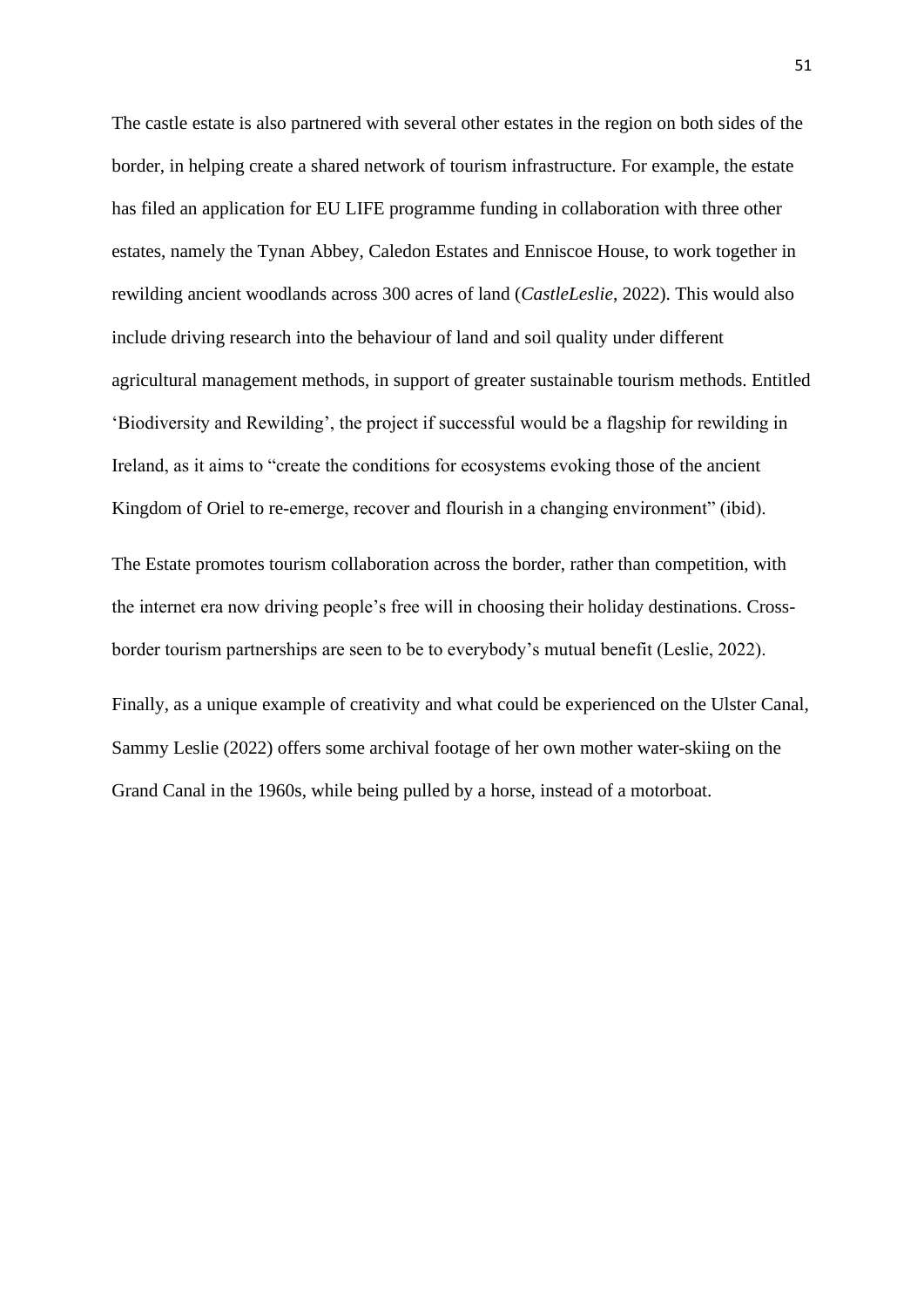

*Figure 1 Desmond Leslie and his wife on the Grand Canal, Lorcan Film Unit*

#### <span id="page-51-0"></span>Cultural and Historical Heritage

- As articulated by Sammy Leslie (2022), the CBR ought to be considered as a massive hub of social history, architecture, artisan skills, and traditions, making it an "incredible microcosm of heritage, different from anywhere else in the country", and highlighting everything from its troubled border history to the conservation of famine walls. In turn, the Ulster Canal restoration, could be seen in this regard as a project that links everything together, from the historic railway walking route to heritage trails.
- The Ulster Canal crosses the land of *Airgíalla*, the Kingdom of Oriel, with its rich folk traditions, and provides untapped educational and tourism opportunities (ibid).
- The area has a rich history of transportation and trade in grain, butter, wool, and stone quarries, etc, which were slowly shipped down the canal at very low costs. Timber transported down the Ulster Canal can be linked back to Prince Edward Island in Canada (ibid).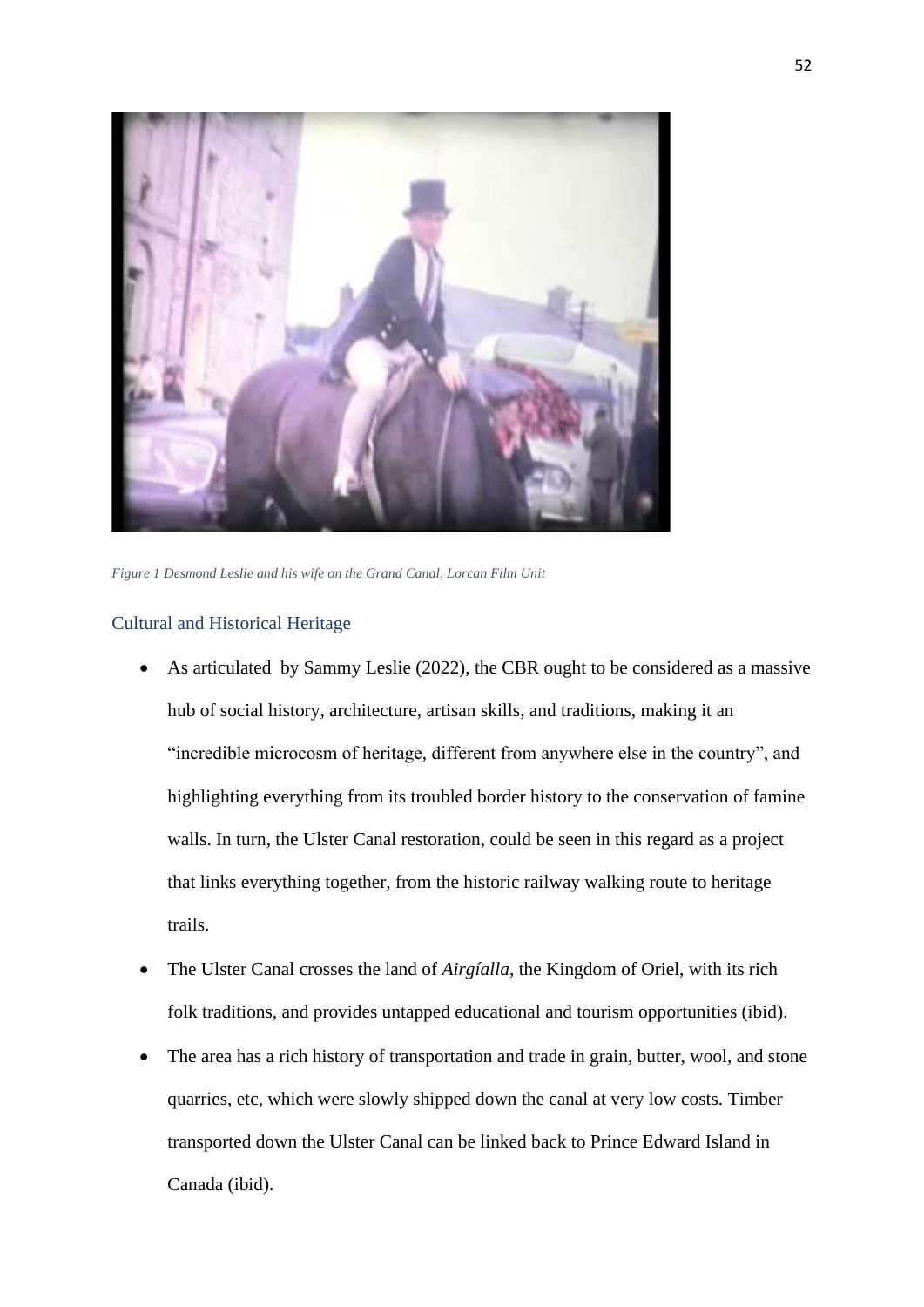- A Journey into Lost Time: Another interesting consequence of the ever-present border in the region was its use of double time, back when Ireland had its own time zone, known as Dublin Mean Time, which was 25 minutes and 21 seconds behind Greenwich Mean Time (GMT) (*BBC*, 2019). Even before that, time differed from location to location, for example, the time in Omagh was different from the time in Belfast during the  $19<sup>th</sup>$  century (ibid). This greatly impacted railways and telecommunications, as well as transportation along the Ulster Canal. The social history of this adds another unique point about the region that could be more widely promoted.
- Several traditional Irish woollen mills in Caledon, Tyrone; Lisbellaw, Fermanagh; Foxford in Dungannon; and Mills & Waterfalls in Benburb, created a highly profitable network along the Ulster Canal as they used water from the canal harbours (Leslie, 2022).
- Ancient Celtic land calendar traditions influenced farming calendars to work with nature, another example of linkages between educational programs and ecotourism initiatives (ibid).

#### <span id="page-52-0"></span>Environmental Conservation

- As mentioned above, four castle estates in the CBR are currently collaborating to lead innovative research into rewilding efforts, which would greatly improve the local biodiversity and wildlife.
- The nearby area is significant geologically thanks to it sitting atop the Carlingford Lough, a glacial fjord, which could be further exploited by the tourism packaging. The area is also classed as an Important Bird Area SPA (*NIOPA*, n.d.).
- The area in the CBR can also be geologically classed as a 'true border' as the northern part of the island once belonged to the tectonic plate that is now mainly represented in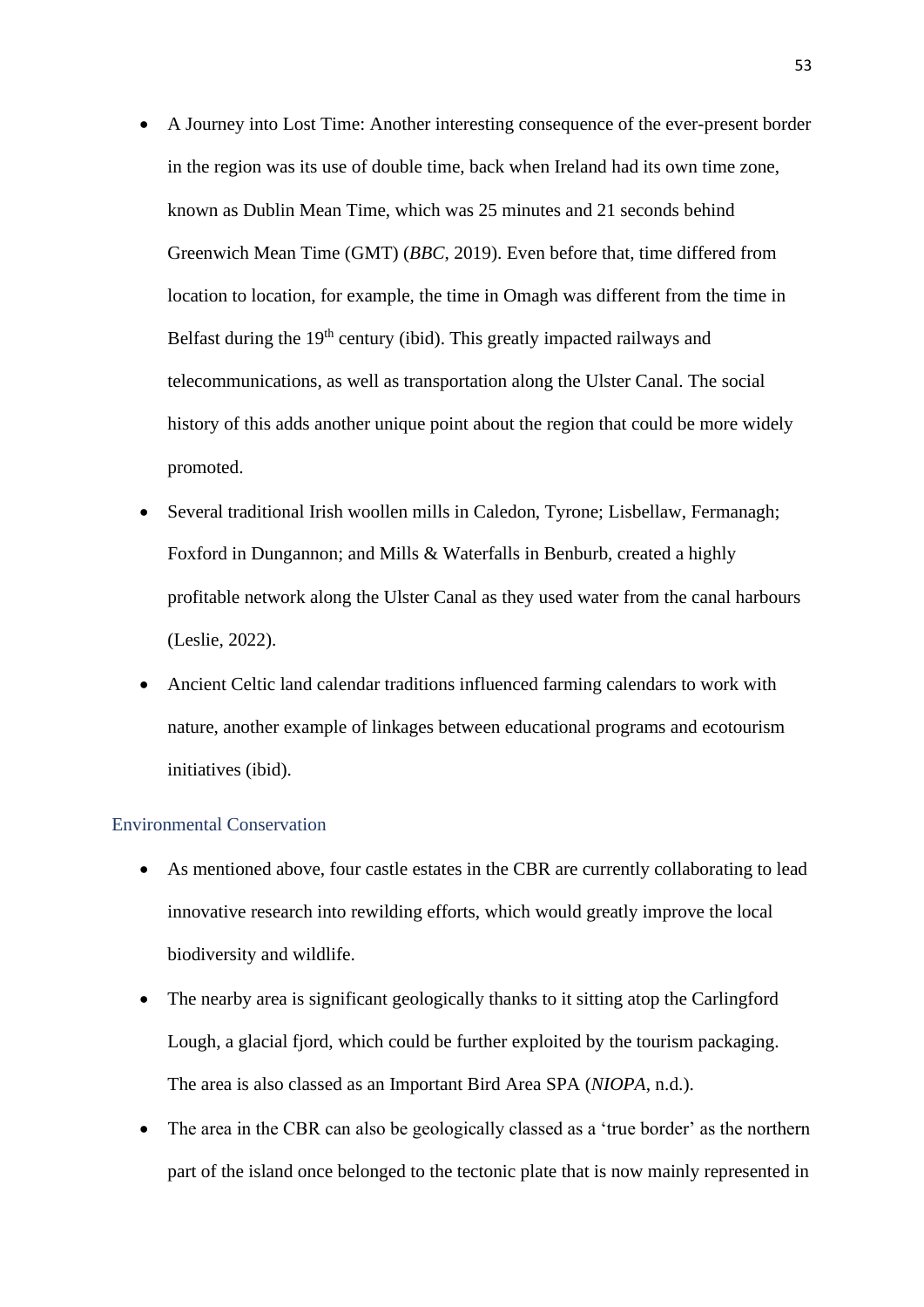North America, whereas the south of Ireland lay beyond an ocean and belonged to the African tectonic plate, around 450 million years ago (Leslie, 2022 & *AskAboutIreland*, n.d.). As the two plates shifted against each other, a mountainbuilding phase developed, known as the Caledonian, and the two parts of Ireland finally merged about 440-400 million years ago, the impact of which is still evident in Ireland today (*AskAboutIreland*, n.d.). Again, the Ulster Canal crosses this 'true border', a story which could be developed alongside the ecotourism industry.

#### <span id="page-53-0"></span>References

*AskAboutIreland.* (n.d.). *Ireland and Plate Tectonics.* Available at: [https://www.askaboutireland.ie/reading-room/environment-geography/physical](https://www.askaboutireland.ie/reading-room/environment-geography/physical-landscape/Irelands-physical-landsca/the-formation-of-the-phys/ireland-and-plate-tectoni/)[landscape/Irelands-physical-landsca/the-formation-of-the-phys/ireland-and-plate-tectoni/.](https://www.askaboutireland.ie/reading-room/environment-geography/physical-landscape/Irelands-physical-landsca/the-formation-of-the-phys/ireland-and-plate-tectoni/) (Accessed 28/03/2022).

*BBC*. (2019). *Time Zones: When Ireland Had Two.* Available at:

[https://www.bbc.co.uk/news/uk-northern-ireland-47734003.](https://www.bbc.co.uk/news/uk-northern-ireland-47734003) (Accessed 28/03/2022).

*Lorcan Film Unit*. (2015). *Things to Do in the 60s*. Available at:

[https://www.youtube.com/embed/f6QJXubqJLw?start=13&feature=oembed.](https://www.youtube.com/embed/f6QJXubqJLw?start=13&feature=oembed) (Accessed 01/04/2022).

*NIOPA.* (n.d.). *Carlingford Lough Special Protection Area*. Available at:

[https://niopa.qub.ac.uk/bitstream/NIOPA/2021/1/carlingford-lough-SPA-leaflet.pdf.](https://niopa.qub.ac.uk/bitstream/NIOPA/2021/1/carlingford-lough-SPA-leaflet.pdf)

(Accessed 28/03/2022).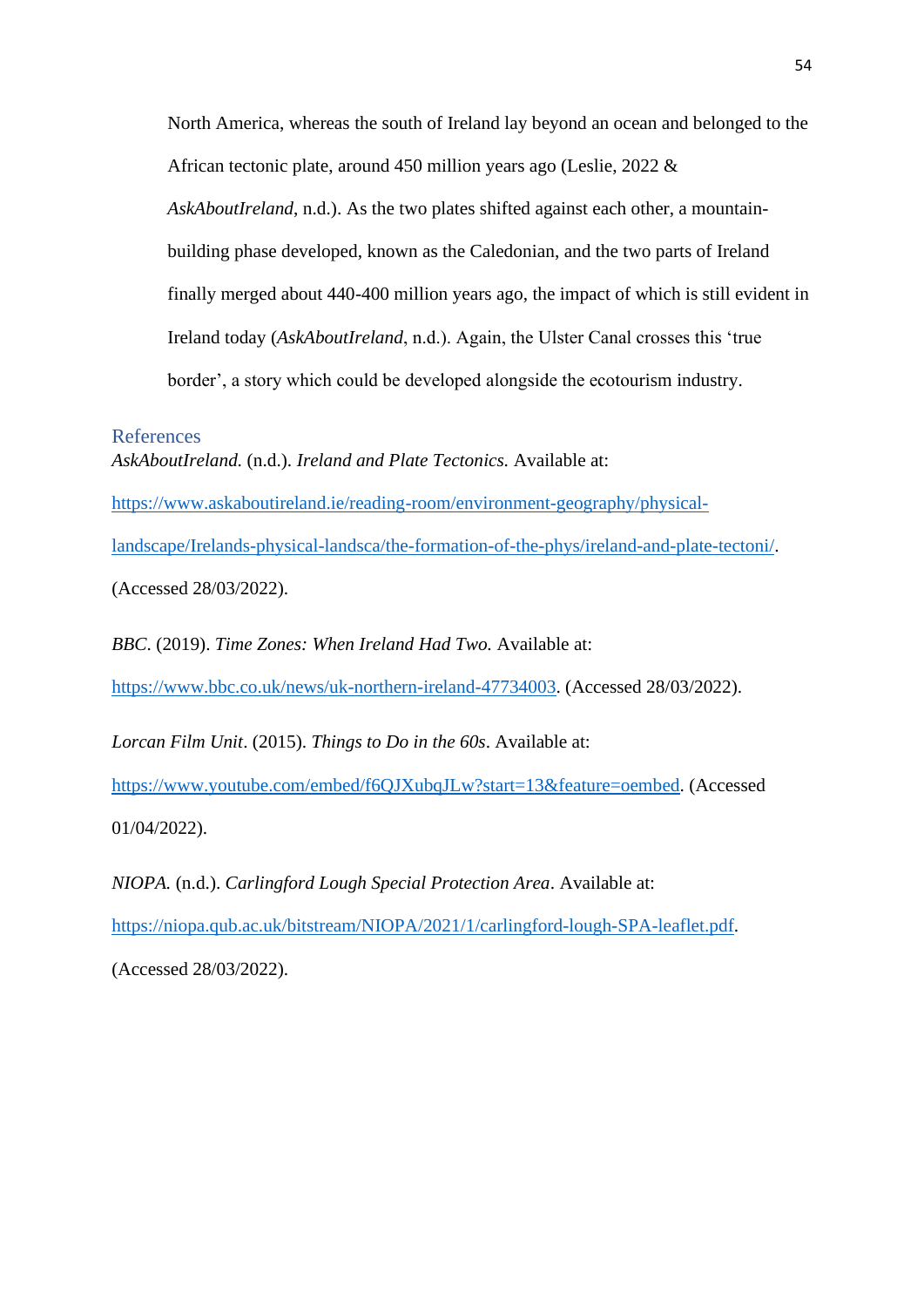# <span id="page-54-0"></span>Bibliography A: Interviews

Cassells, Brian. (2022). *Interviewed by Laura Sierociuk*. 23 March, Lurgan, Northern Ireland.

Clifford, Paul. (2022). *Interviewed by Laura Sierociuk*. 15 March, online.

Corley, Ann. (2022). *Interviewed by Laura Sierociuk*. 6 April, online.

Hayward, Katy. (2022). *Interviewed by Laura Sierociuk*. 25 March, online.

King, Tarka. (2022). *Interviewed by Laura Sierociuk*. 6 April, online.

Leslie, Sammy. (2022). - *Interviewed by Laura Sierociuk*. 1 April, Belfast, Northern Ireland.

McCall, Cathal. (2022). *Interviewed by Laura Sierociuk*. 16 March, online.

McCarney, Chris. (2022). *Interviewed by Laura Sierociuk*. 15 April, online.

Nelson, Joe. (2022). *Interviewed by Laura Sierociuk*. 29 March, online.

Participant A. (2022). *Interviewed by Laura Sierociuk*. 6 April, online.

Participant B. (2022). *Interviewed by Laura Sierociuk*. 30 March, Clones, Ireland.

Treanor, Pat. (2022). *Interviewed by Laura Sierociuk*. 30 March, Clones, Ireland.

# <span id="page-54-1"></span>Bibliography B: Mapping Tools' Access Links

*FreeMapTool*. (2022). *Population Inside an Area Search Map*. Available here: [https://www.freemaptools.com/find-population.htm.](https://www.freemaptools.com/find-population.htm) (Accessed: 06/05/2022).

Sierociuk, Laura. (2022). *Ulster Canal Points of Interests*. My Maps. Available here: [https://www.google.com/maps/d/u/0/edit?mid=1jNJVCX7ADTaI3NSMtIrfuWFnWyOyJY1](https://www.google.com/maps/d/u/0/edit?mid=1jNJVCX7ADTaI3NSMtIrfuWFnWyOyJY1w&usp=sharing) [w&usp=sharing.](https://www.google.com/maps/d/u/0/edit?mid=1jNJVCX7ADTaI3NSMtIrfuWFnWyOyJY1w&usp=sharing)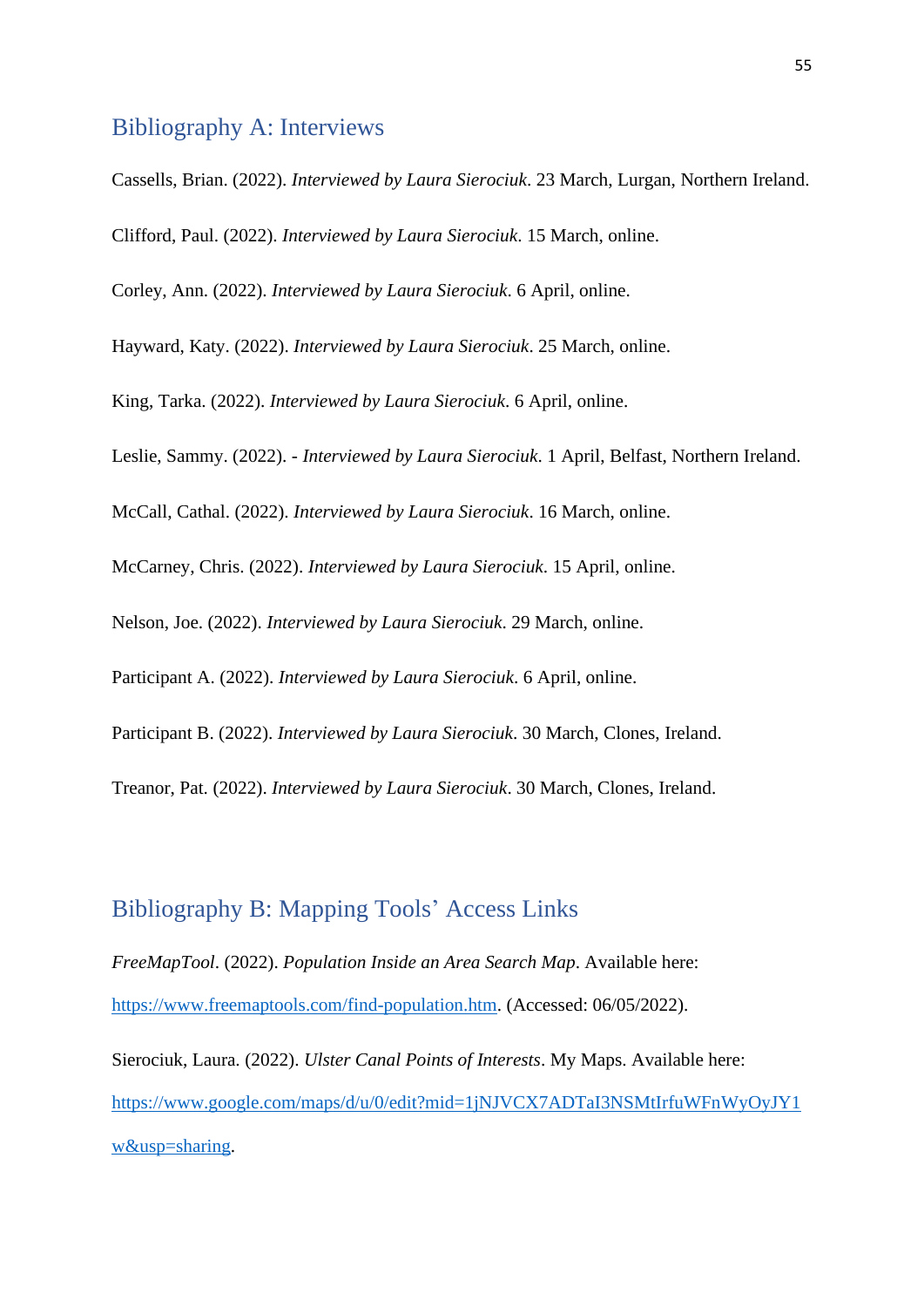# <span id="page-55-0"></span>Bibliography C: Literature

*ICBAN.* (2021). *The Framework of Regional Priorities*. Available at: [https://icban.com/frp/.](https://icban.com/frp/) (Accessed 01/03/2022).

*Taoiseach*. (2021). *Taoiseach & Minister Humphreys announce €12m for Ulster Canal*. Available at:<https://www.gov.ie/en/organisation/department-of-the-taoiseach/> (Accessed 02/02/2022).

*Gov.uk*. (2006). *The St Andrews Agreement, October 2006*. Available at: <https://www.gov.uk/government/publications/the-st-andrews-agreement-october-2006> (Accessed 02/02/2022).

*Government of Ireland*. (2018). *Project Ireland 2040: National Development Plan 2018- 2027*. Available at:<https://assets.gov.ie/37937/12baa8fe0dcb43a78122fb316dc51277.pdf> (Accessed 02/02/2022).

*Kildarestreet*. (2019). *Dáil Debates Wednesday, 12 June 2019*. Available at: <https://www.kildarestreet.com/debates/?id=2019-06-12a.61> (Accessed 04/02/2022).

*TheyWorkForYou*. (2021). *North/South Ministerial Council: Inland Waterways*. Available at: <https://www.theyworkforyou.com/ni/?id=2021-11-30.1.35> (Accessed 04/02/2022).

Gibbons, S.; Peng, C. and Tang, C.K. (2021). 'Valuing the environmental benefits of canals and canal restoration using house prices'*. Land Economics*, 97(4). pp. 858-874. ISSN-0023- 7639.

Hazenberg, R. and Bajwa-Patel, M. (2014). 'A review of the impact of waterway restoration'. *Canal and River Trust & The University of Nottingham*. Available at:

[https://canalrivertrust.org.uk/media/original/6337.pdf?v=30d3db.](https://canalrivertrust.org.uk/media/original/6337.pdf?v=30d3db) (Accessed 09/03/2022).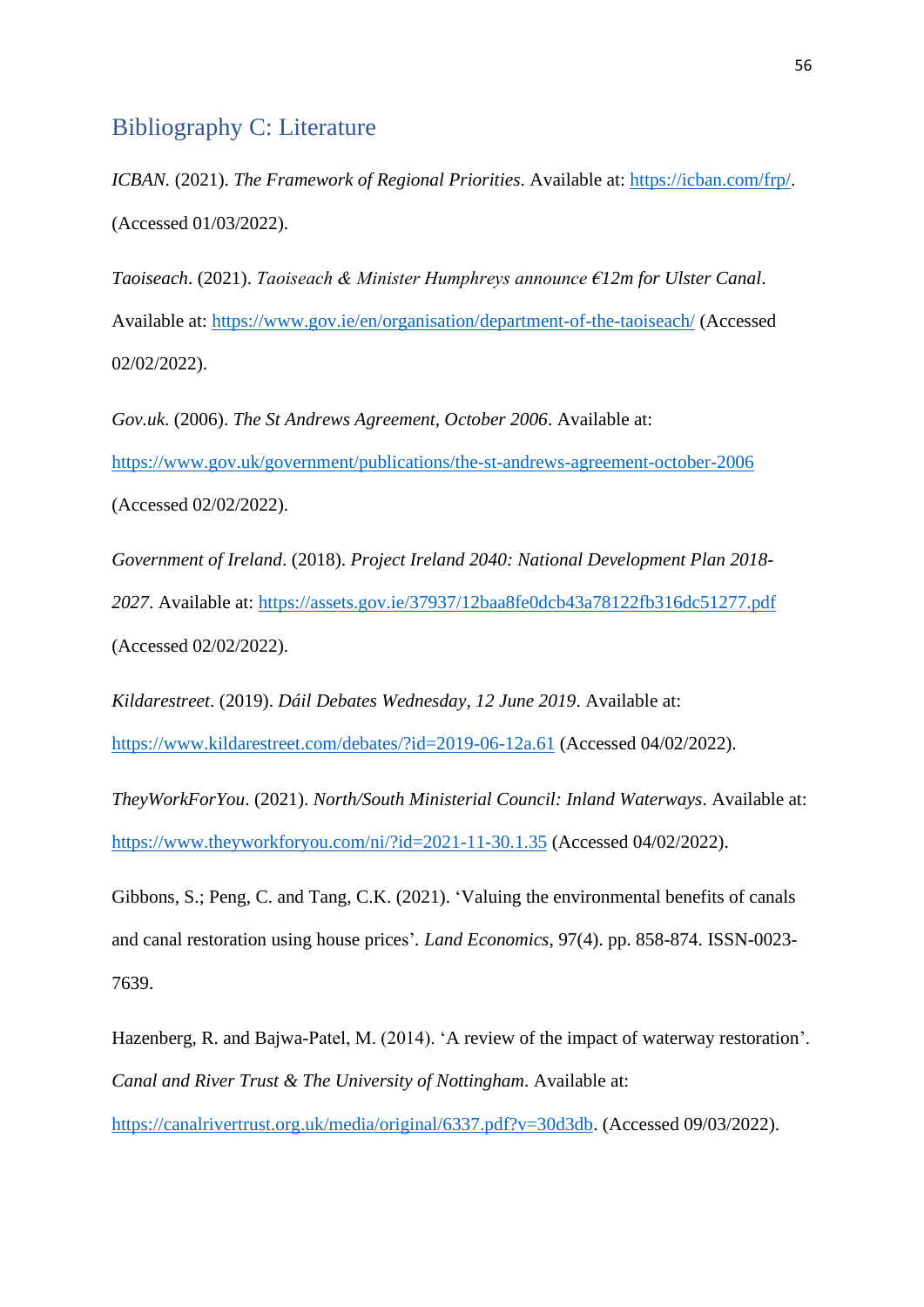*Canal&RiverTrust*. (2014). 'Water Adds Value: Highlighting the impact of the restoration of our waterways'*. Canal and River Trust & The Inland Waterway Association.* Available at: [https://canalrivertrust.org.uk/media/library/6568.pdf.](https://canalrivertrust.org.uk/media/library/6568.pdf) (Accessed 09/03/2022).

*AHFUND*. (2022). *Heritage Impact Fund*. Available at: [https://ahfund.org.uk/loans/heritage](https://ahfund.org.uk/loans/heritage-impact-fund/)[impact-fund/.](https://ahfund.org.uk/loans/heritage-impact-fund/) (Accessed 25/03/2022).

*AIA*. (2021). *Restoration Grant Criteria*. Available at: [https://industrial-archaeology.org/wp](https://industrial-archaeology.org/wp-content/uploads/2021/01/Restoration-Grant-Criteria-January-2021.pdf)[content/uploads/2021/01/Restoration-Grant-Criteria-January-2021.pdf.](https://industrial-archaeology.org/wp-content/uploads/2021/01/Restoration-Grant-Criteria-January-2021.pdf) (Accessed 25/03/2022).

*Canal&RiverTrust*. (2014). 'Water Adds Value: Highlighting the impact of the restoration of our waterways'*. Canal and River Trust & The Inland Waterway Association.* Available at: [https://canalrivertrust.org.uk/media/library/6568.pdf.](https://canalrivertrust.org.uk/media/library/6568.pdf) (Accessed 09/03/2022).

*CastleLeslie*. (2022). *Castle Leslie Estate History.* Available at:

[https://www.castleleslie.com/life-the-way-its-supposed-to-be-2-2-2/historical-castle-ireland/.](https://www.castleleslie.com/life-the-way-its-supposed-to-be-2-2-2/historical-castle-ireland/) (Accessed 01/04/2022).

Gibbons, S.; Peng, C. and Tang, C.K. (2021). 'Valuing the environmental benefits of canals and canal restoration using house prices'*. Land Economics*, 97(4). pp. 858-874. ISSN-0023- 7639.

*Gov.uk*. (2006). *The St Andrews Agreement, October 2006*. Available at: <https://www.gov.uk/government/publications/the-st-andrews-agreement-october-2006> (Accessed 02/02/2022).

*Gov.uk.* (2021). *Community Ownership Fund: Prospectus*. Available at: [https://www.gov.uk/government/publications/community-ownership-fund-](https://www.gov.uk/government/publications/community-ownership-fund-prospectus/community-ownership-fund-prospectus#funding-and-support)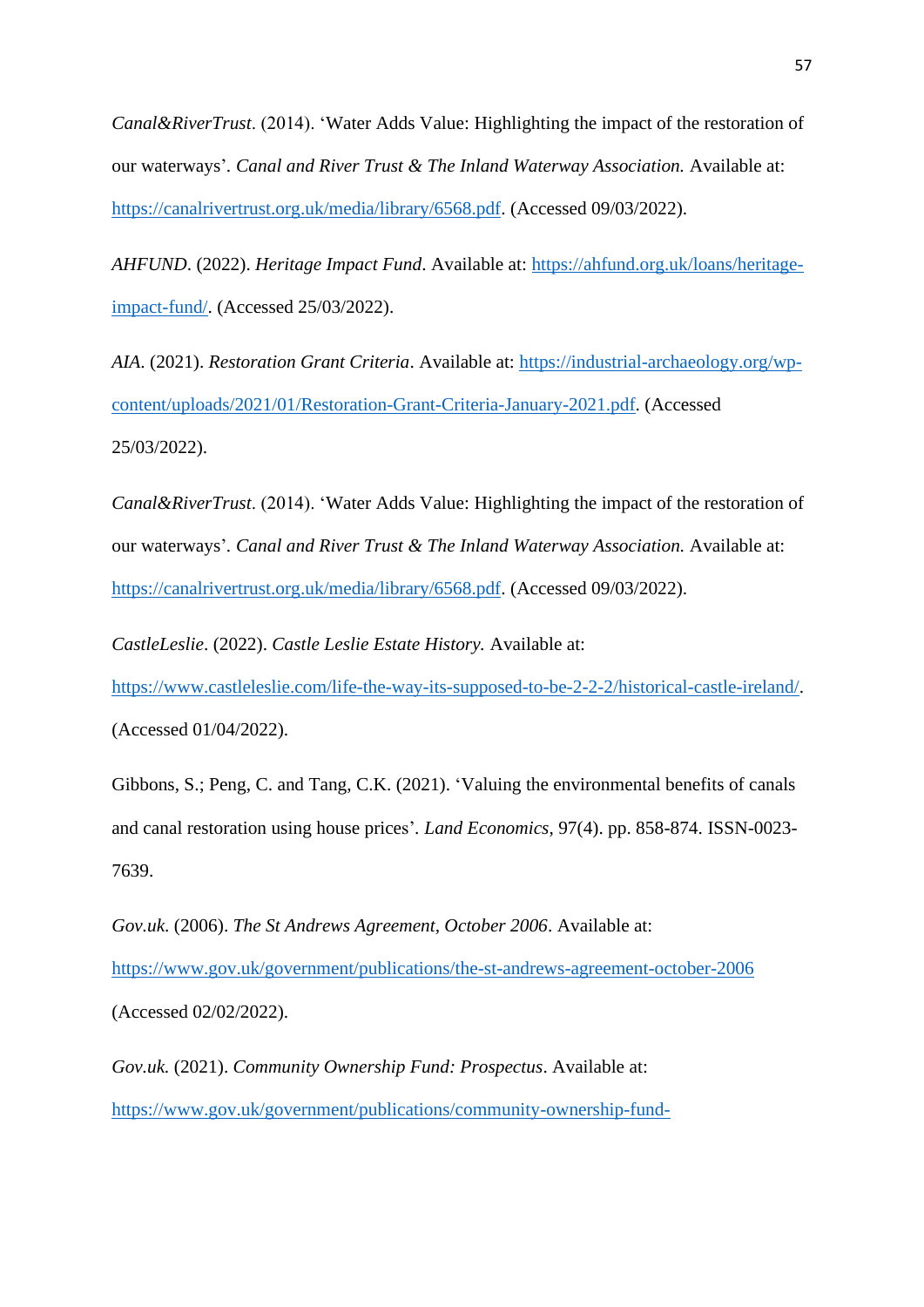[prospectus/community-ownership-fund-prospectus#funding-and-support.](https://www.gov.uk/government/publications/community-ownership-fund-prospectus/community-ownership-fund-prospectus#funding-and-support) (Accessed 25/03/2022).

*Gov.uk.* (2021). *Levelling-Up Fund Prospectus.* Available at: [https://www.gov.uk/government/publications/levelling-up-fund-prospectus.](https://www.gov.uk/government/publications/levelling-up-fund-prospectus) (Accessed 25/03/2022).

*Gov.uk.* (2022). *Delivery Geographies*. Available at:

[https://www.gov.uk/government/publications/uk-shared-prosperity-fund-prospectus/delivery](https://www.gov.uk/government/publications/uk-shared-prosperity-fund-prospectus/delivery-geographies)[geographies.](https://www.gov.uk/government/publications/uk-shared-prosperity-fund-prospectus/delivery-geographies) (Accessed 25/03/2022).

*Government of Ireland*. (2018). *Project Ireland 2040: National Development Plan 2018- 2027*. Available at:<https://assets.gov.ie/37937/12baa8fe0dcb43a78122fb316dc51277.pdf> (Accessed 02/02/2022).

Hazenberg, R. and Bajwa-Patel, M. (2014). 'A review of the impact of waterway restoration'. *Canal and River Trust & The University of Nottingham*. Available at:

[https://canalrivertrust.org.uk/media/original/6337.pdf?v=30d3db.](https://canalrivertrust.org.uk/media/original/6337.pdf?v=30d3db) (Accessed 09/03/2022).

*HeritageFund.* (2022). *What We Fund.* Available at:

[https://www.heritagefund.org.uk/funding/what-we-fund.](https://www.heritagefund.org.uk/funding/what-we-fund) (Accessed 25/03/2022).

Tieges et al [https://www.clones-ireland.com/index.php/heritage-plan.](https://www.clones-ireland.com/index.php/heritage-plan) (Accessed 01/04/2022).

*ICBAN*. (2013). *Regional Strategic Framework for the Central Border Region 2013-2027*. Available at: [https://icban.com/site/wp-content/uploads/2018/03/Regional-Strategic-](https://icban.com/site/wp-content/uploads/2018/03/Regional-Strategic-Framework-Nov-13.pdf)[Framework-Nov-13.pdf.](https://icban.com/site/wp-content/uploads/2018/03/Regional-Strategic-Framework-Nov-13.pdf) (Accessed 01/03/2022).

*ICBAN.* (2021). *The Framework of Regional Priorities*. Available at: [https://icban.com/frp/.](https://icban.com/frp/) (Accessed 01/03/2022).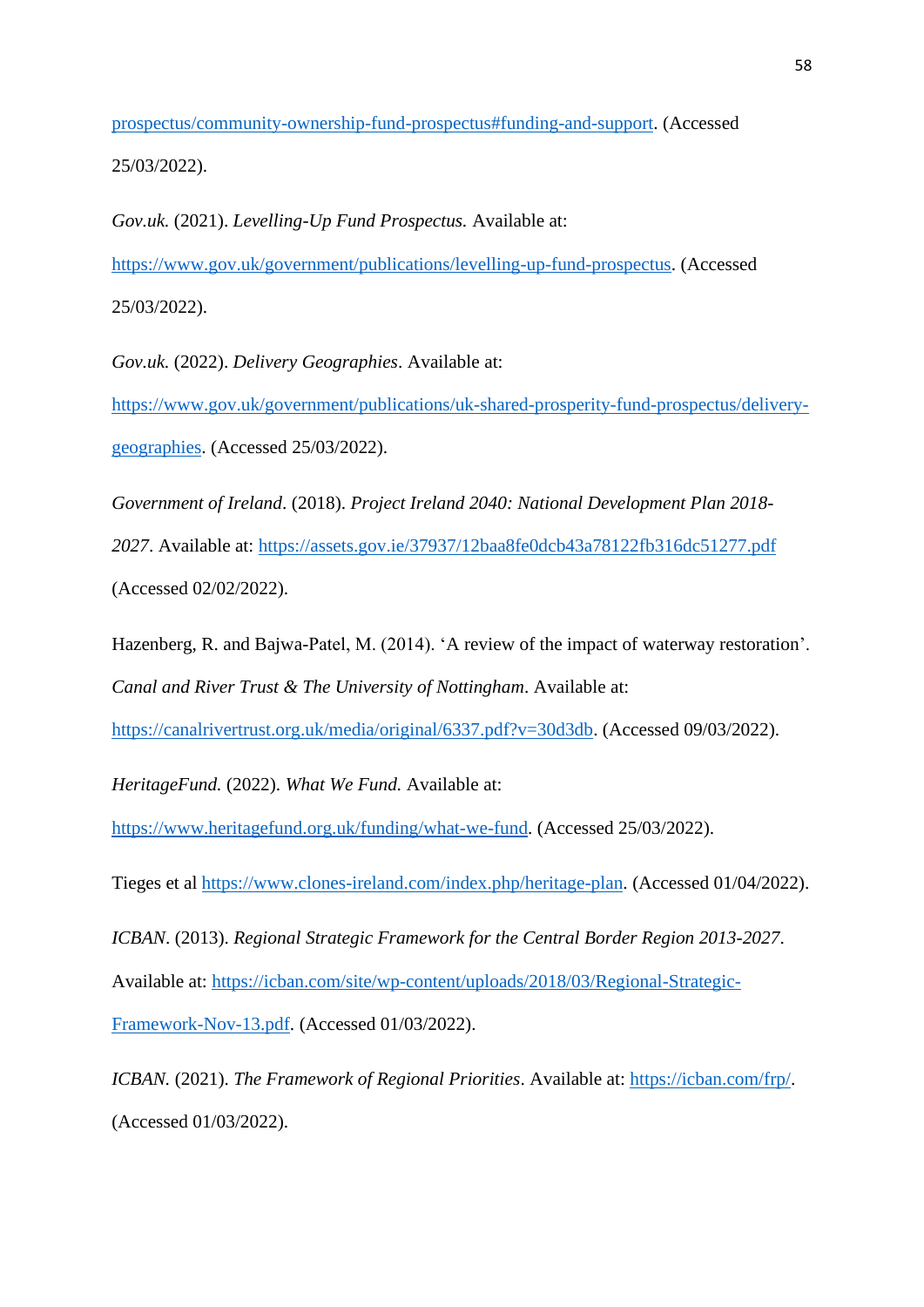*Kildarestreet*. (2019). *Dáil Debates Wednesday, 12 June 2019*. Available at:

<https://www.kildarestreet.com/debates/?id=2019-06-12a.61> (Accessed 04/02/2022).

*Paul Hogarth Company*. (2021). *Clones Heritage and Economic Plan.* Available here:

*ICBAN*. (2013). *Regional Strategic Framework for the Central Border Region 2013-2027*.

Available at: [https://icban.com/site/wp-content/uploads/2018/03/Regional-Strategic-](https://icban.com/site/wp-content/uploads/2018/03/Regional-Strategic-Framework-Nov-13.pdf)

[Framework-Nov-13.pdf.](https://icban.com/site/wp-content/uploads/2018/03/Regional-Strategic-Framework-Nov-13.pdf) (Accessed 01/03/2022).

*SailScotland*. (2021). *Millions Have a Wheely Great Time.* Available at:

[https://sailscotland.co.uk/millions-have-a-wheely-great-time/.](https://sailscotland.co.uk/millions-have-a-wheely-great-time/) (Accessed 06/05/2022).

*SEUPB*. (2020). *PEACE PLUS Programme European Territorial Co-Operation 2021–2027*. Available at:

[https://seupb.eu/sites/default/files/styles/PEACE%20PLUS%20Public%20Consultation/PEA](https://seupb.eu/sites/default/files/styles/PEACE%20PLUS%20Public%20Consultation/PEACE_PLUS_Consultation_Information_Document_FINAL.pdf) [CE\\_PLUS\\_Consultation\\_Information\\_Document\\_FINAL.pdf.](https://seupb.eu/sites/default/files/styles/PEACE%20PLUS%20Public%20Consultation/PEACE_PLUS_Consultation_Information_Document_FINAL.pdf) (Accessed 25/03/2022).

*Taoiseach*. (2021). *Shared Island Initiative.* Available at:

[https://www.gov.ie/en/campaigns/c3417-shared-island/.](https://www.gov.ie/en/campaigns/c3417-shared-island/) (Accessed 25/03/2022).

*Taoiseach*. (2021). *Taoiseach & Minister Humphreys announce €12m for Ulster Canal*. Available at:<https://www.gov.ie/en/organisation/department-of-the-taoiseach/> (Accessed 02/02/2022).

*TheWolfstonFoundation*. (2022). *Funding For Historical Buildings & Landscapes*. Available at: [https://www.wolfson.org.uk/funding/funding-for-places/funding-for-historic-buildings](https://www.wolfson.org.uk/funding/funding-for-places/funding-for-historic-buildings-landscapes/)[landscapes/.](https://www.wolfson.org.uk/funding/funding-for-places/funding-for-historic-buildings-landscapes/) (Accessed 25/03/2022).

*TheyWorkForYou*. (2021). *North/South Ministerial Council: Inland Waterways*. Available at: <https://www.theyworkforyou.com/ni/?id=2021-11-30.1.35> (Accessed 04/02/2022).